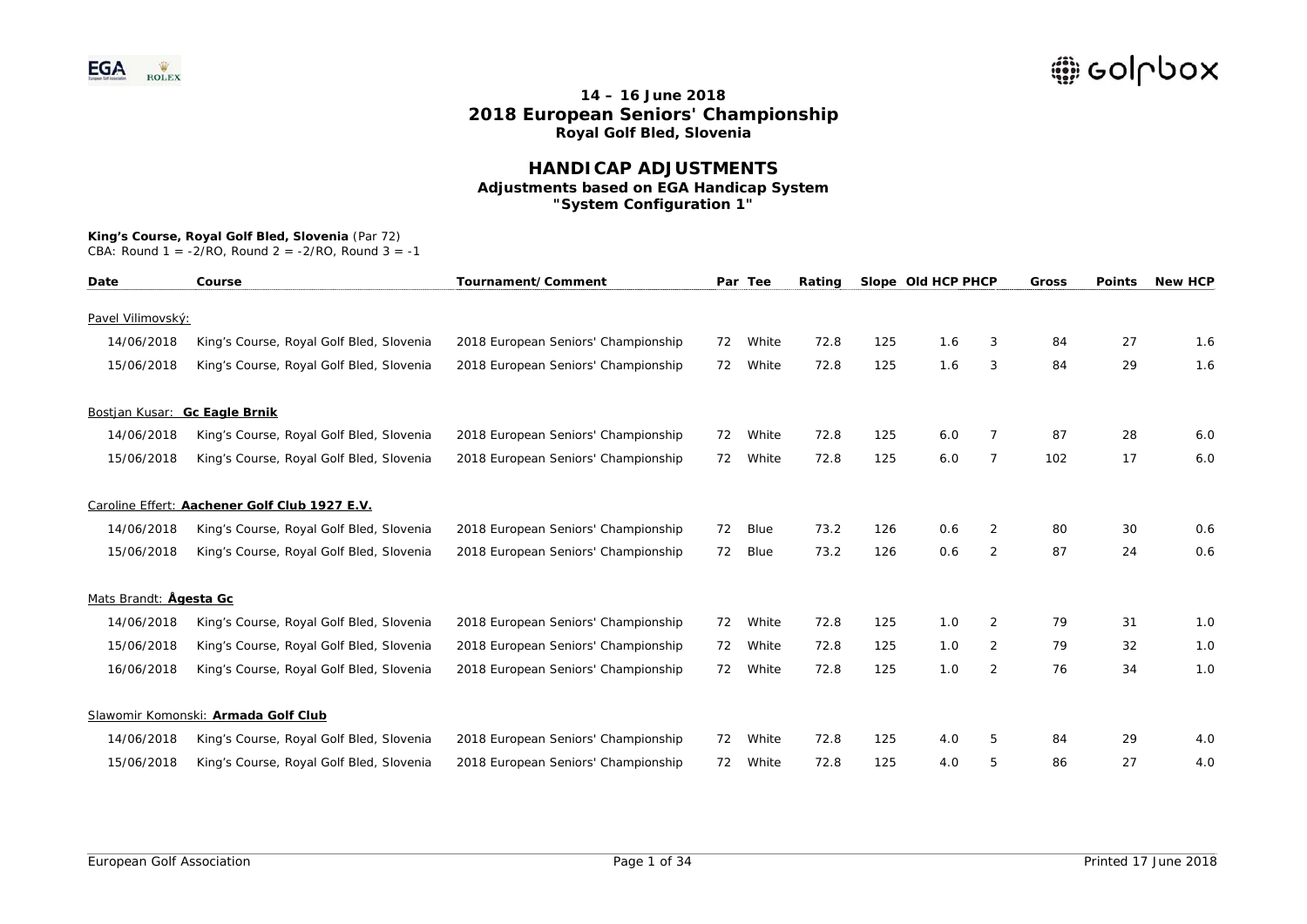### **HANDICAP ADJUSTMENTS Adjustments based on EGA Handicap System "System Configuration 1"**

# **King's Course, Royal Golf Bled, Slovenia** (Par 72)

| Date                          | Course                                                | Tournament/Comment                  |    | Par Tee | Rating |     | Slope Old HCP PHCP |   | Gross | <b>Points</b> | <b>New HCP</b> |
|-------------------------------|-------------------------------------------------------|-------------------------------------|----|---------|--------|-----|--------------------|---|-------|---------------|----------------|
|                               |                                                       |                                     |    |         |        |     |                    |   |       |               |                |
| Emanuela Gumirato: Asolo Golf |                                                       |                                     |    |         |        |     |                    |   |       |               |                |
| 14/06/2018                    | King's Course, Royal Golf Bled, Slovenia              | 2018 European Seniors' Championship | 72 | Blue    | 73.2   | 126 | 2.9                | 4 | 85    | 28            | 2.9            |
| 15/06/2018                    | King's Course, Royal Golf Bled, Slovenia              | 2018 European Seniors' Championship | 72 | Blue    | 73.2   | 126 | 2.9                | 4 | 83    | 29            | 2.9            |
| 16/06/2018                    | King's Course, Royal Golf Bled, Slovenia              | 2018 European Seniors' Championship | 72 | Blue    | 73.2   | 126 | 2.9                | 4 | 82    | 30            | 3.0            |
|                               | Manon Nadia Harsch: Baden Hills Golf Und Curling Club |                                     |    |         |        |     |                    |   |       |               |                |
| 14/06/2018                    | King's Course, Royal Golf Bled, Slovenia              | 2018 European Seniors' Championship | 72 | Blue    | 73.2   | 126 | 3.4                | 5 | 85    | 28            | 3.4            |
| 15/06/2018                    | King's Course, Royal Golf Bled, Slovenia              | 2018 European Seniors' Championship | 72 | Blue    | 73.2   | 126 | 3.4                | 5 | 83    | 30            | 3.4            |
| 16/06/2018                    | King's Course, Royal Golf Bled, Slovenia              | 2018 European Seniors' Championship | 72 | Blue    | 73.2   | 126 | 3.4                | 5 | 85    | 29            | 3.5            |
| Vincenzo Sita: Biella         |                                                       |                                     |    |         |        |     |                    |   |       |               |                |
| 14/06/2018                    | King's Course, Royal Golf Bled, Slovenia              | 2018 European Seniors' Championship | 72 | White   | 72.8   | 125 | 1.6                | 3 | 75    | 36            | 1.4            |
| 15/06/2018                    | King's Course, Royal Golf Bled, Slovenia              | 2018 European Seniors' Championship | 72 | White   | 72.8   | 125 | 1.4                | 2 | 83    | 28            | 1.4            |
| 16/06/2018                    | King's Course, Royal Golf Bled, Slovenia              | 2018 European Seniors' Championship | 72 | White   | 72.8   | 125 | 1.4                | 2 | 83    | 28            | 1.5            |
| Sylvain Stegmann: Bitche      |                                                       |                                     |    |         |        |     |                    |   |       |               |                |
| 14/06/2018                    | King's Course, Royal Golf Bled, Slovenia              | 2018 European Seniors' Championship | 72 | White   | 72.8   | 125 | 5.6                |   | 104   | 13            | 5.6            |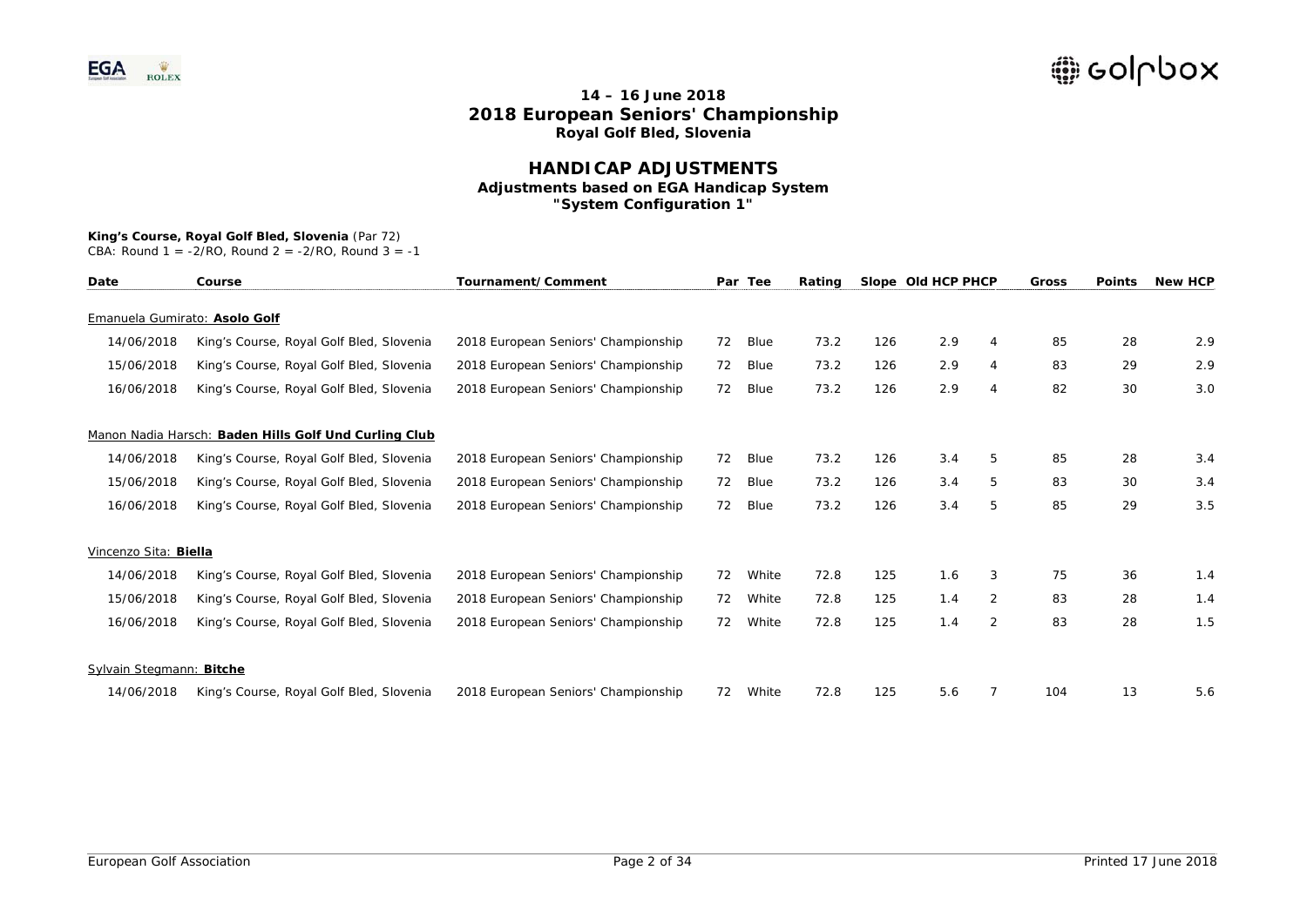### **HANDICAP ADJUSTMENTS Adjustments based on EGA Handicap System "System Configuration 1"**

# **King's Course, Royal Golf Bled, Slovenia** (Par 72)

| Date                            | Course                                   | Tournament/Comment                  |    | Par Tee | Rating |     | Slope Old HCP PHCP |                | Gross | <b>Points</b> | <b>New HCP</b> |
|---------------------------------|------------------------------------------|-------------------------------------|----|---------|--------|-----|--------------------|----------------|-------|---------------|----------------|
|                                 | Atle Bartha: Bjaavann Golfklubb          |                                     |    |         |        |     |                    |                |       |               |                |
| 14/06/2018                      | King's Course, Royal Golf Bled, Slovenia | 2018 European Seniors' Championship | 72 | White   | 72.8   | 125 | 0.5                |                | 80    | 29            | 0.5            |
| 15/06/2018                      | King's Course, Royal Golf Bled, Slovenia | 2018 European Seniors' Championship | 72 | White   | 72.8   | 125 | 0.5                |                | 82    | 27            | 0.5            |
| 16/06/2018                      | King's Course, Royal Golf Bled, Slovenia | 2018 European Seniors' Championship | 72 | White   | 72.8   | 125 | 0.5                | -1             | 83    | 26            | 0.6            |
| Ulrich Schulte: Bochum          |                                          |                                     |    |         |        |     |                    |                |       |               |                |
| 14/06/2018                      | King's Course, Royal Golf Bled, Slovenia | 2018 European Seniors' Championship | 72 | White   | 72.8   | 125 | 0.9                | 2              | 80    | 31            | 0.9            |
| 15/06/2018                      | King's Course, Royal Golf Bled, Slovenia | 2018 European Seniors' Championship | 72 | White   | 72.8   | 125 | 0.9                | 2              | 77    | 33            | 0.9            |
| 16/06/2018                      | King's Course, Royal Golf Bled, Slovenia | 2018 European Seniors' Championship | 72 | White   | 72.8   | 125 | 0.9                | $\overline{2}$ | 78    | 32            | 1.0            |
| Lorenzo Sartori: Ca Degli Ulivi |                                          |                                     |    |         |        |     |                    |                |       |               |                |
| 14/06/2018                      | King's Course, Royal Golf Bled, Slovenia | 2018 European Seniors' Championship | 72 | White   | 72.8   | 125 | 1.2                | 2              | 81    | 29            | 1.2            |
| 15/06/2018                      | King's Course, Royal Golf Bled, Slovenia | 2018 European Seniors' Championship | 72 | White   | 72.8   | 125 | 1.2                | $\overline{2}$ | 79    | 31            | 1.2            |
| 16/06/2018                      | King's Course, Royal Golf Bled, Slovenia | 2018 European Seniors' Championship | 72 | White   | 72.8   | 125 | 1.2                | 2              | 75    | 35            | 1.2            |
|                                 | David Mears: Cariari Country Club        |                                     |    |         |        |     |                    |                |       |               |                |
| 14/06/2018                      | King's Course, Royal Golf Bled, Slovenia | 2018 European Seniors' Championship | 72 | White   | 72.8   | 125 | 0.9                | 2              | 88    | 24            | 0.9            |
| 15/06/2018                      | King's Course, Royal Golf Bled, Slovenia | 2018 European Seniors' Championship | 72 | White   | 72.8   | 125 | 0.9                | $\overline{2}$ | 84    | 26            | 0.9            |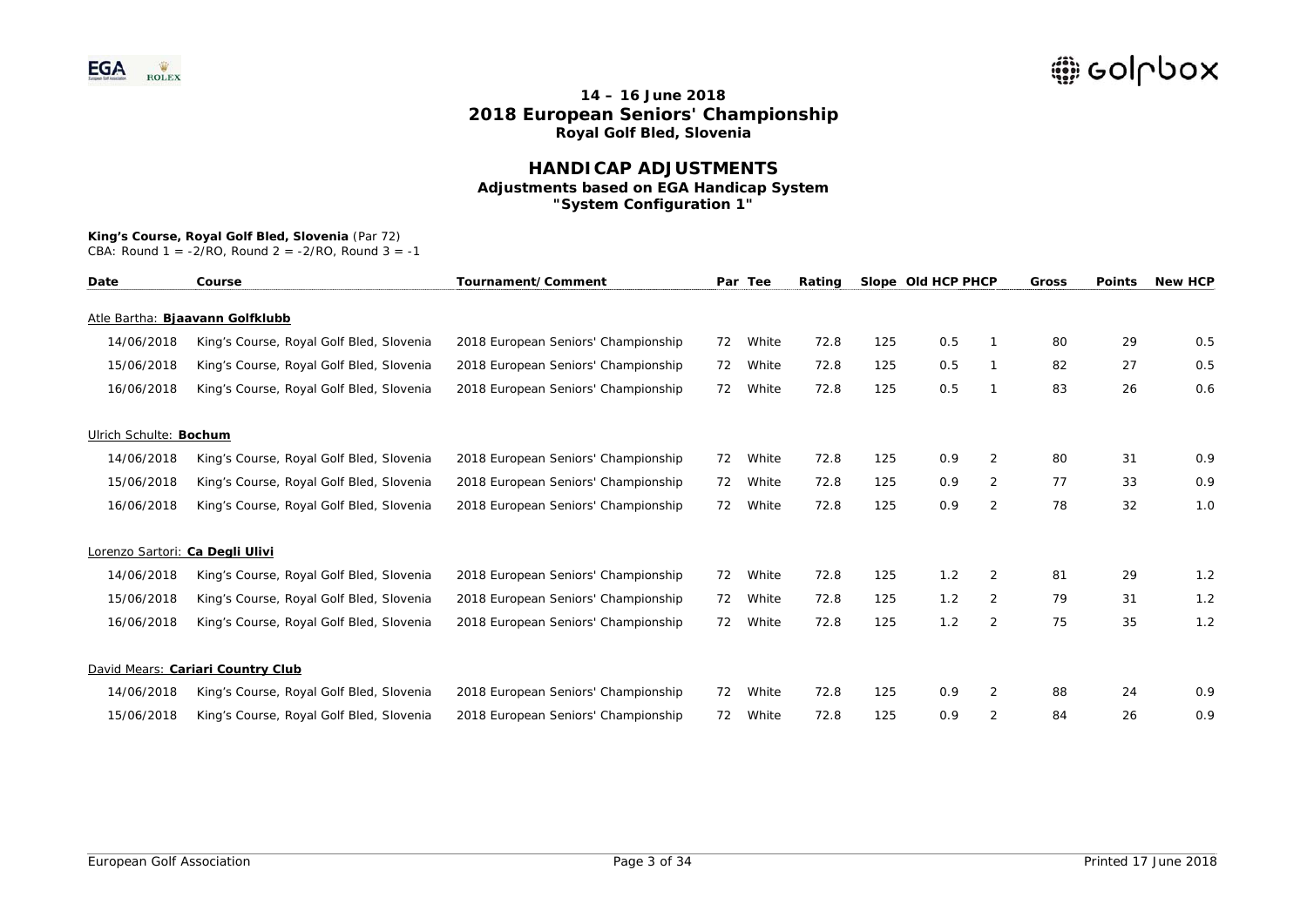### **HANDICAP ADJUSTMENTS Adjustments based on EGA Handicap System "System Configuration 1"**

# **King's Course, Royal Golf Bled, Slovenia** (Par 72)

| Date                         | Course                                   | Tournament/Comment                  |    | Par Tee | Rating |     | Slope Old HCP PHCP |      | Gross | <b>Points</b> | <b>New HCP</b> |
|------------------------------|------------------------------------------|-------------------------------------|----|---------|--------|-----|--------------------|------|-------|---------------|----------------|
| John O Brien: Castlemartyr   |                                          |                                     |    |         |        |     |                    |      |       |               |                |
| 14/06/2018                   | King's Course, Royal Golf Bled, Slovenia | 2018 European Seniors' Championship | 72 | White   | 72.8   | 125 | 0.0                |      | 77    | 32            | 0.0            |
| 15/06/2018                   | King's Course, Royal Golf Bled, Slovenia | 2018 European Seniors' Championship | 72 | White   | 72.8   | 125 | 0.0                |      | 82    | 27            | 0.0            |
| 16/06/2018                   | King's Course, Royal Golf Bled, Slovenia | 2018 European Seniors' Championship | 72 | White   | 72.8   | 125 | 0.0                |      | 82    | 27            | 0.1            |
| David Mulholland: Castlerock |                                          |                                     |    |         |        |     |                    |      |       |               |                |
| 14/06/2018                   | King's Course, Royal Golf Bled, Slovenia | 2018 European Seniors' Championship | 72 | White   | 72.8   | 125 | $+1.7$             | $-1$ | 75    | 32            | $+1.7$         |
| 15/06/2018                   | King's Course, Royal Golf Bled, Slovenia | 2018 European Seniors' Championship | 72 | White   | 72.8   | 125 | $+1.7$             | $-1$ | 84    | 25            | $+1.7$         |
| 16/06/2018                   | King's Course, Royal Golf Bled, Slovenia | 2018 European Seniors' Championship | 72 | White   | 72.8   | 125 | $+1.7$             | $-1$ | 76    | 31            | $+1.6$         |
| Brigitte Wallon: Chiberta    |                                          |                                     |    |         |        |     |                    |      |       |               |                |
| 14/06/2018                   | King's Course, Royal Golf Bled, Slovenia | 2018 European Seniors' Championship | 72 | Blue    | 73.2   | 126 | 4.7                | 6    | 89    | 26            | 4.7            |
| 15/06/2018                   | King's Course, Royal Golf Bled, Slovenia | 2018 European Seniors' Championship | 72 | Blue    | 73.2   | 126 | 4.7                | 6    | 78    | 36            | 4.3            |
| 16/06/2018                   | King's Course, Royal Golf Bled, Slovenia | 2018 European Seniors' Championship | 72 | Blue    | 73.2   | 126 | 4.3                | 6    | 80    | 34            | 4.3            |
|                              | Elisa Tirante: Circolo Golf Torino       |                                     |    |         |        |     |                    |      |       |               |                |
| 14/06/2018                   | King's Course, Royal Golf Bled, Slovenia | 2018 European Seniors' Championship | 72 | Blue    | 73.2   | 126 | 4.5                | 6    | 85    | 30            | 4.5            |
| 15/06/2018                   | King's Course, Royal Golf Bled, Slovenia | 2018 European Seniors' Championship | 72 | Blue    | 73.2   | 126 | 4.5                | 6    | 92    | 23            | 4.5            |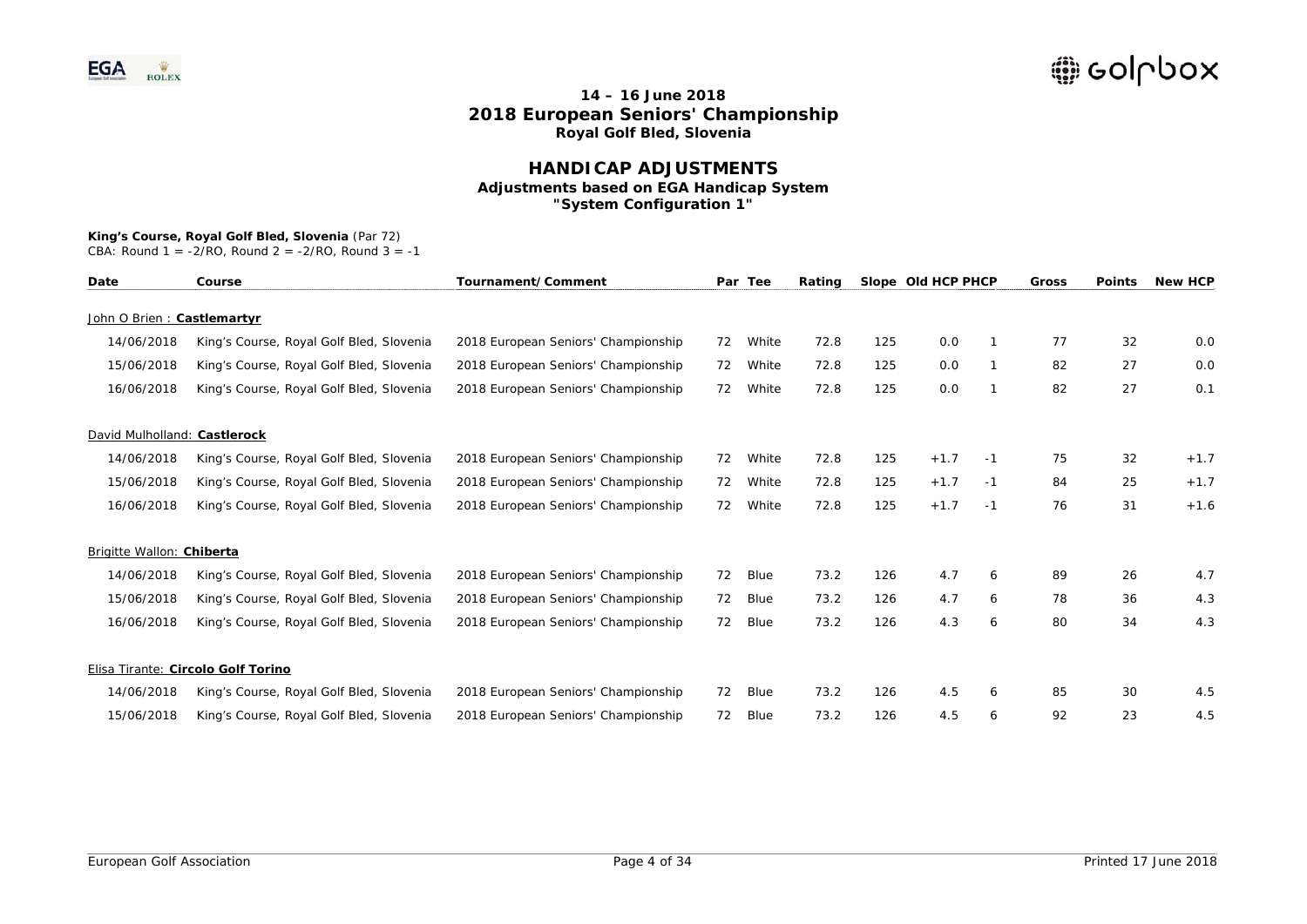### **HANDICAP ADJUSTMENTS Adjustments based on EGA Handicap System "System Configuration 1"**

## **King's Course, Royal Golf Bled, Slovenia** (Par 72)

| Date       | Course                                           | Tournament/Comment                  |    | Par Tee | Rating |     | Slope Old HCP PHCP |          | Gross | <b>Points</b> | <b>New HCP</b> |
|------------|--------------------------------------------------|-------------------------------------|----|---------|--------|-----|--------------------|----------|-------|---------------|----------------|
|            | Ignacio Gonzalez: Club Campo Villa De Madrid     |                                     |    |         |        |     |                    |          |       |               |                |
| 14/06/2018 | King's Course, Royal Golf Bled, Slovenia         | 2018 European Seniors' Championship | 72 | White   | 72.8   | 125 | $+0.6$             | $\Omega$ | 78    | 31            | $+0.6$         |
| 15/06/2018 | King's Course, Royal Golf Bled, Slovenia         | 2018 European Seniors' Championship | 72 | White   | 72.8   | 125 | $+0.6$             | $\circ$  | 80    | 28            | $+0.6$         |
| 16/06/2018 | King's Course, Royal Golf Bled, Slovenia         | 2018 European Seniors' Championship | 72 | White   | 72.8   | 125 | $+0.6$             | $\circ$  | 76    | 34            | $+0.6$         |
|            | Alejandro Lafarga: Club De Campo Villa De Madrid |                                     |    |         |        |     |                    |          |       |               |                |
| 14/06/2018 | King's Course, Royal Golf Bled, Slovenia         | 2018 European Seniors' Championship | 72 | White   | 72.8   | 125 | $+0.4$             | 0        | 84    | 26            | $+0.4$         |
| 15/06/2018 | King's Course, Royal Golf Bled, Slovenia         | 2018 European Seniors' Championship | 72 | White   | 72.8   | 125 | $+0.4$             | $\circ$  | 84    | 27            | $+0.4$         |
|            | Maria Trallero: Club De Golf Llavaneras          |                                     |    |         |        |     |                    |          |       |               |                |
| 14/06/2018 | King's Course, Royal Golf Bled, Slovenia         | 2018 European Seniors' Championship | 72 | Blue    | 73.2   | 126 | 4.0                | 6        | 85    | 30            | 4.0            |
| 15/06/2018 | King's Course, Royal Golf Bled, Slovenia         | 2018 European Seniors' Championship | 72 | Blue    | 73.2   | 126 | 4.0                | 6        | 85    | 29            | 4.0            |
| 16/06/2018 | King's Course, Royal Golf Bled, Slovenia         | 2018 European Seniors' Championship | 72 | Blue    | 73.2   | 126 | 4.0                | 6        | 77    | 37            | 3.8            |
|            | Petra Flamme: Club Zur Vahr Bremen               |                                     |    |         |        |     |                    |          |       |               |                |
| 14/06/2018 | King's Course, Royal Golf Bled, Slovenia         | 2018 European Seniors' Championship | 72 | Blue    | 73.2   | 126 | 4.8                | 7        | 86    | 29            | 4.8            |
| 15/06/2018 | King's Course, Royal Golf Bled, Slovenia         | 2018 European Seniors' Championship | 72 | Blue    | 73.2   | 126 | 4.8                |          | 84    | 31            | 4.8            |
| 16/06/2018 | King's Course, Royal Golf Bled, Slovenia         | 2018 European Seniors' Championship | 72 | Blue    | 73.2   | 126 | 4.8                |          | 88    | 27            | 4.9            |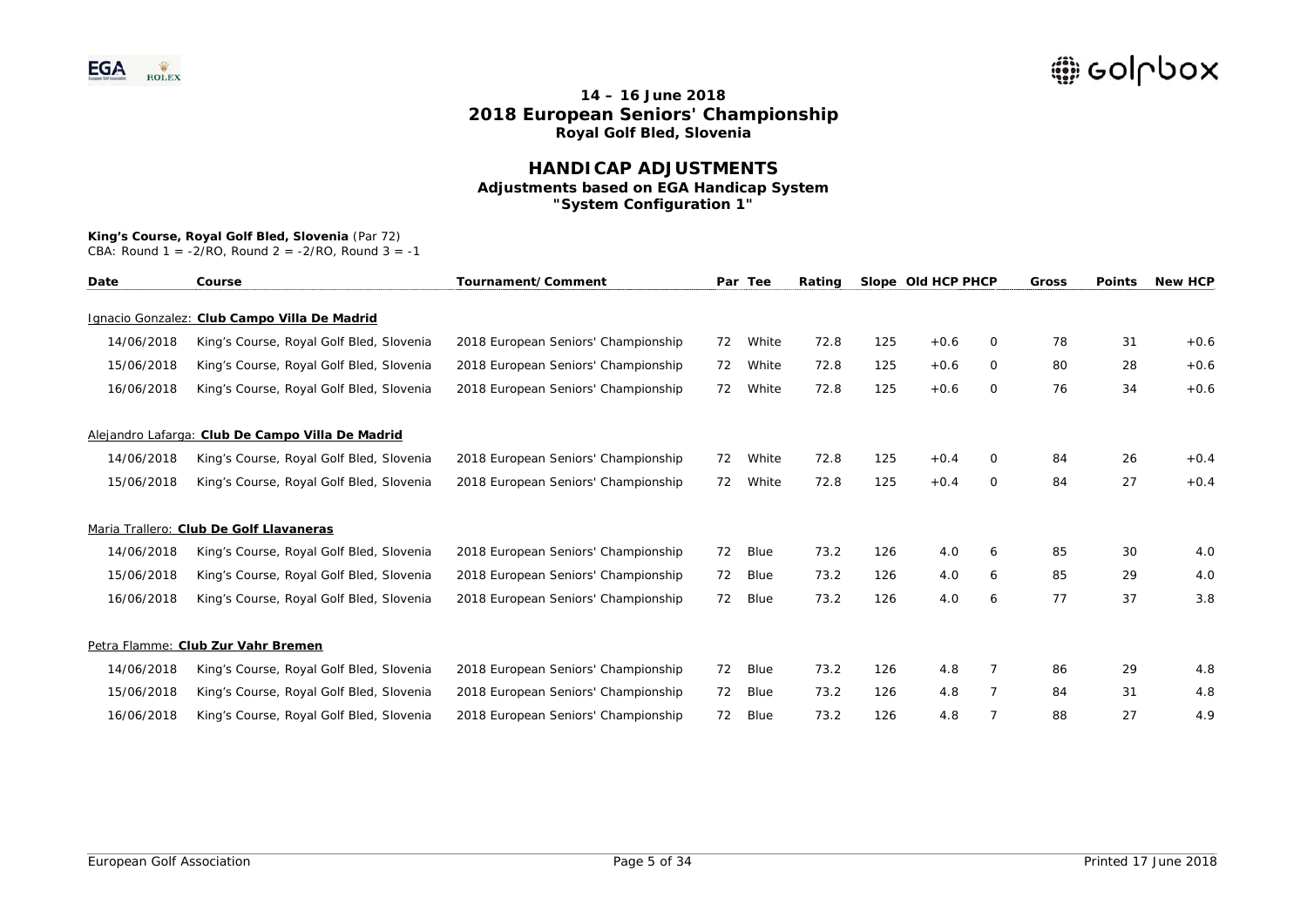### **HANDICAP ADJUSTMENTS Adjustments based on EGA Handicap System "System Configuration 1"**

#### **King's Course, Royal Golf Bled, Slovenia** (Par 72)

| Date       | Course                                    | Tournament/Comment                  |    | Par Tee | Rating |     | Slope Old HCP PHCP |                | Gross | <b>Points</b> | <b>New HCP</b> |
|------------|-------------------------------------------|-------------------------------------|----|---------|--------|-----|--------------------|----------------|-------|---------------|----------------|
|            | Tik Stefan: Colony Club Gutenhof          |                                     |    |         |        |     |                    |                |       |               |                |
| 14/06/2018 | King's Course, Royal Golf Bled, Slovenia  | 2018 European Seniors' Championship | 72 | White   | 72.8   | 125 | 3.4                | 5              | 81    | 32            | 3.4            |
| 15/06/2018 | King's Course, Royal Golf Bled, Slovenia  | 2018 European Seniors' Championship | 72 | White   | 72.8   | 125 | 3.4                | 5              | 87    | 26            | 3.4            |
|            | Kristine Ten Doesschate: De Lage Vuursche |                                     |    |         |        |     |                    |                |       |               |                |
| 14/06/2018 | King's Course, Royal Golf Bled, Slovenia  | 2018 European Seniors' Championship | 72 | Blue    | 73.2   | 126 | 2.7                | 4              | 83    | 29            | 2.7            |
| 15/06/2018 | King's Course, Royal Golf Bled, Slovenia  | 2018 European Seniors' Championship | 72 | Blue    | 73.2   | 126 | 2.7                | 4              | 84    | 28            | 2.7            |
| 16/06/2018 | King's Course, Royal Golf Bled, Slovenia  | 2018 European Seniors' Championship | 72 | Blue    | 73.2   | 126 | 2.7                | 4              | 83    | 30            | 2.8            |
|            | Martin Spitzer: Diamond Club Ottenstein   |                                     |    |         |        |     |                    |                |       |               |                |
| 14/06/2018 | King's Course, Royal Golf Bled, Slovenia  | 2018 European Seniors' Championship | 72 | White   | 72.8   | 125 | 2.8                | 4              | 84    | 29            | 2.8            |
| 15/06/2018 | King's Course, Royal Golf Bled, Slovenia  | 2018 European Seniors' Championship | 72 | White   | 72.8   | 125 | 2.8                | 4              | 81    | 31            | 2.8            |
| 16/06/2018 | King's Course, Royal Golf Bled, Slovenia  | 2018 European Seniors' Championship | 72 | White   | 72.8   | 125 | 2.8                | $\overline{4}$ | 89    | 25            | 2.9            |
|            | Helmut Konrad: Diamond Country Club       |                                     |    |         |        |     |                    |                |       |               |                |
| 14/06/2018 | King's Course, Royal Golf Bled, Slovenia  | 2018 European Seniors' Championship | 72 | White   | 72.8   | 125 | 1.6                | 3              | 78    | 33            | 1.6            |
| 15/06/2018 | King's Course, Royal Golf Bled, Slovenia  | 2018 European Seniors' Championship | 72 | White   | 72.8   | 125 | 1.6                | 3              | 84    | 27            | 1.6            |
| 16/06/2018 | King's Course, Royal Golf Bled, Slovenia  | 2018 European Seniors' Championship | 72 | White   | 72.8   | 125 | 1.6                |                | 88    | 25            | 1.7            |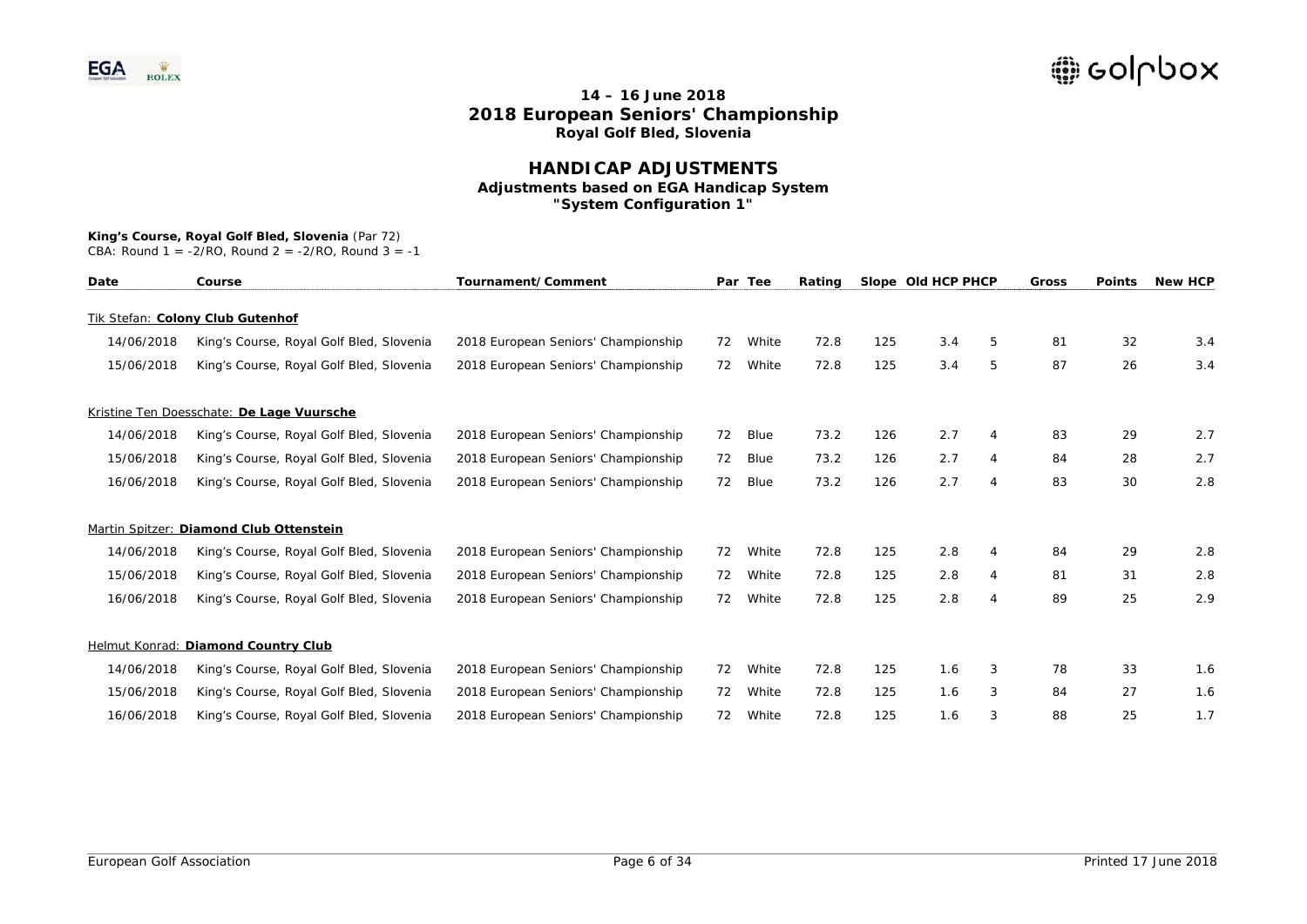### **HANDICAP ADJUSTMENTS Adjustments based on EGA Handicap System "System Configuration 1"**

## **King's Course, Royal Golf Bled, Slovenia** (Par 72)

| Date                       | Course                                   | Tournament/Comment                  |    | Par Tee | Rating |     | Slope Old HCP PHCP |                | Gross | <b>Points</b> | <b>New HCP</b> |
|----------------------------|------------------------------------------|-------------------------------------|----|---------|--------|-----|--------------------|----------------|-------|---------------|----------------|
|                            | Johann Quickner: Diamond Country Club    |                                     |    |         |        |     |                    |                |       |               |                |
| 14/06/2018                 | King's Course, Royal Golf Bled, Slovenia | 2018 European Seniors' Championship | 72 | White   | 72.8   | 125 | 1.1                | $\overline{2}$ | 79    | 31            | 1.1            |
| 15/06/2018                 | King's Course, Royal Golf Bled, Slovenia | 2018 European Seniors' Championship | 72 | White   | 72.8   | 125 | 1.1                | $\overline{2}$ | 77    | 33            | 1.1            |
| 16/06/2018                 | King's Course, Royal Golf Bled, Slovenia | 2018 European Seniors' Championship | 72 | White   | 72.8   | 125 | 1.1                | 2              | 84    | 26            | 1.2            |
| Brane Svetlin: Diners G&Cc |                                          |                                     |    |         |        |     |                    |                |       |               |                |
| 14/06/2018                 | King's Course, Royal Golf Bled, Slovenia | 2018 European Seniors' Championship | 72 | White   | 72.8   | 125 | 5.0                | 6              | 91    | 26            | 5.0            |
| 15/06/2018                 | King's Course, Royal Golf Bled, Slovenia | 2018 European Seniors' Championship | 72 | White   | 72.8   | 125 | 5.0                | 6              | 89    | 26            | 5.0            |
|                            | Miran Babnik: Diners Golf&Country Club   |                                     |    |         |        |     |                    |                |       |               |                |
| 14/06/2018                 | King's Course, Royal Golf Bled, Slovenia | 2018 European Seniors' Championship | 72 | White   | 72.8   | 125 | 4.6                | 6              | 83    | 31            | 4.6            |
| 15/06/2018                 | King's Course, Royal Golf Bled, Slovenia | 2018 European Seniors' Championship | 72 | White   | 72.8   | 125 | 4.6                | 6              | 90    | 24            | 4.6            |
|                            | Karl Bornemann: Douglas Golf Club        |                                     |    |         |        |     |                    |                |       |               |                |
| 14/06/2018                 | King's Course, Royal Golf Bled, Slovenia | 2018 European Seniors' Championship | 72 | White   | 72.8   | 125 | $+0.4$             | 0              | 75    | 34            | $+0.4$         |
| 15/06/2018                 | King's Course, Royal Golf Bled, Slovenia | 2018 European Seniors' Championship | 72 | White   | 72.8   | 125 | $+0.4$             | 0              | 84    | 24            | $+0.4$         |
| 16/06/2018                 | King's Course, Royal Golf Bled, Slovenia | 2018 European Seniors' Championship | 72 | White   | 72.8   | 125 | $+0.4$             | 0              | 77    | 31            | $+0.3$         |
| Robert Paas: Duisburg      |                                          |                                     |    |         |        |     |                    |                |       |               |                |
| 14/06/2018                 | King's Course, Royal Golf Bled, Slovenia | 2018 European Seniors' Championship | 72 | White   | 72.8   | 125 | 1.9                | 3              | 77    | 34            | 1.9            |
| 15/06/2018                 | King's Course, Royal Golf Bled, Slovenia | 2018 European Seniors' Championship | 72 | White   | 72.8   | 125 | 1.9                | 3              | 88    | 24            | 1.9            |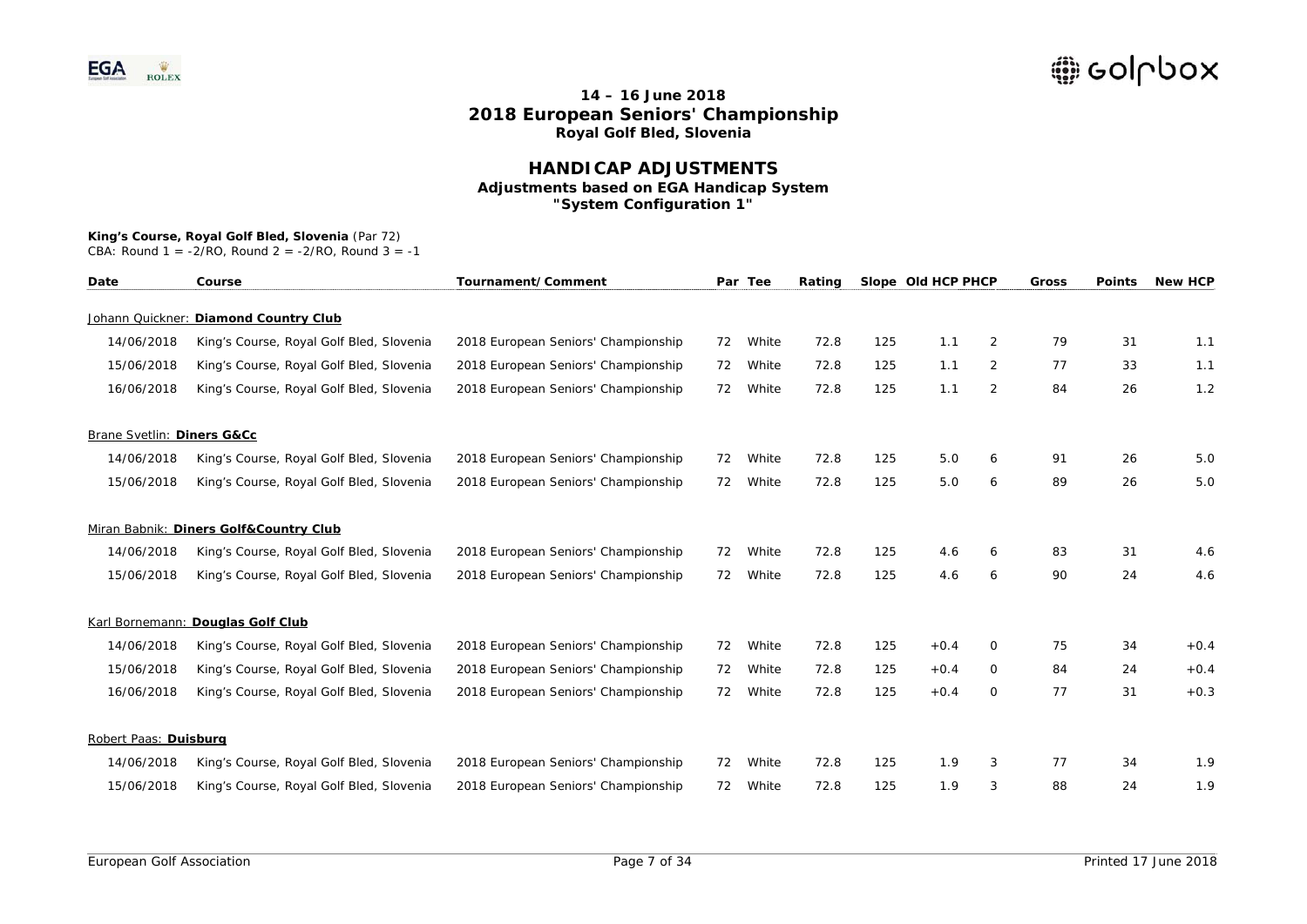### **HANDICAP ADJUSTMENTS Adjustments based on EGA Handicap System "System Configuration 1"**

#### **King's Course, Royal Golf Bled, Slovenia** (Par 72)

| Date       | Course                                    | Tournament/Comment                  |    | Par Tee | Rating |     | Slope Old HCP PHCP |   | Gross | <b>Points</b> | <b>New HCP</b> |
|------------|-------------------------------------------|-------------------------------------|----|---------|--------|-----|--------------------|---|-------|---------------|----------------|
|            | Brigitte Andersen: Ebeltoft Golfklub      |                                     |    |         |        |     |                    |   |       |               |                |
| 14/06/2018 | King's Course, Royal Golf Bled, Slovenia  | 2018 European Seniors' Championship | 72 | Blue    | 73.2   | 126 | 4.1                | 6 | 90    | 25            | 4.1            |
|            |                                           |                                     |    |         |        |     |                    |   |       |               |                |
| 15/06/2018 | King's Course, Royal Golf Bled, Slovenia  | 2018 European Seniors' Championship | 72 | Blue    | 73.2   | 126 | 4.1                | 6 | 85    | 29            | 4.1            |
|            | Birgitta Werneskog-Ljung: Eksjö GK        |                                     |    |         |        |     |                    |   |       |               |                |
| 14/06/2018 | King's Course, Royal Golf Bled, Slovenia  | 2018 European Seniors' Championship | 72 | Blue    | 73.2   | 126 | 4.4                | 6 | 84    | 30            | 4.4            |
| 15/06/2018 | King's Course, Royal Golf Bled, Slovenia  | 2018 European Seniors' Championship | 72 | Blue    | 73.2   | 126 | 4.4                | 6 | 91    | 23            | 4.4            |
|            | Jan Larsson: Estonian Golf & Country Club |                                     |    |         |        |     |                    |   |       |               |                |
| 14/06/2018 | King's Course, Royal Golf Bled, Slovenia  | 2018 European Seniors' Championship | 72 | White   | 72.8   | 125 | 4.2                | 5 | 89    | 24            | 4.2            |
| 15/06/2018 | King's Course, Royal Golf Bled, Slovenia  | 2018 European Seniors' Championship | 72 | White   | 72.8   | 125 | 4.2                | 5 | 92    | 24            | 4.2            |
|            | Sonja Bland: Fancourt, South Africa       |                                     |    |         |        |     |                    |   |       |               |                |
| 14/06/2018 | King's Course, Royal Golf Bled, Slovenia  | 2018 European Seniors' Championship | 72 | Blue    | 73.2   | 126 | 4.6                | 6 | 85    | 29            | 4.6            |
| 15/06/2018 | King's Course, Royal Golf Bled, Slovenia  | 2018 European Seniors' Championship | 72 | Blue    | 73.2   | 126 | 4.6                | 6 | 86    | 28            | 4.6            |
| 16/06/2018 | King's Course, Royal Golf Bled, Slovenia  | 2018 European Seniors' Championship | 72 | Blue    | 73.2   | 126 | 4.6                | 6 | 86    | 28            | 4.7            |
|            | Catharina Mansson: Flommens GK            |                                     |    |         |        |     |                    |   |       |               |                |
| 14/06/2018 | King's Course, Royal Golf Bled, Slovenia  | 2018 European Seniors' Championship | 72 | Blue    | 73.2   | 126 | 2.1                | 4 | 82    | 30            | 2.1            |
| 15/06/2018 | King's Course, Royal Golf Bled, Slovenia  | 2018 European Seniors' Championship | 72 | Blue    | 73.2   | 126 | 2.1                | 4 | 86    | 26            | 2.1            |
| 16/06/2018 | King's Course, Royal Golf Bled, Slovenia  | 2018 European Seniors' Championship | 72 | Blue    | 73.2   | 126 | 2.1                | 4 | 78    | 34            | 2.1            |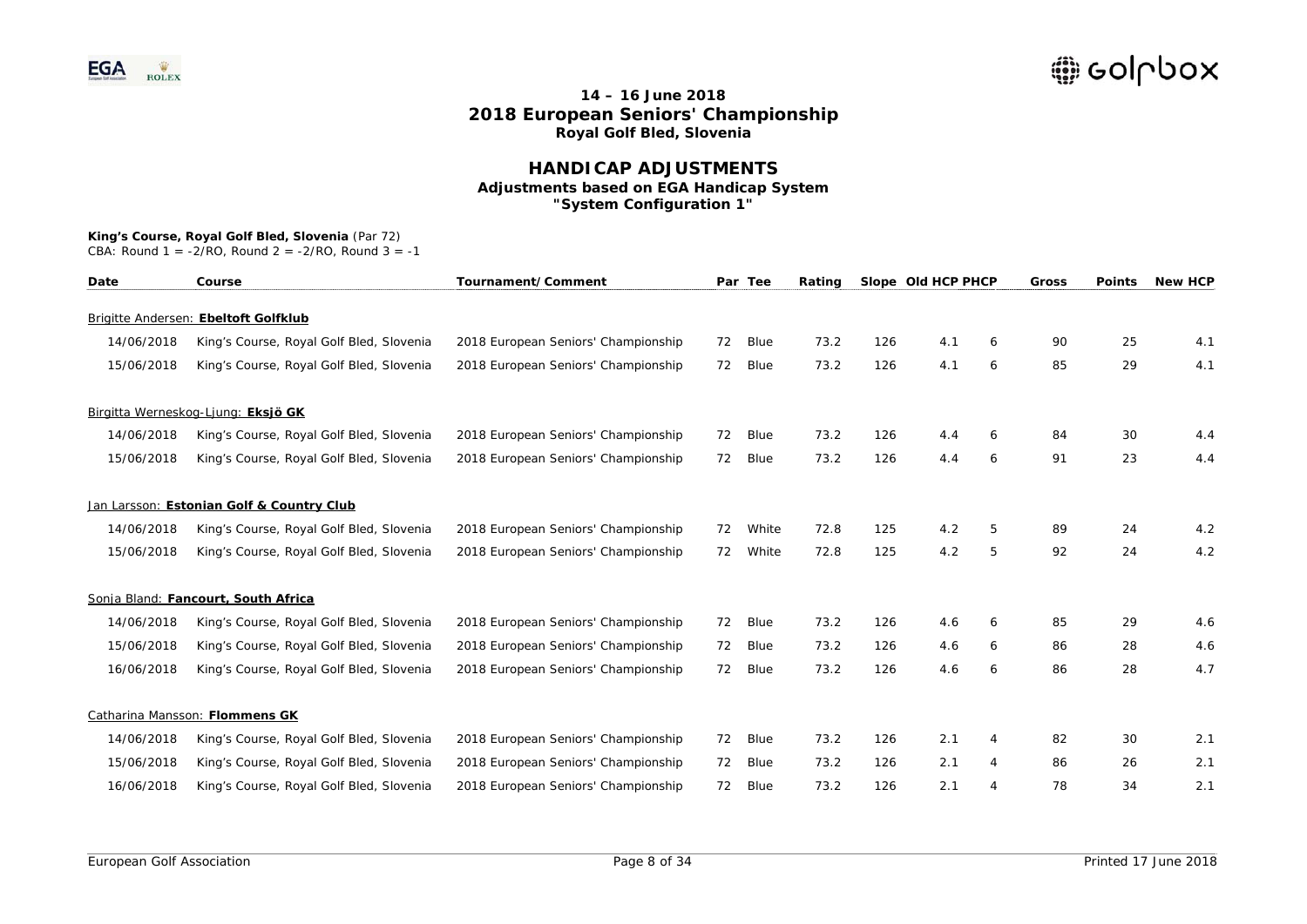### **HANDICAP ADJUSTMENTS Adjustments based on EGA Handicap System "System Configuration 1"**

# **King's Course, Royal Golf Bled, Slovenia** (Par 72)

| Date                         | Course                                           | Tournament/Comment                  | Par | Tee         | Rating |     | Slope Old HCP PHCP |   | <b>Gross</b> | <b>Points</b> | <b>New HCP</b> |
|------------------------------|--------------------------------------------------|-------------------------------------|-----|-------------|--------|-----|--------------------|---|--------------|---------------|----------------|
|                              | Christine Petit Martin: Fontainebleau            |                                     |     |             |        |     |                    |   |              |               |                |
| 14/06/2018                   | King's Course, Royal Golf Bled, Slovenia         | 2018 European Seniors' Championship | 72  | <b>Blue</b> | 73.2   | 126 | $+0.1$             |   | 77           | 32            | $+0.1$         |
| 15/06/2018                   | King's Course, Royal Golf Bled, Slovenia         | 2018 European Seniors' Championship | 72  | <b>Blue</b> | 73.2   | 126 | $+0.1$             |   | 84           | 25            | $+0.1$         |
| 16/06/2018                   | King's Course, Royal Golf Bled, Slovenia         | 2018 European Seniors' Championship | 72  | Blue        | 73.2   | 126 | $+0.1$             |   | 80           | 30            | 0.0            |
| Massimo Franco: G.C. Lignano |                                                  |                                     |     |             |        |     |                    |   |              |               |                |
| 14/06/2018                   | King's Course, Royal Golf Bled, Slovenia         | 2018 European Seniors' Championship | 72  | White       | 72.8   | 125 | 1.6                | 3 | 88           | 24            | 1.6            |
| 15/06/2018                   | King's Course, Royal Golf Bled, Slovenia         | 2018 European Seniors' Championship | 72  | White       | 72.8   | 125 | 1.6                | 3 | 75           | 36            | 1.4            |
| 16/06/2018                   | King's Course, Royal Golf Bled, Slovenia         | 2018 European Seniors' Championship | 72  | White       | 72.8   | 125 | 1.4                | 2 | 86           | 25            | 1.5            |
|                              | Harald Bielke Wibye: Gamle Fredrikstad Golfklubb |                                     |     |             |        |     |                    |   |              |               |                |
| 14/06/2018                   | King's Course, Royal Golf Bled, Slovenia         | 2018 European Seniors' Championship | 72  | White       | 72.8   | 125 | 3.9                | 5 | 90           | 24            | 3.9            |
| 15/06/2018                   | King's Course, Royal Golf Bled, Slovenia         | 2018 European Seniors' Championship | 72  | White       | 72.8   | 125 | 3.9                | 5 | 90           | 23            | 3.9            |
|                              | Erich Birngruber: Gc Böhmerwald                  |                                     |     |             |        |     |                    |   |              |               |                |
| 14/06/2018                   | King's Course, Royal Golf Bled, Slovenia         | 2018 European Seniors' Championship | 72  | White       | 72.8   | 125 | 2.5                | 4 | 81           | 31            | 2.5            |
| 15/06/2018                   | King's Course, Royal Golf Bled, Slovenia         | 2018 European Seniors' Championship | 72  | White       | 72.8   | 125 | 2.5                | 4 | 84           | 28            | 2.5            |
| 16/06/2018                   | King's Course, Royal Golf Bled, Slovenia         | 2018 European Seniors' Championship | 72  | White       | 72.8   | 125 | 2.5                |   | 77           | 35            | 2.5            |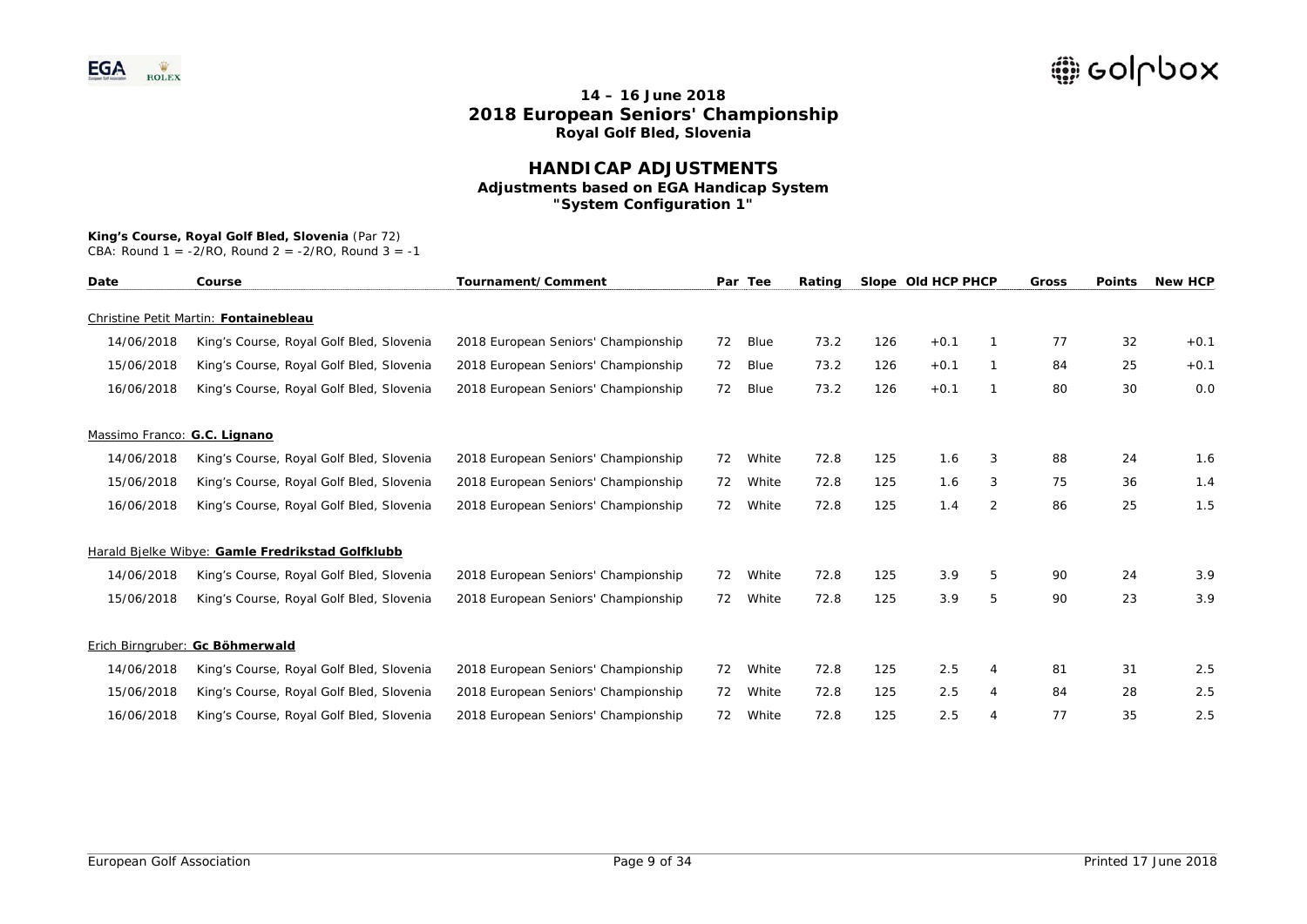### **HANDICAP ADJUSTMENTS Adjustments based on EGA Handicap System "System Configuration 1"**

#### **King's Course, Royal Golf Bled, Slovenia** (Par 72)

| Date       | Course                                   | Tournament/Comment                  |    | Par Tee | Rating |     | Slope Old HCP PHCP |          | <b>Gross</b> | <b>Points</b> | <b>New HCP</b> |
|------------|------------------------------------------|-------------------------------------|----|---------|--------|-----|--------------------|----------|--------------|---------------|----------------|
|            | William Remeeus: Gc Grevelingenhout      |                                     |    |         |        |     |                    |          |              |               |                |
| 14/06/2018 | King's Course, Royal Golf Bled, Slovenia | 2018 European Seniors' Championship | 72 | White   | 72.8   | 125 | 3.9                | 5        | 86           | 27            | 3.9            |
| 15/06/2018 | King's Course, Royal Golf Bled, Slovenia | 2018 European Seniors' Championship | 72 | White   | 72.8   | 125 | 3.9                | 5        | 85           | 28            | 3.9            |
|            | Karlheinz Noldt: Gc Hamburg Wendlohe     |                                     |    |         |        |     |                    |          |              |               |                |
| 14/06/2018 | King's Course, Royal Golf Bled, Slovenia | 2018 European Seniors' Championship | 72 | White   | 72.8   | 125 | 2.0                | 3        | 78           | 34            | 2.0            |
| 15/06/2018 | King's Course, Royal Golf Bled, Slovenia | 2018 European Seniors' Championship | 72 | White   | 72.8   | 125 | 2.0                | 3        | 77           | 34            | 2.0            |
| 16/06/2018 | King's Course, Royal Golf Bled, Slovenia | 2018 European Seniors' Championship | 72 | White   | 72.8   | 125 | 2.0                | 3        | 77           | 34            | 2.0            |
|            | Thomas Krieger: Gc Heddesheim            |                                     |    |         |        |     |                    |          |              |               |                |
| 14/06/2018 | King's Course, Royal Golf Bled, Slovenia | 2018 European Seniors' Championship | 72 | White   | 72.8   | 125 | $+0.8$             | 0        | 81           | 27            | $+0.8$         |
| 15/06/2018 | King's Course, Royal Golf Bled, Slovenia | 2018 European Seniors' Championship | 72 | White   | 72.8   | 125 | $+0.8$             | 0        | 84           | 24            | $+0.8$         |
| 16/06/2018 | King's Course, Royal Golf Bled, Slovenia | 2018 European Seniors' Championship | 72 | White   | 72.8   | 125 | $+0.8$             | $\Omega$ | 76           | 32            | $+0.7$         |
|            | Christian Sommer: Gc Hubbelrath          |                                     |    |         |        |     |                    |          |              |               |                |
| 14/06/2018 | King's Course, Royal Golf Bled, Slovenia | 2018 European Seniors' Championship | 72 | White   | 72.8   | 125 | $+0.8$             | $\Omega$ | 79           | 29            | $+0.8$         |
| 15/06/2018 | King's Course, Royal Golf Bled, Slovenia | 2018 European Seniors' Championship | 72 | White   | 72.8   | 125 | $+0.8$             | 0        | 83           | 26            | $+0.8$         |
| 16/06/2018 | King's Course, Royal Golf Bled, Slovenia | 2018 European Seniors' Championship | 72 | White   | 72.8   | 125 | $+0.8$             | $\Omega$ | 80           | 28            | $+0.7$         |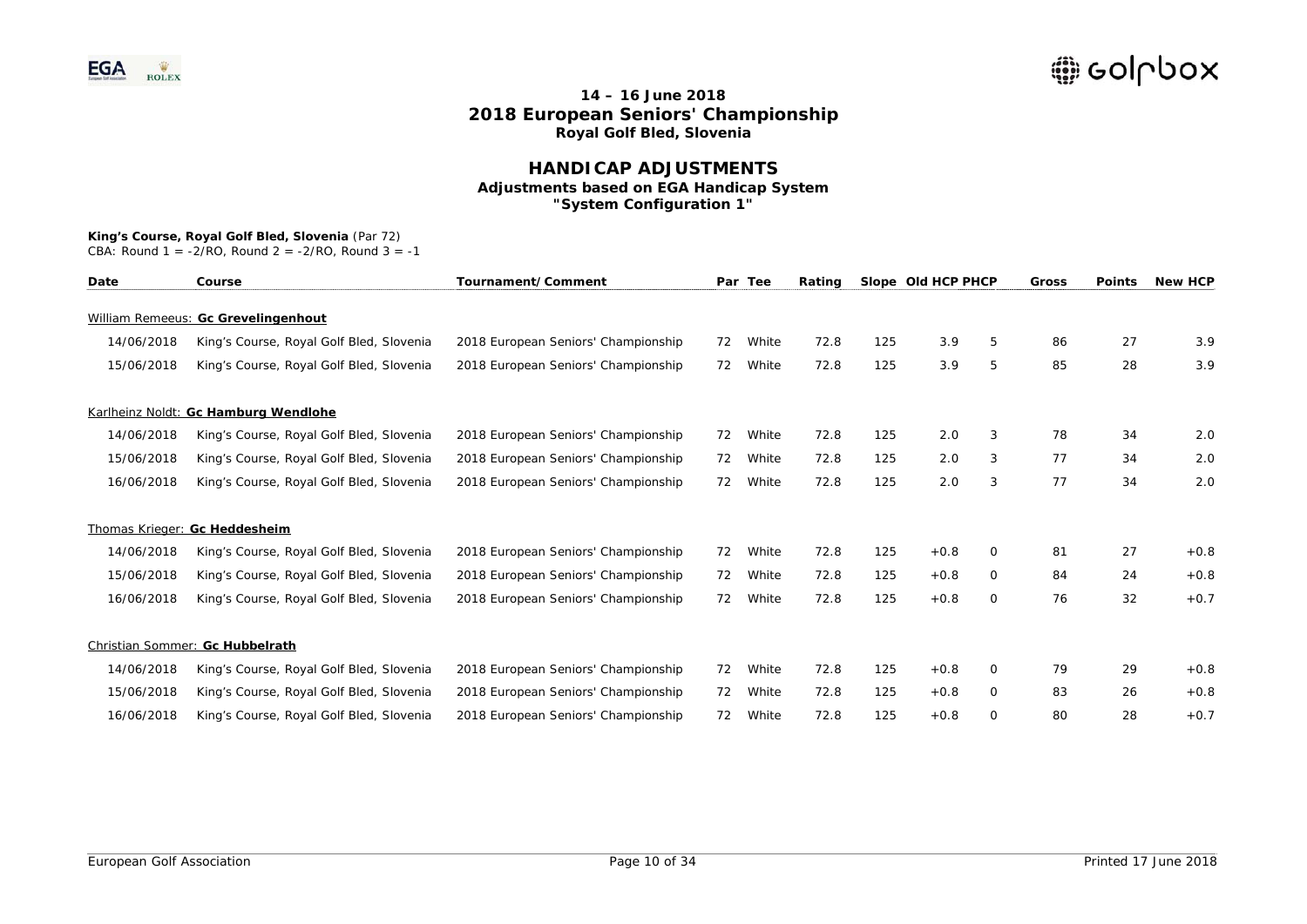### **HANDICAP ADJUSTMENTS Adjustments based on EGA Handicap System "System Configuration 1"**

# **King's Course, Royal Golf Bled, Slovenia** (Par 72)

| Date                          | Course                                   | Tournament/Comment                  |    | Par Tee | Rating |     | Slope Old HCP PHCP |                | Gross | <b>Points</b> | <b>New HCP</b> |
|-------------------------------|------------------------------------------|-------------------------------------|----|---------|--------|-----|--------------------|----------------|-------|---------------|----------------|
| Stephanie Kiefer: GC Kronberg |                                          |                                     |    |         |        |     |                    |                |       |               |                |
| 14/06/2018                    | King's Course, Royal Golf Bled, Slovenia | 2018 European Seniors' Championship | 72 | Blue    | 73.2   | 126 | 1.0                | $\overline{2}$ | 79    | 31            | 1.0            |
| 15/06/2018                    | King's Course, Royal Golf Bled, Slovenia | 2018 European Seniors' Championship | 72 | Blue    | 73.2   | 126 | 1.0                | $\overline{2}$ | 87    | 24            | 1.0            |
| 16/06/2018                    | King's Course, Royal Golf Bled, Slovenia | 2018 European Seniors' Championship | 72 | Blue    | 73.2   | 126 | 1.0                | 2              | 76    | 34            | 1.0            |
| Ruth Gruber: GC Mittersill    |                                          |                                     |    |         |        |     |                    |                |       |               |                |
| 14/06/2018                    | King's Course, Royal Golf Bled, Slovenia | 2018 European Seniors' Championship | 72 | Blue    | 73.2   | 126 | 3.8                | 5              | 85    | 29            | 3.8            |
| 15/06/2018                    | King's Course, Royal Golf Bled, Slovenia | 2018 European Seniors' Championship | 72 | Blue    | 73.2   | 126 | 3.8                | 5              | 80    | 33            | 3.8            |
| 16/06/2018                    | King's Course, Royal Golf Bled, Slovenia | 2018 European Seniors' Championship | 72 | Blue    | 73.2   | 126 | 3.8                | 5              | 85    | 28            | 3.9            |
| Tomas Ruzicka: Gc Na Vrsich   |                                          |                                     |    |         |        |     |                    |                |       |               |                |
| 14/06/2018                    | King's Course, Royal Golf Bled, Slovenia | 2018 European Seniors' Championship | 72 | White   | 72.8   | 125 | 2.8                | 4              | 84    | 30            | 2.8            |
| 15/06/2018                    | King's Course, Royal Golf Bled, Slovenia | 2018 European Seniors' Championship | 72 | White   | 72.8   | 125 | 2.8                | 4              | 83    | 29            | 2.8            |
|                               | Igor Taraba: Gc Pegas Bratislava         |                                     |    |         |        |     |                    |                |       |               |                |
| 14/06/2018                    | King's Course, Royal Golf Bled, Slovenia | 2018 European Seniors' Championship | 72 | White   | 72.8   | 125 | 3.4                | 5              | 92    | 23            | 3.4            |
| 15/06/2018                    | King's Course, Royal Golf Bled, Slovenia | 2018 European Seniors' Championship | 72 | White   | 72.8   | 125 | 3.4                | 5              | 86    | 27            | 3.4            |
|                               | Esther Sprajc: GC Schloß Frauenthal      |                                     |    |         |        |     |                    |                |       |               |                |
| 14/06/2018                    | King's Course, Royal Golf Bled, Slovenia | 2018 European Seniors' Championship | 72 | Blue    | 73.2   | 126 | 4.1                | 6              | 85    | 30            | 4.1            |
| 15/06/2018                    | King's Course, Royal Golf Bled, Slovenia | 2018 European Seniors' Championship | 72 | Blue    | 73.2   | 126 | 4.1                | 6              | 89    | 27            | 4.1            |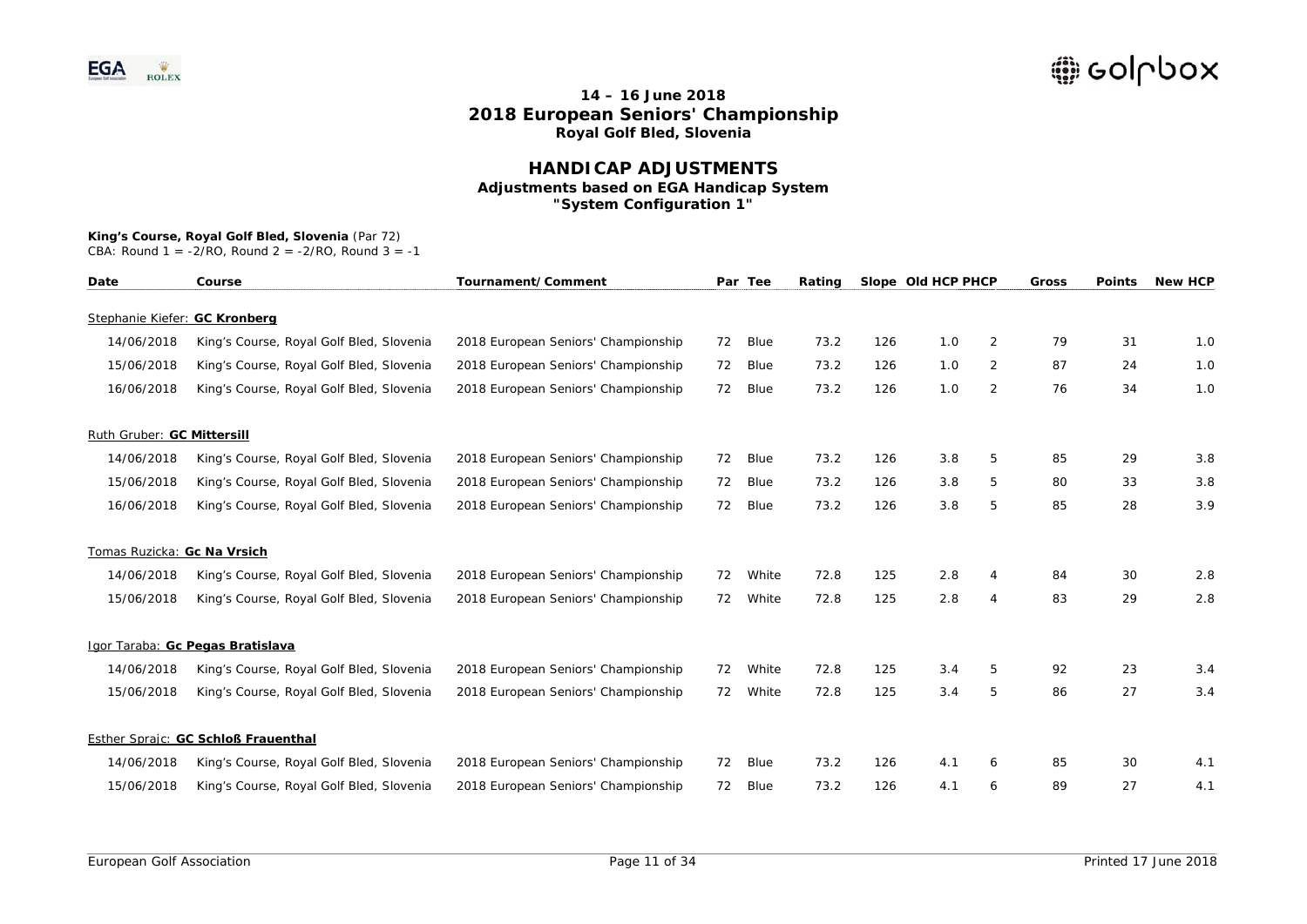### **HANDICAP ADJUSTMENTS Adjustments based on EGA Handicap System "System Configuration 1"**

## **King's Course, Royal Golf Bled, Slovenia** (Par 72)

| Date                         | Course                                     | Tournament/Comment                  |    | Par Tee | Rating |     | Slope Old HCP PHCP |   | Gross | <b>Points</b> | <b>New HCP</b> |
|------------------------------|--------------------------------------------|-------------------------------------|----|---------|--------|-----|--------------------|---|-------|---------------|----------------|
|                              | Alexandra Hardegg: GC Schloss Schönborn    |                                     |    |         |        |     |                    |   |       |               |                |
| 14/06/2018                   | King's Course, Royal Golf Bled, Slovenia   | 2018 European Seniors' Championship | 72 | Blue    | 73.2   | 126 | 4.0                | 6 | 83    | 31            | 4.0            |
| 15/06/2018                   | King's Course, Royal Golf Bled, Slovenia   | 2018 European Seniors' Championship | 72 | Blue    | 73.2   | 126 | 4.0                | 6 | 90    | 26            | 4.0            |
| 16/06/2018                   | King's Course, Royal Golf Bled, Slovenia   | 2018 European Seniors' Championship | 72 | Blue    | 73.2   | 126 | 4.0                | 6 | 88    | 26            | 4.1            |
| Gerda Preissing: GC Solitude |                                            |                                     |    |         |        |     |                    |   |       |               |                |
| 14/06/2018                   | King's Course, Royal Golf Bled, Slovenia   | 2018 European Seniors' Championship | 72 | Blue    | 73.2   | 126 | 5.1                |   | 83    | 32            | 5.1            |
| 15/06/2018                   | King's Course, Royal Golf Bled, Slovenia   | 2018 European Seniors' Championship | 72 | Blue    | 73.2   | 126 | 5.1                | 7 | 94    | 22            | 5.1            |
| David Krainy: Gccm Praque    |                                            |                                     |    |         |        |     |                    |   |       |               |                |
| 14/06/2018                   | King's Course, Royal Golf Bled, Slovenia   | 2018 European Seniors' Championship | 72 | White   | 72.8   | 125 | 2.1                | 3 | 80    | 31            | 2.1            |
| 15/06/2018                   | King's Course, Royal Golf Bled, Slovenia   | 2018 European Seniors' Championship | 72 | White   | 72.8   | 125 | 2.1                | 3 | 86    | 25            | 2.1            |
| 16/06/2018                   | King's Course, Royal Golf Bled, Slovenia   | 2018 European Seniors' Championship | 72 | White   | 72.8   | 125 | 2.1                | 3 | 83    | 29            | 2.2            |
|                              | Marie Christine De Werra: Geneva Golf Club |                                     |    |         |        |     |                    |   |       |               |                |
| 14/06/2018                   | King's Course, Royal Golf Bled, Slovenia   | 2018 European Seniors' Championship | 72 | Blue    | 73.2   | 126 | 3.4                | 5 | 81    | 32            | 3.4            |
| 15/06/2018                   | King's Course, Royal Golf Bled, Slovenia   | 2018 European Seniors' Championship | 72 | Blue    | 73.2   | 126 | 3.4                | 5 | 92    | 23            | 3.4            |
| 16/06/2018                   | King's Course, Royal Golf Bled, Slovenia   | 2018 European Seniors' Championship | 72 | Blue    | 73.2   | 126 | 3.4                | 5 | 81    | 32            | 3.5            |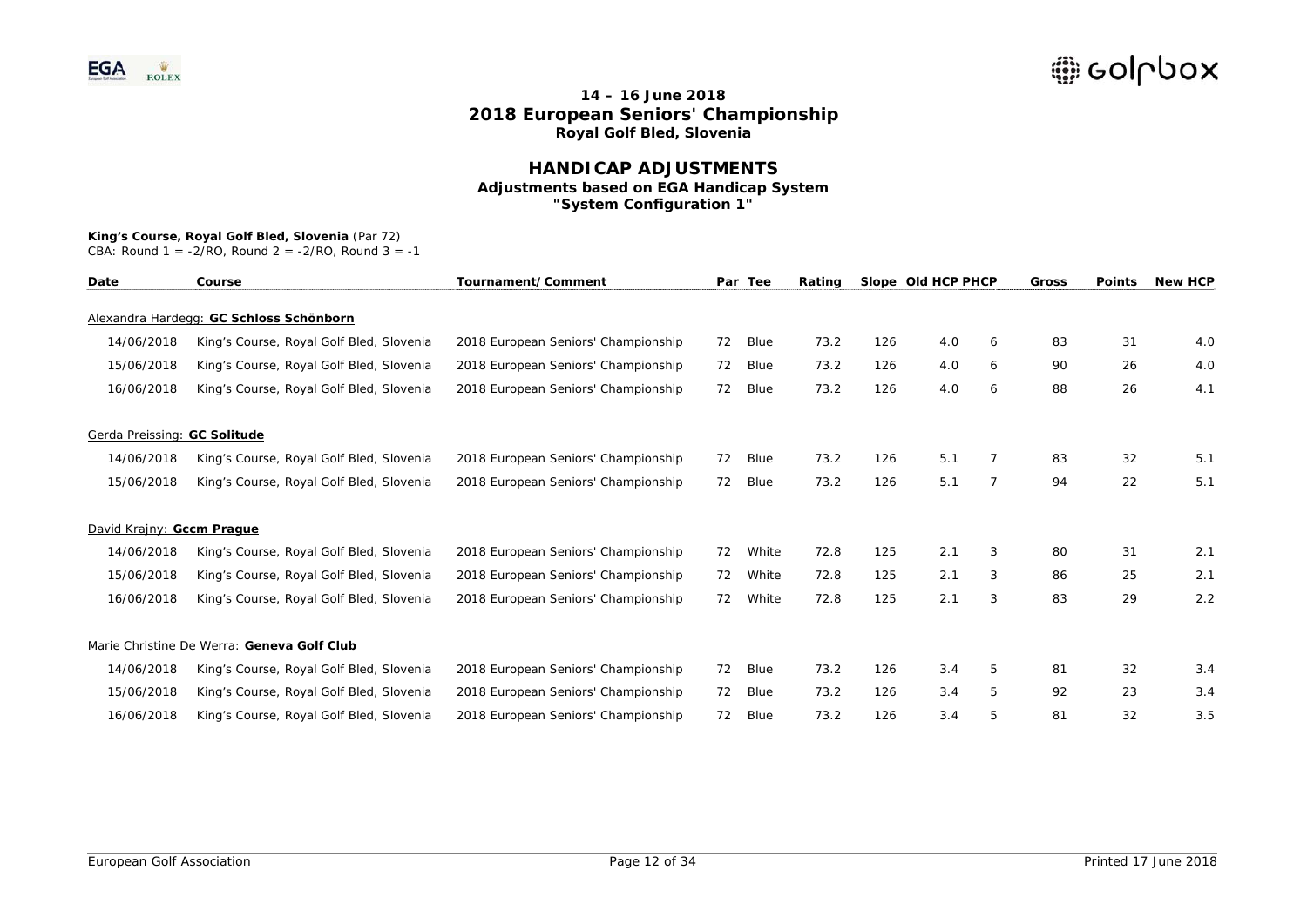### **HANDICAP ADJUSTMENTS Adjustments based on EGA Handicap System "System Configuration 1"**

#### **King's Course, Royal Golf Bled, Slovenia** (Par 72)

| Date       | Course                                   | Tournament/Comment                  |    | Par Tee | Rating |     | Slope Old HCP PHCP |   | Gross | <b>Points</b> | <b>New HCP</b> |
|------------|------------------------------------------|-------------------------------------|----|---------|--------|-----|--------------------|---|-------|---------------|----------------|
|            | Patricia Stoehr: GLC Berlin-Wannsee      |                                     |    |         |        |     |                    |   |       |               |                |
| 14/06/2018 | King's Course, Royal Golf Bled, Slovenia | 2018 European Seniors' Championship | 72 | Blue    | 73.2   | 126 | 3.5                | 5 | 94    | 20            | 3.5            |
| 15/06/2018 | King's Course, Royal Golf Bled, Slovenia | 2018 European Seniors' Championship | 72 | Blue    | 73.2   | 126 | 3.5                | 5 | 91    | 24            | 3.5            |
|            | Martin Holub: Golf Club Albatross        |                                     |    |         |        |     |                    |   |       |               |                |
| 14/06/2018 | King's Course, Royal Golf Bled, Slovenia | 2018 European Seniors' Championship | 72 | White   | 72.8   | 125 | 4.0                | 5 | 89    | 25            | 4.0            |
| 15/06/2018 | King's Course, Royal Golf Bled, Slovenia | 2018 European Seniors' Championship | 72 | White   | 72.8   | 125 | 4.0                | 5 | 90    | 25            | 4.0            |
|            | Stella Herbeck: Golf Club Am Reichswald  |                                     |    |         |        |     |                    |   |       |               |                |
| 14/06/2018 | King's Course, Royal Golf Bled, Slovenia | 2018 European Seniors' Championship | 72 | Blue    | 73.2   | 126 | 5.8                | 8 | 104   | 19            | 5.8            |
| 15/06/2018 | King's Course, Royal Golf Bled, Slovenia | 2018 European Seniors' Championship | 72 | Blue    | 73.2   | 126 | 5.8                | 8 | 95    | 21            | 5.8            |
|            | Isabelle Dumont: Golf Club De Genève     |                                     |    |         |        |     |                    |   |       |               |                |
| 14/06/2018 | King's Course, Royal Golf Bled, Slovenia | 2018 European Seniors' Championship | 72 | Blue    | 73.2   | 126 | 1.9                | 3 | 85    | 26            | 1.9            |
| 15/06/2018 | King's Course, Royal Golf Bled, Slovenia | 2018 European Seniors' Championship | 72 | Blue    | 73.2   | 126 | 1.9                | 3 | 82    | 29            | 1.9            |
| 16/06/2018 | King's Course, Royal Golf Bled, Slovenia | 2018 European Seniors' Championship | 72 | Blue    | 73.2   | 126 | 1.9                | 3 | 89    | 24            | 2.0            |
|            | Alessandro Goretti: Golf Club Genève     |                                     |    |         |        |     |                    |   |       |               |                |
| 14/06/2018 | King's Course, Royal Golf Bled, Slovenia | 2018 European Seniors' Championship | 72 | White   | 72.8   | 125 | 2.4                | 3 | 79    | 33            | 2.4            |
| 15/06/2018 | King's Course, Royal Golf Bled, Slovenia | 2018 European Seniors' Championship | 72 | White   | 72.8   | 125 | 2.4                | 3 | 87    | 25            | 2.4            |
| 16/06/2018 | King's Course, Royal Golf Bled, Slovenia | 2018 European Seniors' Championship | 72 | White   | 72.8   | 125 | 2.4                | 3 | 84    | 27            | 2.5            |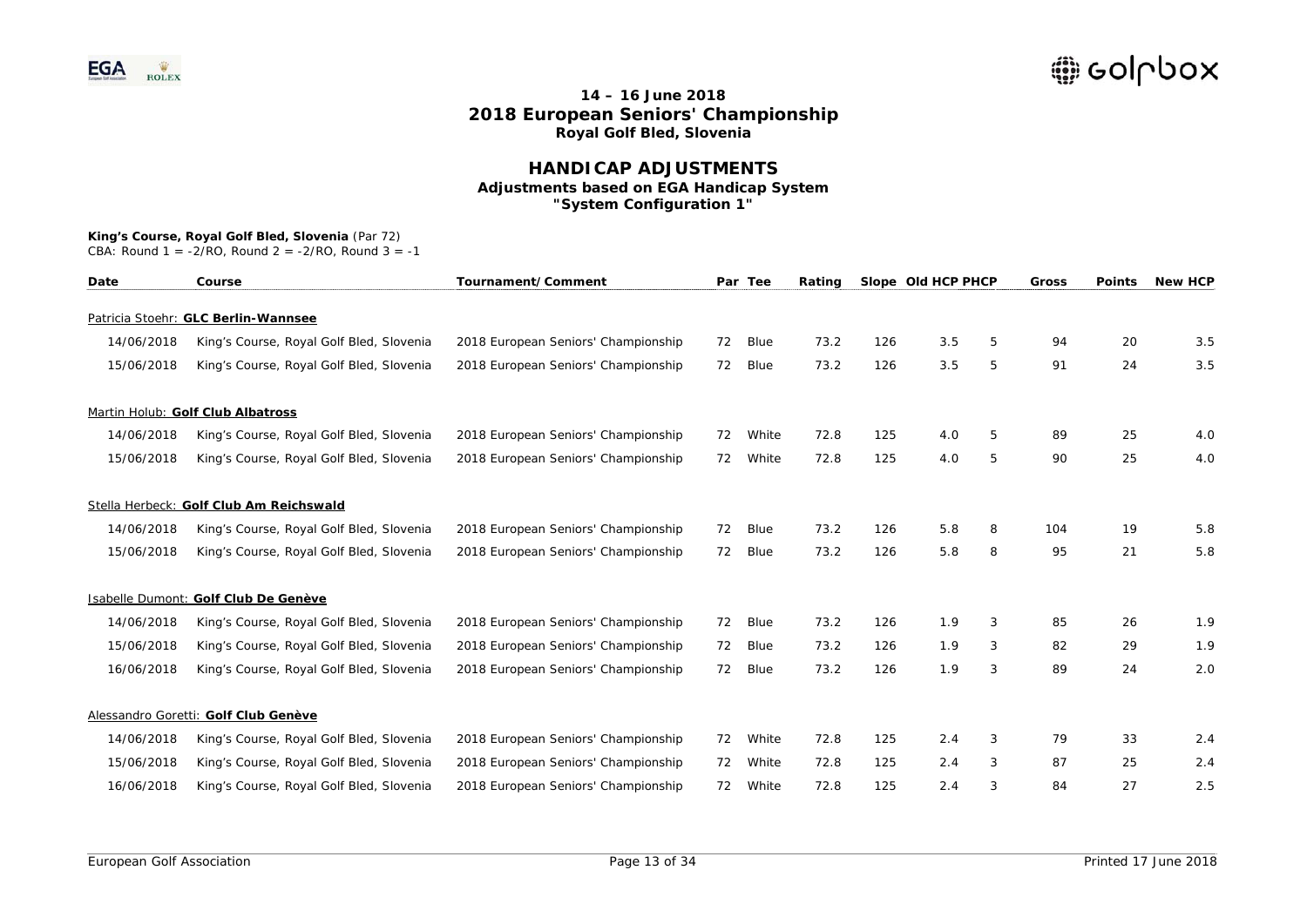### **HANDICAP ADJUSTMENTS Adjustments based on EGA Handicap System "System Configuration 1"**

#### **King's Course, Royal Golf Bled, Slovenia** (Par 72)

| Date       | Course                                           | Tournament/Comment                  |    | Par Tee | Rating |     | Slope Old HCP PHCP |                | Gross | <b>Points</b> | <b>New HCP</b> |
|------------|--------------------------------------------------|-------------------------------------|----|---------|--------|-----|--------------------|----------------|-------|---------------|----------------|
|            | Carlo Gastaldi: Golf Club Grand Ducal Luxembourg |                                     |    |         |        |     |                    |                |       |               |                |
| 14/06/2018 | King's Course, Royal Golf Bled, Slovenia         | 2018 European Seniors' Championship | 72 | White   | 72.8   | 125 | 6.0                | 7              | 85    | 30            | 6.0            |
| 15/06/2018 | King's Course, Royal Golf Bled, Slovenia         | 2018 European Seniors' Championship | 72 | White   | 72.8   | 125 | 6.0                | $\overline{7}$ | 89    | 28            | 6.0            |
|            | Gianluca Bolla: Golf Club Modena                 |                                     |    |         |        |     |                    |                |       |               |                |
| 14/06/2018 | King's Course, Royal Golf Bled, Slovenia         | 2018 European Seniors' Championship | 72 | White   | 72.8   | 125 | 0.9                | $\overline{2}$ | 77    | 33            | 0.9            |
| 15/06/2018 | King's Course, Royal Golf Bled, Slovenia         | 2018 European Seniors' Championship | 72 | White   | 72.8   | 125 | 0.9                | 2              | 76    | 34            | 0.9            |
| 16/06/2018 | King's Course, Royal Golf Bled, Slovenia         | 2018 European Seniors' Championship | 72 | White   | 72.8   | 125 | 0.9                | $\overline{2}$ | 74    | 36            | 0.8            |
|            | Silvia Valli: Golf Club Monticello               |                                     |    |         |        |     |                    |                |       |               |                |
| 14/06/2018 | King's Course, Royal Golf Bled, Slovenia         | 2018 European Seniors' Championship | 72 | Blue    | 73.2   | 126 | 1.5                | 3              | 84    | 27            | 1.5            |
| 15/06/2018 | King's Course, Royal Golf Bled, Slovenia         | 2018 European Seniors' Championship | 72 | Blue    | 73.2   | 126 | 1.5                | 3              | 85    | 26            | 1.5            |
| 16/06/2018 | King's Course, Royal Golf Bled, Slovenia         | 2018 European Seniors' Championship | 72 | Blue    | 73.2   | 126 | 1.5                | 3              | 83    | 28            | 1.6            |
|            | Britta Schneider: Golf Club Neuhof               |                                     |    |         |        |     |                    |                |       |               |                |
| 14/06/2018 | King's Course, Royal Golf Bled, Slovenia         | 2018 European Seniors' Championship | 72 | Blue    | 73.2   | 126 | 3.0                | 5              | 84    | 29            | 3.0            |
| 15/06/2018 | King's Course, Royal Golf Bled, Slovenia         | 2018 European Seniors' Championship | 72 | Blue    | 73.2   | 126 | 3.0                | 5              | 88    | 27            | 3.0            |
| 16/06/2018 | King's Course, Royal Golf Bled, Slovenia         | 2018 European Seniors' Championship | 72 | Blue    | 73.2   | 126 | 3.0                | 5              | 76    | 37            | 2.8            |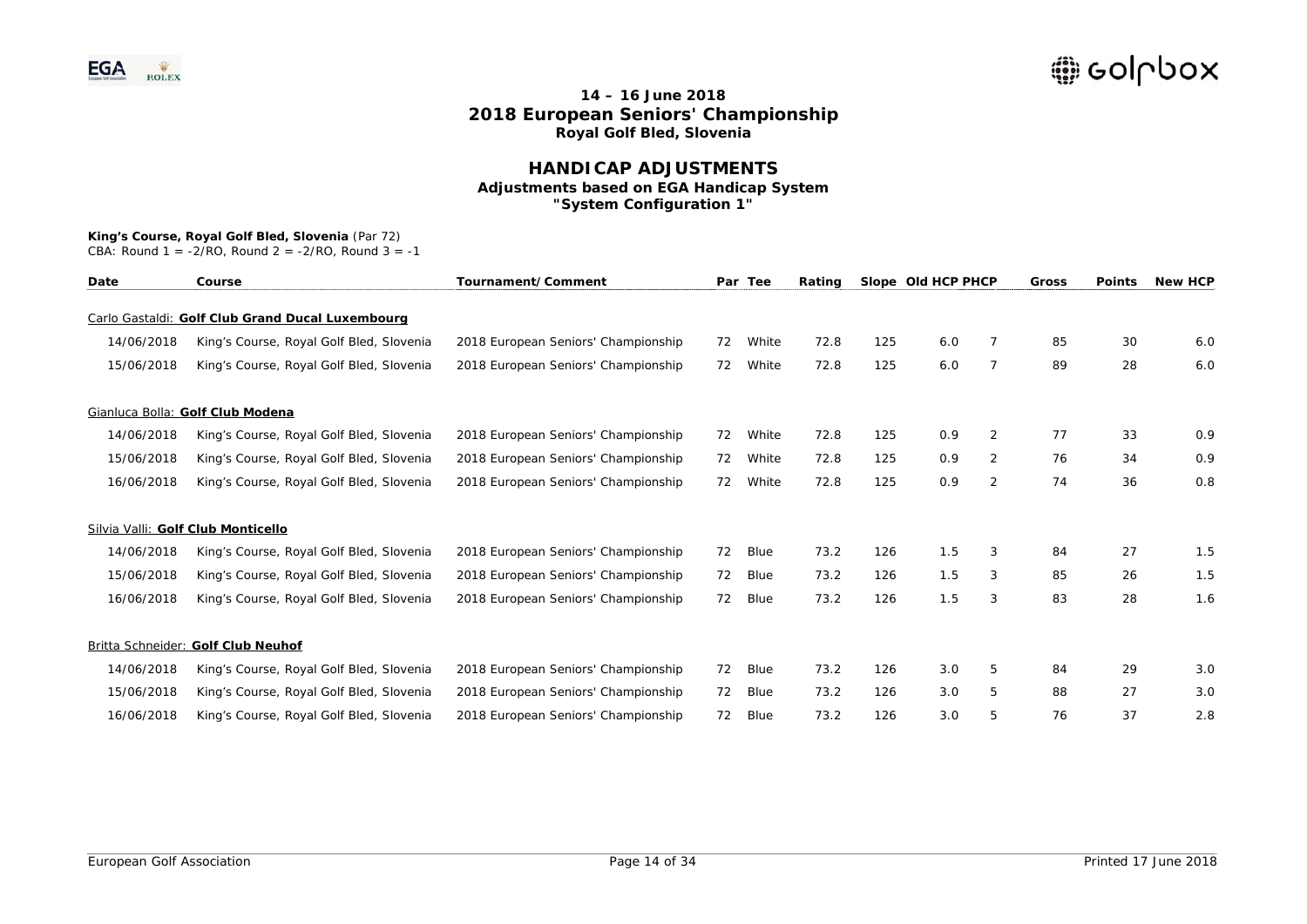### **HANDICAP ADJUSTMENTS Adjustments based on EGA Handicap System "System Configuration 1"**

# **King's Course, Royal Golf Bled, Slovenia** (Par 72)

| Date       | Course                                   | Tournament/Comment                  |    | Par Tee | Rating |     | Slope Old HCP PHCP |                | Gross | <b>Points</b> | <b>New HCP</b> |
|------------|------------------------------------------|-------------------------------------|----|---------|--------|-----|--------------------|----------------|-------|---------------|----------------|
|            | Marco Bellini: Golf Club Padova          |                                     |    |         |        |     |                    |                |       |               |                |
| 14/06/2018 | King's Course, Royal Golf Bled, Slovenia | 2018 European Seniors' Championship | 72 | White   | 72.8   | 125 | 0.5                |                | 76    | 33            | 0.5            |
| 15/06/2018 | King's Course, Royal Golf Bled, Slovenia | 2018 European Seniors' Championship | 72 | White   | 72.8   | 125 | 0.5                |                | 78    | 31            | 0.5            |
| 16/06/2018 | King's Course, Royal Golf Bled, Slovenia | 2018 European Seniors' Championship | 72 | White   | 72.8   | 125 | 0.5                |                | 83    | 26            | 0.6            |
|            | Filippo Clerici: Golf Club Varese        |                                     |    |         |        |     |                    |                |       |               |                |
| 14/06/2018 | King's Course, Royal Golf Bled, Slovenia | 2018 European Seniors' Championship | 72 | White   | 72.8   | 125 | $+0.7$             | 0              | 76    | 32            | $+0.7$         |
| 15/06/2018 | King's Course, Royal Golf Bled, Slovenia | 2018 European Seniors' Championship | 72 | White   | 72.8   | 125 | $+0.7$             | 0              | 76    | 32            | $+0.7$         |
| 16/06/2018 | King's Course, Royal Golf Bled, Slovenia | 2018 European Seniors' Championship | 72 | White   | 72.8   | 125 | $+0.7$             | 0              | 80    | 28            | $+0.6$         |
|            | Reto Aeberhard: Golf Club Ybrig          |                                     |    |         |        |     |                    |                |       |               |                |
| 14/06/2018 | King's Course, Royal Golf Bled, Slovenia | 2018 European Seniors' Championship | 72 | White   | 72.8   | 125 | 1.6                | 3              | 83    | 28            | 1.6            |
| 15/06/2018 | King's Course, Royal Golf Bled, Slovenia | 2018 European Seniors' Championship | 72 | White   | 72.8   | 125 | 1.6                | 3              | 79    | 32            | 1.6            |
| 16/06/2018 | King's Course, Royal Golf Bled, Slovenia | 2018 European Seniors' Championship | 72 | White   | 72.8   | 125 | 1.6                | 3              | 82    | 29            | 1.7            |
|            | Thomas Murphy: Golf De Lalarque          |                                     |    |         |        |     |                    |                |       |               |                |
| 14/06/2018 | King's Course, Royal Golf Bled, Slovenia | 2018 European Seniors' Championship | 72 | White   | 72.8   | 125 | 1.0                | $\overline{2}$ | 75    | 35            | 0.9            |
| 15/06/2018 | King's Course, Royal Golf Bled, Slovenia | 2018 European Seniors' Championship | 72 | White   | 72.8   | 125 | 0.9                | 2              | 82    | 28            | 0.9            |
| 16/06/2018 | King's Course, Royal Golf Bled, Slovenia | 2018 European Seniors' Championship | 72 | White   | 72.8   | 125 | 0.9                | 2              | 83    | 28            | 1.0            |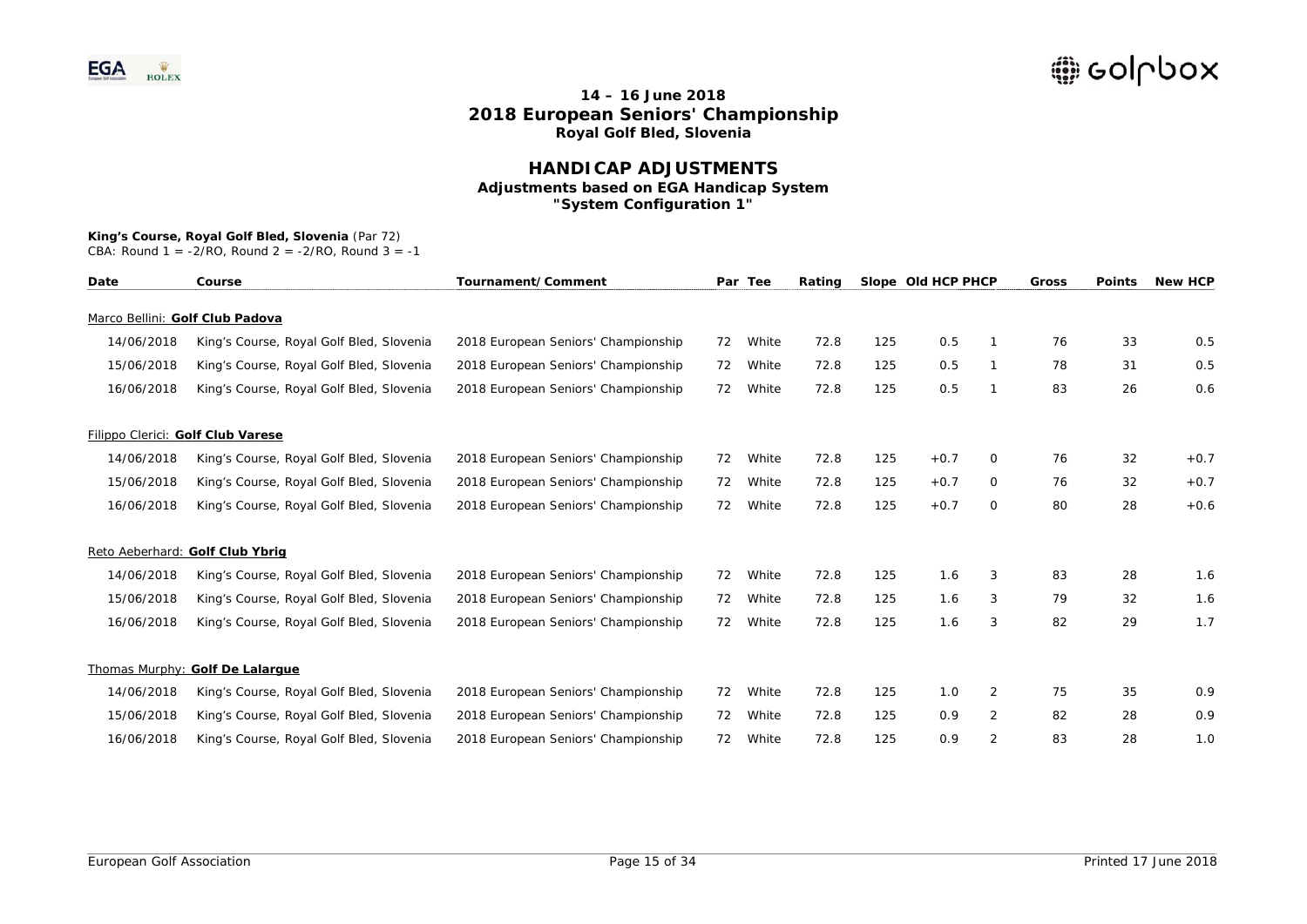### **HANDICAP ADJUSTMENTS Adjustments based on EGA Handicap System "System Configuration 1"**

# **King's Course, Royal Golf Bled, Slovenia** (Par 72)

| Date       | Course                                       | Tournament/Comment                  |    | Par Tee | Rating |     | Slope Old HCP PHCP |   | Gross | <b>Points</b> | <b>New HCP</b> |
|------------|----------------------------------------------|-------------------------------------|----|---------|--------|-----|--------------------|---|-------|---------------|----------------|
|            | Franck Schaal: Golf De Touraine              |                                     |    |         |        |     |                    |   |       |               |                |
| 14/06/2018 | King's Course, Royal Golf Bled, Slovenia     | 2018 European Seniors' Championship | 72 | White   | 72.8   | 125 | 2.3                | 3 | 81    | 30            | 2.3            |
| 15/06/2018 | King's Course, Royal Golf Bled, Slovenia     | 2018 European Seniors' Championship | 72 | White   | 72.8   | 125 | 2.3                | 3 | 82    | 29            | 2.3            |
| 16/06/2018 | King's Course, Royal Golf Bled, Slovenia     | 2018 European Seniors' Championship | 72 | White   | 72.8   | 125 | 2.3                | 3 | 83    | 28            | 2.4            |
|            | Hans-Immo Mueller: Golf Klub Braunschweig    |                                     |    |         |        |     |                    |   |       |               |                |
| 14/06/2018 | King's Course, Royal Golf Bled, Slovenia     | 2018 European Seniors' Championship | 72 | White   | 72.8   | 125 | 2.0                | 3 | 84    | 30            | 2.0            |
| 15/06/2018 | King's Course, Royal Golf Bled, Slovenia     | 2018 European Seniors' Championship | 72 | White   | 72.8   | 125 | 2.0                | 3 | 82    | 29            | 2.0            |
| 16/06/2018 | King's Course, Royal Golf Bled, Slovenia     | 2018 European Seniors' Championship | 72 | White   | 72.8   | 125 | 2.0                | 3 | 82    | 29            | 2.1            |
|            | Patricia Peter: Golf Und Landclub Regensburg |                                     |    |         |        |     |                    |   |       |               |                |
| 14/06/2018 | King's Course, Royal Golf Bled, Slovenia     | 2018 European Seniors' Championship | 72 | Blue    | 73.2   | 126 | 4.3                | 6 | 93    | 21            | 4.3            |
| 15/06/2018 | King's Course, Royal Golf Bled, Slovenia     | 2018 European Seniors' Championship | 72 | Blue    | 73.2   | 126 | 4.3                | 6 | 89    | 25            | 4.3            |
|            | Constantin Vogg: Golfclub Augsburg           |                                     |    |         |        |     |                    |   |       |               |                |
| 14/06/2018 | King's Course, Royal Golf Bled, Slovenia     | 2018 European Seniors' Championship | 72 | White   | 72.8   | 125 | 2.7                | 4 | 81    | 31            | 2.7            |
| 15/06/2018 | King's Course, Royal Golf Bled, Slovenia     | 2018 European Seniors' Championship | 72 | White   | 72.8   | 125 | 2.7                | 4 | 83    | 29            | 2.7            |
| 16/06/2018 | King's Course, Royal Golf Bled, Slovenia     | 2018 European Seniors' Championship | 72 | White   | 72.8   | 125 | 2.7                | 4 | 85    | 27            | 2.8            |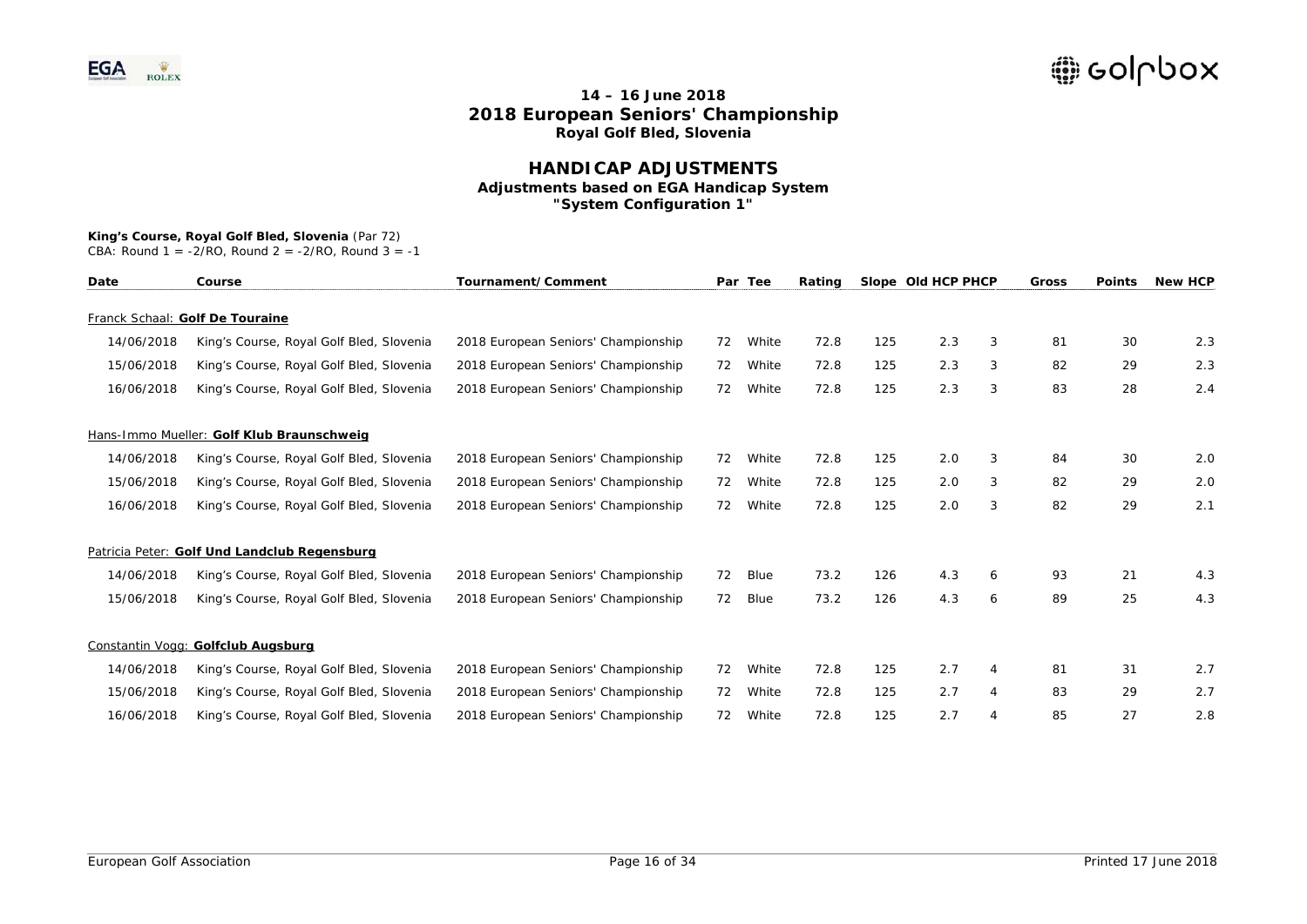### **HANDICAP ADJUSTMENTS Adjustments based on EGA Handicap System "System Configuration 1"**

## **King's Course, Royal Golf Bled, Slovenia** (Par 72)

| Date       | Course                                    | Tournament/Comment                  |    | Par Tee     | Rating |     | Slope Old HCP PHCP |                | Gross | <b>Points</b> | <b>New HCP</b> |
|------------|-------------------------------------------|-------------------------------------|----|-------------|--------|-----|--------------------|----------------|-------|---------------|----------------|
|            | Heike Werres: Golfclub Bonn-Bad-Godesberg |                                     |    |             |        |     |                    |                |       |               |                |
| 14/06/2018 | King's Course, Royal Golf Bled, Slovenia  | 2018 European Seniors' Championship | 72 | <b>Blue</b> | 73.2   | 126 | 4.2                | 6              | 85    | 29            | 4.2            |
| 15/06/2018 | King's Course, Royal Golf Bled, Slovenia  | 2018 European Seniors' Championship | 72 | Blue        | 73.2   | 126 | 4.2                | 6              | 85    | 29            | 4.2            |
| 16/06/2018 | King's Course, Royal Golf Bled, Slovenia  | 2018 European Seniors' Championship | 72 | Blue        | 73.2   | 126 | 4.2                | 6              | 85    | 30            | 4.3            |
|            | Ralf Wagner: Golfclub St. Leon-Rot        |                                     |    |             |        |     |                    |                |       |               |                |
| 14/06/2018 | King's Course, Royal Golf Bled, Slovenia  | 2018 European Seniors' Championship | 72 | White       | 72.8   | 125 | 3.2                | 4              | 83    | 29            | 3.2            |
| 15/06/2018 | King's Course, Royal Golf Bled, Slovenia  | 2018 European Seniors' Championship | 72 | White       | 72.8   | 125 | 3.2                | $\overline{4}$ | 80    | 32            | 3.2            |
| 16/06/2018 | King's Course, Royal Golf Bled, Slovenia  | 2018 European Seniors' Championship | 72 | White       | 72.8   | 125 | 3.2                | 4              | 78    | 34            | 3.2            |
|            | Stephan Amtmann: Golfclub Valley          |                                     |    |             |        |     |                    |                |       |               |                |
| 14/06/2018 | King's Course, Royal Golf Bled, Slovenia  | 2018 European Seniors' Championship | 72 | White       | 72.8   | 125 | 2.4                | 3              | 81    | 30            | 2.4            |
| 15/06/2018 | King's Course, Royal Golf Bled, Slovenia  | 2018 European Seniors' Championship | 72 | White       | 72.8   | 125 | 2.4                | 3              | 89    | 23            | 2.4            |
|            | Tessa Oldenbourg: Golfclub Woerthsee      |                                     |    |             |        |     |                    |                |       |               |                |
| 14/06/2018 | King's Course, Royal Golf Bled, Slovenia  | 2018 European Seniors' Championship | 72 | Blue        | 73.2   | 126 | 3.5                | 5              | 81    | 32            | 3.5            |
| 15/06/2018 | King's Course, Royal Golf Bled, Slovenia  | 2018 European Seniors' Championship | 72 | Blue        | 73.2   | 126 | 3.5                | 5              | 84    | 29            | 3.5            |
| 16/06/2018 | King's Course, Royal Golf Bled, Slovenia  | 2018 European Seniors' Championship | 72 | Blue        | 73.2   | 126 | 3.5                | 5              | 86    | 27            | 3.6            |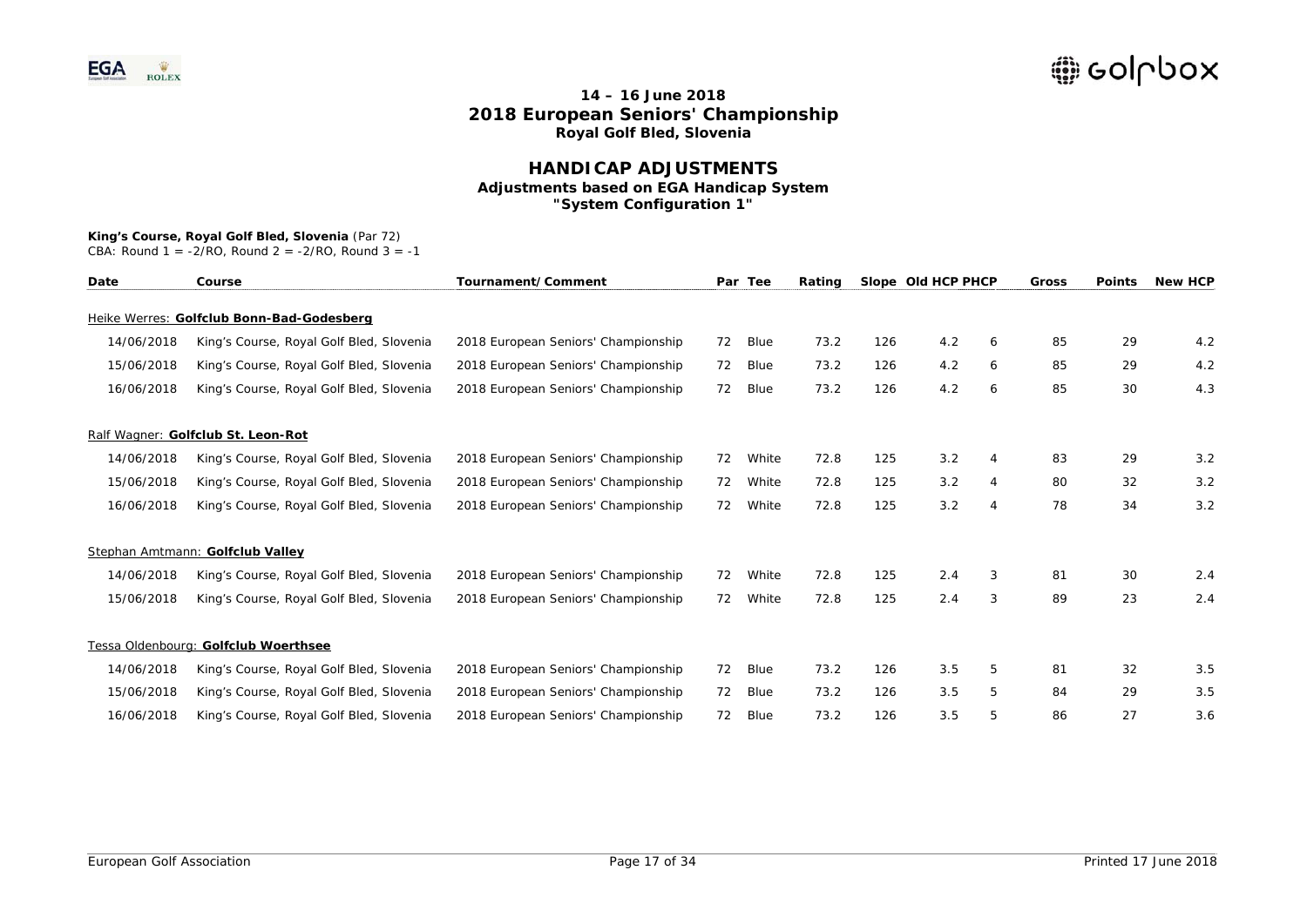### **HANDICAP ADJUSTMENTS Adjustments based on EGA Handicap System "System Configuration 1"**

### **King's Course, Royal Golf Bled, Slovenia** (Par 72)

| Date                        | Course                                   | Tournament/Comment                  |    | Par Tee | Rating |     | Slope Old HCP PHCP |                | Gross | <b>Points</b> | <b>New HCP</b> |
|-----------------------------|------------------------------------------|-------------------------------------|----|---------|--------|-----|--------------------|----------------|-------|---------------|----------------|
|                             | Mattias Pernheden: Göteborgs Golf Klubb  |                                     |    |         |        |     |                    |                |       |               |                |
| 14/06/2018                  | King's Course, Royal Golf Bled, Slovenia | 2018 European Seniors' Championship | 72 | White   | 72.8   | 125 | $+0.6$             | 0              | 78    | 30            | $+0.6$         |
| 15/06/2018                  | King's Course, Royal Golf Bled, Slovenia | 2018 European Seniors' Championship | 72 | White   | 72.8   | 125 | $+0.6$             | 0              | 71    | 37            | $+0.9$         |
| 16/06/2018                  | King's Course, Royal Golf Bled, Slovenia | 2018 European Seniors' Championship | 72 | White   | 72.8   | 125 | $+0.9$             | 0              | 74    | 34            | $+0.9$         |
| Sheena Mcelroy: Grange      |                                          |                                     |    |         |        |     |                    |                |       |               |                |
| 14/06/2018                  | King's Course, Royal Golf Bled, Slovenia | 2018 European Seniors' Championship | 72 | Blue    | 73.2   | 126 | 3.1                | 5              | 92    | 21            | 3.1            |
| 15/06/2018                  | King's Course, Royal Golf Bled, Slovenia | 2018 European Seniors' Championship | 72 | Blue    | 73.2   | 126 | 3.1                | 5              | 82    | 32            | 3.1            |
|                             | Kristina Söderström: Halmstad GK         |                                     |    |         |        |     |                    |                |       |               |                |
| 14/06/2018                  | King's Course, Royal Golf Bled, Slovenia | 2018 European Seniors' Championship | 72 | Blue    | 73.2   | 126 | 4.3                | 6              | 82    | 33            | 4.3            |
| 15/06/2018                  | King's Course, Royal Golf Bled, Slovenia | 2018 European Seniors' Championship | 72 | Blue    | 73.2   | 126 | 4.3                | 6              | 94    | 22            | 4.3            |
| Peter Maripuu: Haninge Golf |                                          |                                     |    |         |        |     |                    |                |       |               |                |
| 14/06/2018                  | King's Course, Royal Golf Bled, Slovenia | 2018 European Seniors' Championship | 72 | White   | 72.8   | 125 | 0.8                | 2              | 81    | 29            | 0.8            |
| 15/06/2018                  | King's Course, Royal Golf Bled, Slovenia | 2018 European Seniors' Championship | 72 | White   | 72.8   | 125 | 0.8                | $\overline{2}$ | 84    | 26            | 0.8            |
| 16/06/2018                  | King's Course, Royal Golf Bled, Slovenia | 2018 European Seniors' Championship | 72 | White   | 72.8   | 125 | 0.8                | 2              | 78    | 32            | 0.9            |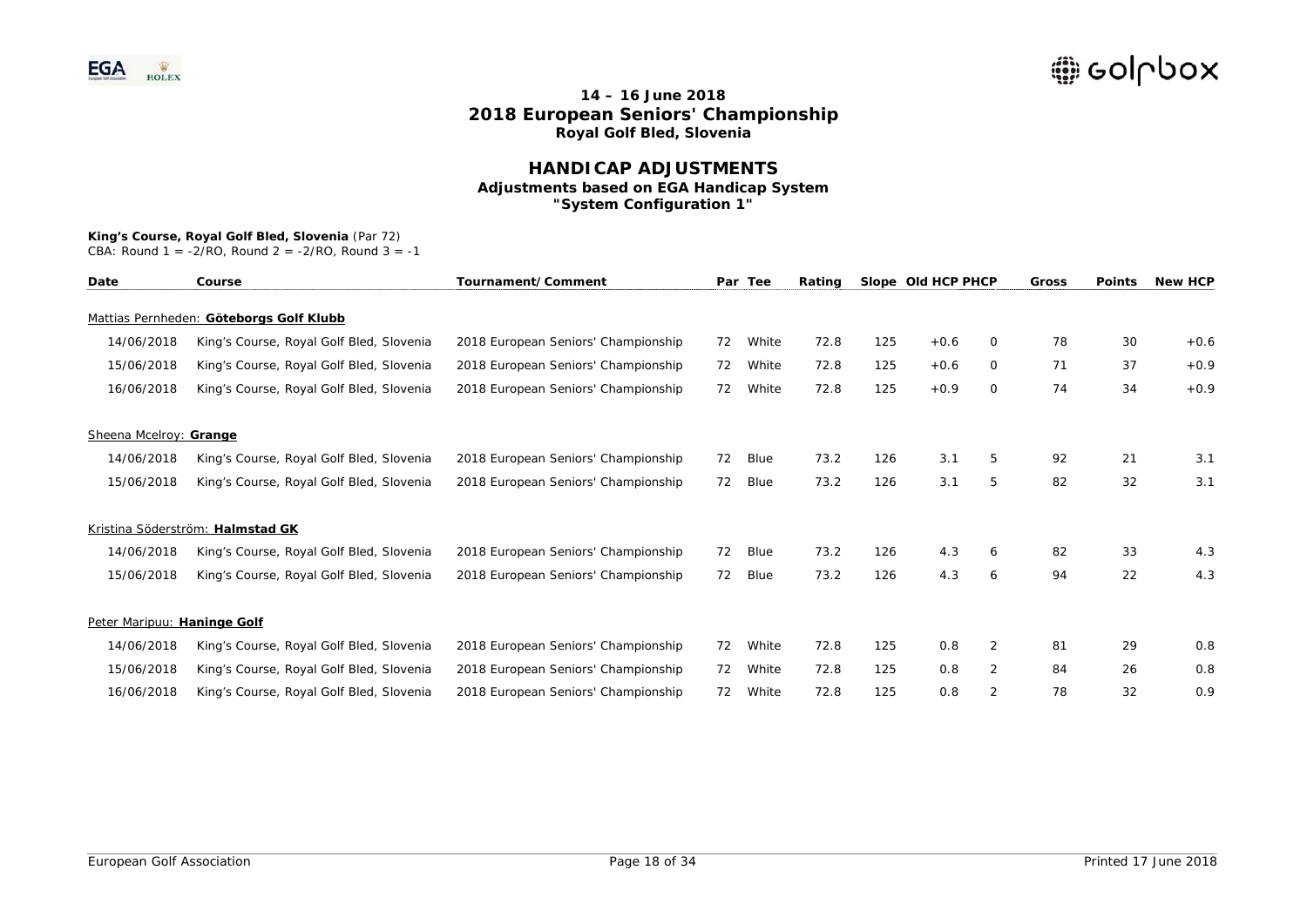### **HANDICAP ADJUSTMENTS Adjustments based on EGA Handicap System "System Configuration 1"**

## **King's Course, Royal Golf Bled, Slovenia** (Par 72)

| Date                       | Course                                            | Tournament/Comment                  |    | Par Tee | Rating |     | Slope Old HCP PHCP |                | Gross | <b>Points</b> | <b>New HCP</b> |
|----------------------------|---------------------------------------------------|-------------------------------------|----|---------|--------|-----|--------------------|----------------|-------|---------------|----------------|
|                            | Nan Croockewit: Hilversumsche Golf Club           |                                     |    |         |        |     |                    |                |       |               |                |
| 14/06/2018                 | King's Course, Royal Golf Bled, Slovenia          | 2018 European Seniors' Championship | 72 | Blue    | 73.2   | 126 | 1.8                | 3              | 80    | 32            | 1.8            |
| 15/06/2018                 | King's Course, Royal Golf Bled, Slovenia          | 2018 European Seniors' Championship | 72 | Blue    | 73.2   | 126 | 1.8                | 3              | 83    | 28            | 1.8            |
| 16/06/2018                 | King's Course, Royal Golf Bled, Slovenia          | 2018 European Seniors' Championship | 72 | Blue    | 73.2   | 126 | 1.8                | 3              | 83    | 28            | 1.9            |
|                            | Pieter H.C.J. Van Doorne: Hilversumsche Golf Club |                                     |    |         |        |     |                    |                |       |               |                |
| 14/06/2018                 | King's Course, Royal Golf Bled, Slovenia          | 2018 European Seniors' Championship | 72 | White   | 72.8   | 125 | 1.8                | 3              | 82    | 29            | 1.8            |
| 15/06/2018                 | King's Course, Royal Golf Bled, Slovenia          | 2018 European Seniors' Championship | 72 | White   | 72.8   | 125 | 1.8                | 3              | 80    | 31            | 1.8            |
| 16/06/2018                 | King's Course, Royal Golf Bled, Slovenia          | 2018 European Seniors' Championship | 72 | White   | 72.8   | 125 | 1.8                | 3              | 75    | 36            | 1.7            |
| Pierre Gaume: Hossegor     |                                                   |                                     |    |         |        |     |                    |                |       |               |                |
| 14/06/2018                 | King's Course, Royal Golf Bled, Slovenia          | 2018 European Seniors' Championship | 72 | White   | 72.8   | 125 | 2.6                | 4              | 87    | 25            | 2.6            |
| 15/06/2018                 | King's Course, Royal Golf Bled, Slovenia          | 2018 European Seniors' Championship | 72 | White   | 72.8   | 125 | 2.6                | $\overline{4}$ | 92    | 24            | 2.6            |
| Giovanna Foglia: Jesolo    |                                                   |                                     |    |         |        |     |                    |                |       |               |                |
| 14/06/2018                 | King's Course, Royal Golf Bled, Slovenia          | 2018 European Seniors' Championship | 72 | Blue    | 73.2   | 126 | 3.6                | 5              | 90    | 24            | 3.6            |
| 15/06/2018                 | King's Course, Royal Golf Bled, Slovenia          | 2018 European Seniors' Championship | 72 | Blue    | 73.2   | 126 | 3.6                | 5              | 91    | 24            | 3.6            |
| Matti Moilanen: Jyväs-Golf |                                                   |                                     |    |         |        |     |                    |                |       |               |                |
| 14/06/2018                 | King's Course, Royal Golf Bled, Slovenia          | 2018 European Seniors' Championship | 72 | White   | 72.8   | 125 | 1.1                | 2              | 82    | 29            | 1.1            |
| 15/06/2018                 | King's Course, Royal Golf Bled, Slovenia          | 2018 European Seniors' Championship | 72 | White   | 72.8   | 125 | 1.1                | 2              | 86    | 26            | 1.1            |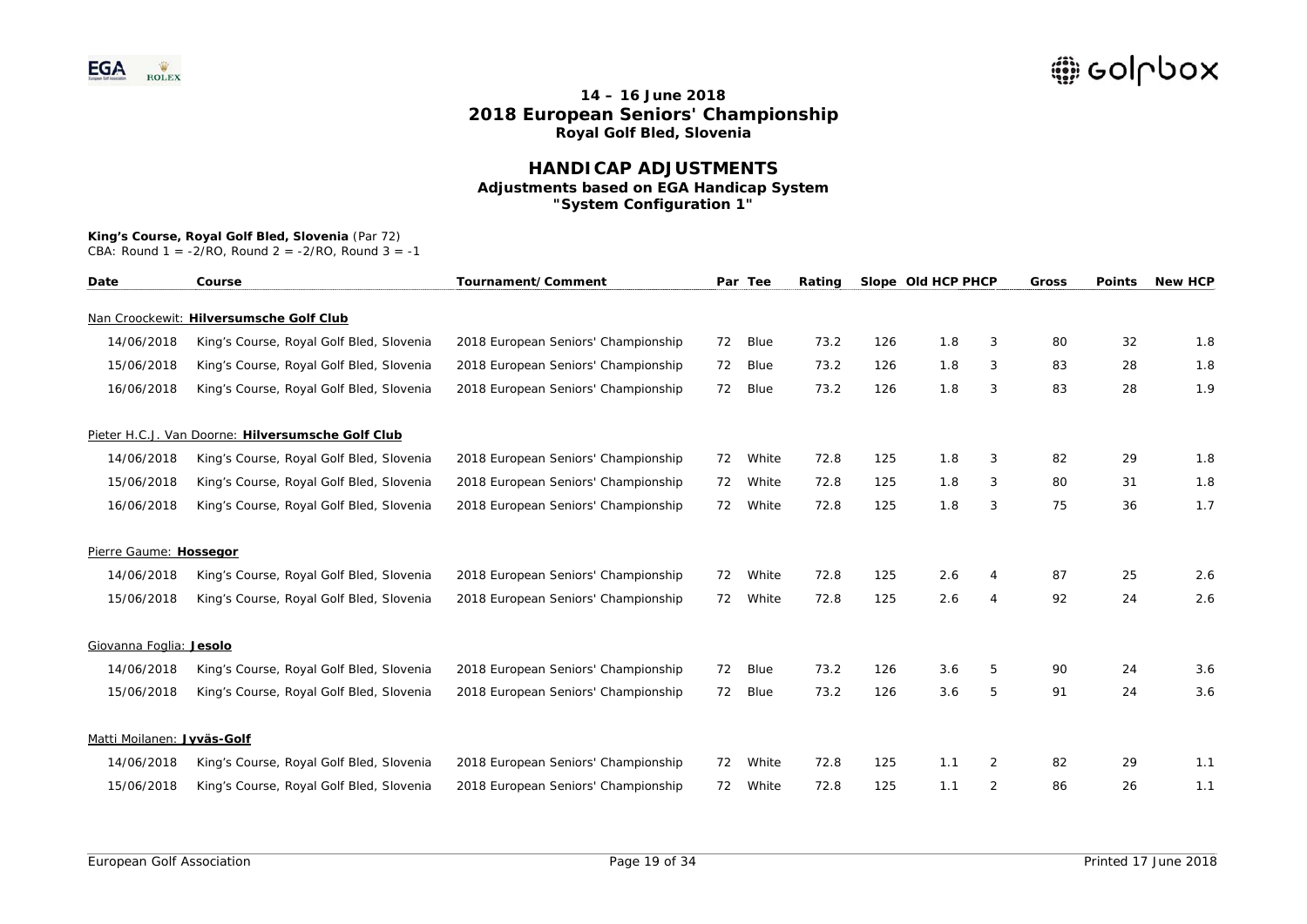### **HANDICAP ADJUSTMENTS Adjustments based on EGA Handicap System "System Configuration 1"**

## **King's Course, Royal Golf Bled, Slovenia** (Par 72)

| Date                      | Course                                    | Tournament/Comment                  |    | Par Tee | Rating |     | Slope Old HCP PHCP |          | Gross | <b>Points</b> | <b>New HCP</b> |
|---------------------------|-------------------------------------------|-------------------------------------|----|---------|--------|-----|--------------------|----------|-------|---------------|----------------|
|                           | Mariusz Eriksson: Katrineholms Golfklubb  |                                     |    |         |        |     |                    |          |       |               |                |
| 14/06/2018                | King's Course, Royal Golf Bled, Slovenia  | 2018 European Seniors' Championship | 72 | White   | 72.8   | 125 | $+0.4$             | $\circ$  | 72    | 36            | $+0.6$         |
| 15/06/2018                | King's Course, Royal Golf Bled, Slovenia  | 2018 European Seniors' Championship | 72 | White   | 72.8   | 125 | $+0.6$             | $\Omega$ | 83    | 26            | $+0.6$         |
| 16/06/2018                | King's Course, Royal Golf Bled, Slovenia  | 2018 European Seniors' Championship | 72 | White   | 72.8   | 125 | $+0.6$             | $\circ$  | 82    | 26            | $+0.5$         |
|                           | Jukka Lehtonen: Keimola Golf Vantaa (Kgv) |                                     |    |         |        |     |                    |          |       |               |                |
| 14/06/2018                | King's Course, Royal Golf Bled, Slovenia  | 2018 European Seniors' Championship | 72 | White   | 72.8   | 125 | 0.1                |          | 80    | 29            | 0.1            |
| 15/06/2018                | King's Course, Royal Golf Bled, Slovenia  | 2018 European Seniors' Championship | 72 | White   | 72.8   | 125 | 0.1                |          | 85    | 24            | 0.1            |
| 16/06/2018                | King's Course, Royal Golf Bled, Slovenia  | 2018 European Seniors' Championship | 72 | White   | 72.8   | 125 | 0.1                | 1        | 83    | 28            | 0.2            |
| Karin Kocher: KGC Dellach |                                           |                                     |    |         |        |     |                    |          |       |               |                |
| 14/06/2018                | King's Course, Royal Golf Bled, Slovenia  | 2018 European Seniors' Championship | 72 | Blue    | 73.2   | 126 | 3.7                | 5        | 86    | 27            | 3.7            |
| 15/06/2018                | King's Course, Royal Golf Bled, Slovenia  | 2018 European Seniors' Championship | 72 | Blue    | 73.2   | 126 | 3.7                | 5        | 86    | 27            | 3.7            |
| 16/06/2018                | King's Course, Royal Golf Bled, Slovenia  | 2018 European Seniors' Championship | 72 | Blue    | 73.2   | 126 | 3.7                | 5        | 88    | 26            | 3.8            |
|                           | Rudy Scholer: Kikuoka Golf Club           |                                     |    |         |        |     |                    |          |       |               |                |
| 14/06/2018                | King's Course, Royal Golf Bled, Slovenia  | 2018 European Seniors' Championship | 72 | White   | 72.8   | 125 | 4.1                | 5        | 98    | 19            | 4.1            |
| 15/06/2018                | King's Course, Royal Golf Bled, Slovenia  | 2018 European Seniors' Championship | 72 | White   | 72.8   | 125 | 4.1                | 5        | 97    | 17            | 4.1            |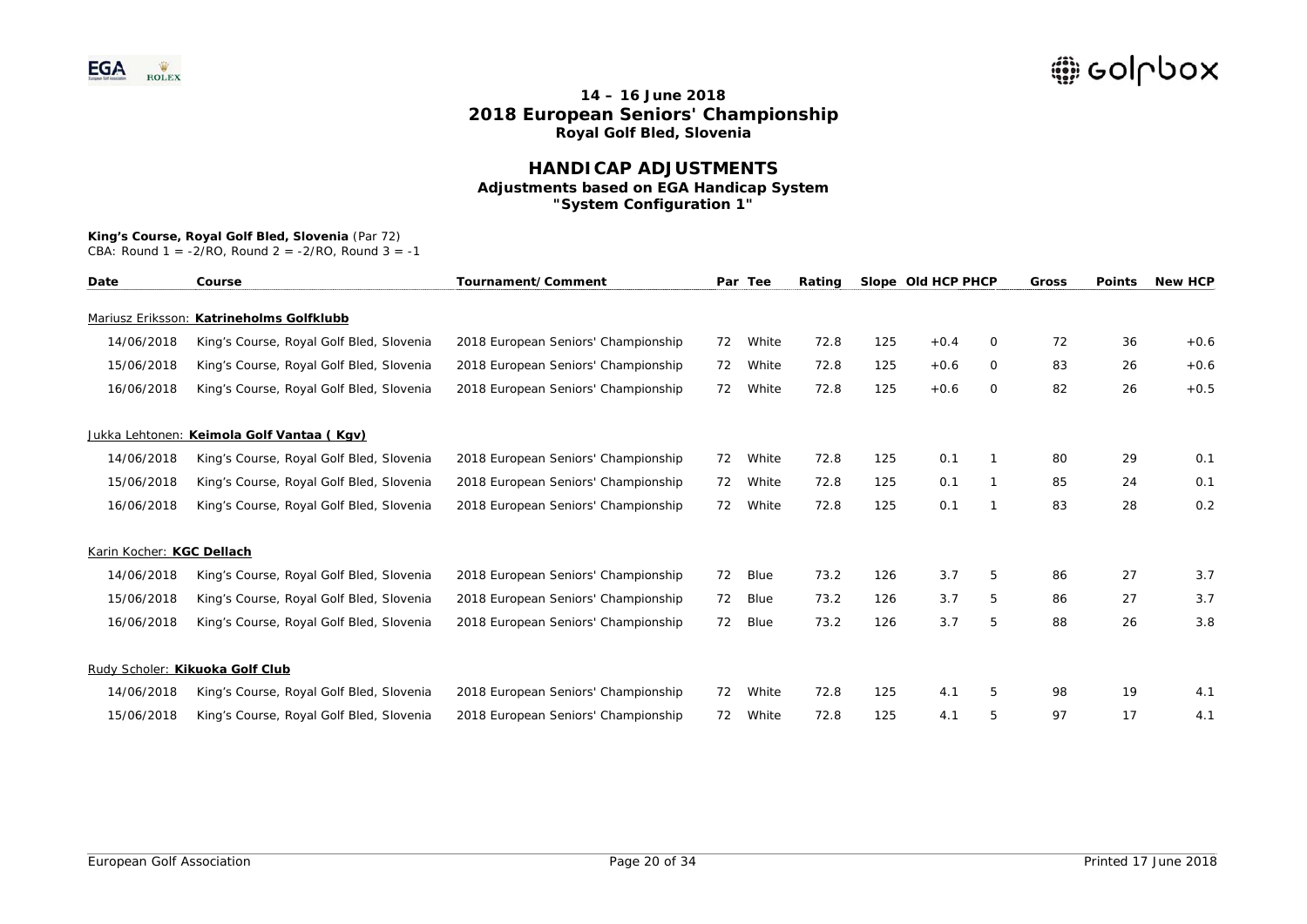### **HANDICAP ADJUSTMENTS Adjustments based on EGA Handicap System "System Configuration 1"**

## **King's Course, Royal Golf Bled, Slovenia** (Par 72)

| Date       | Course                                                           | Tournament/Comment                  |    | Par Tee | Rating |     | Slope Old HCP PHCP |                | Gross | <b>Points</b> | <b>New HCP</b> |
|------------|------------------------------------------------------------------|-------------------------------------|----|---------|--------|-----|--------------------|----------------|-------|---------------|----------------|
|            | Tita MCcart: Koninklijke Haagsche G&Cc                           |                                     |    |         |        |     |                    |                |       |               |                |
| 14/06/2018 | King's Course, Royal Golf Bled, Slovenia                         | 2018 European Seniors' Championship | 72 | Blue    | 73.2   | 126 | 2.2                | 4              | 87    | 29            | 2.2            |
| 15/06/2018 | King's Course, Royal Golf Bled, Slovenia                         | 2018 European Seniors' Championship | 72 | Blue    | 73.2   | 126 | 2.2                | 4              | 84    | 28            | 2.2            |
| 16/06/2018 | King's Course, Royal Golf Bled, Slovenia                         | 2018 European Seniors' Championship | 72 | Blue    | 73.2   | 126 | 2.2                | $\overline{4}$ | 80    | 32            | 2.3            |
|            | Bart Nolte: Koninklijke Haagsche G&Cc                            |                                     |    |         |        |     |                    |                |       |               |                |
| 14/06/2018 | King's Course, Royal Golf Bled, Slovenia                         | 2018 European Seniors' Championship | 72 | White   | 72.8   | 125 | $+0.2$             |                | 81    | 28            | $+0.2$         |
| 15/06/2018 | King's Course, Royal Golf Bled, Slovenia                         | 2018 European Seniors' Championship | 72 | White   | 72.8   | 125 | $+0.2$             |                | 76    | 33            | $+0.2$         |
| 16/06/2018 | King's Course, Royal Golf Bled, Slovenia                         | 2018 European Seniors' Championship | 72 | White   | 72.8   | 125 | $+0.2$             | $\mathbf 1$    | 79    | 30            | $+0.1$         |
|            | Laurence Nolte: Koninklijke Haagsche G&Cc                        |                                     |    |         |        |     |                    |                |       |               |                |
| 14/06/2018 | King's Course, Royal Golf Bled, Slovenia                         | 2018 European Seniors' Championship | 72 | Blue    | 73.2   | 126 | 4.1                | 6              | 95    | 22            | 4.1            |
| 15/06/2018 | King's Course, Royal Golf Bled, Slovenia                         | 2018 European Seniors' Championship | 72 | Blue    | 73.2   | 126 | 4.1                | 6              | 89    | 25            | 4.1            |
|            | Pieter Van Steenbergen: Koninklijke Haagsche Golf & Country Club |                                     |    |         |        |     |                    |                |       |               |                |
| 14/06/2018 | King's Course, Royal Golf Bled, Slovenia                         | 2018 European Seniors' Championship | 72 | White   | 72.8   | 125 | 0.6                | -1             | 80    | 29            | 0.6            |
| 15/06/2018 | King's Course, Royal Golf Bled, Slovenia                         | 2018 European Seniors' Championship | 72 | White   | 72.8   | 125 | 0.6                |                | 82    | 29            | 0.6            |
| 16/06/2018 | King's Course, Royal Golf Bled, Slovenia                         | 2018 European Seniors' Championship | 72 | White   | 72.8   | 125 | 0.6                |                | 77    | 32            | 0.7            |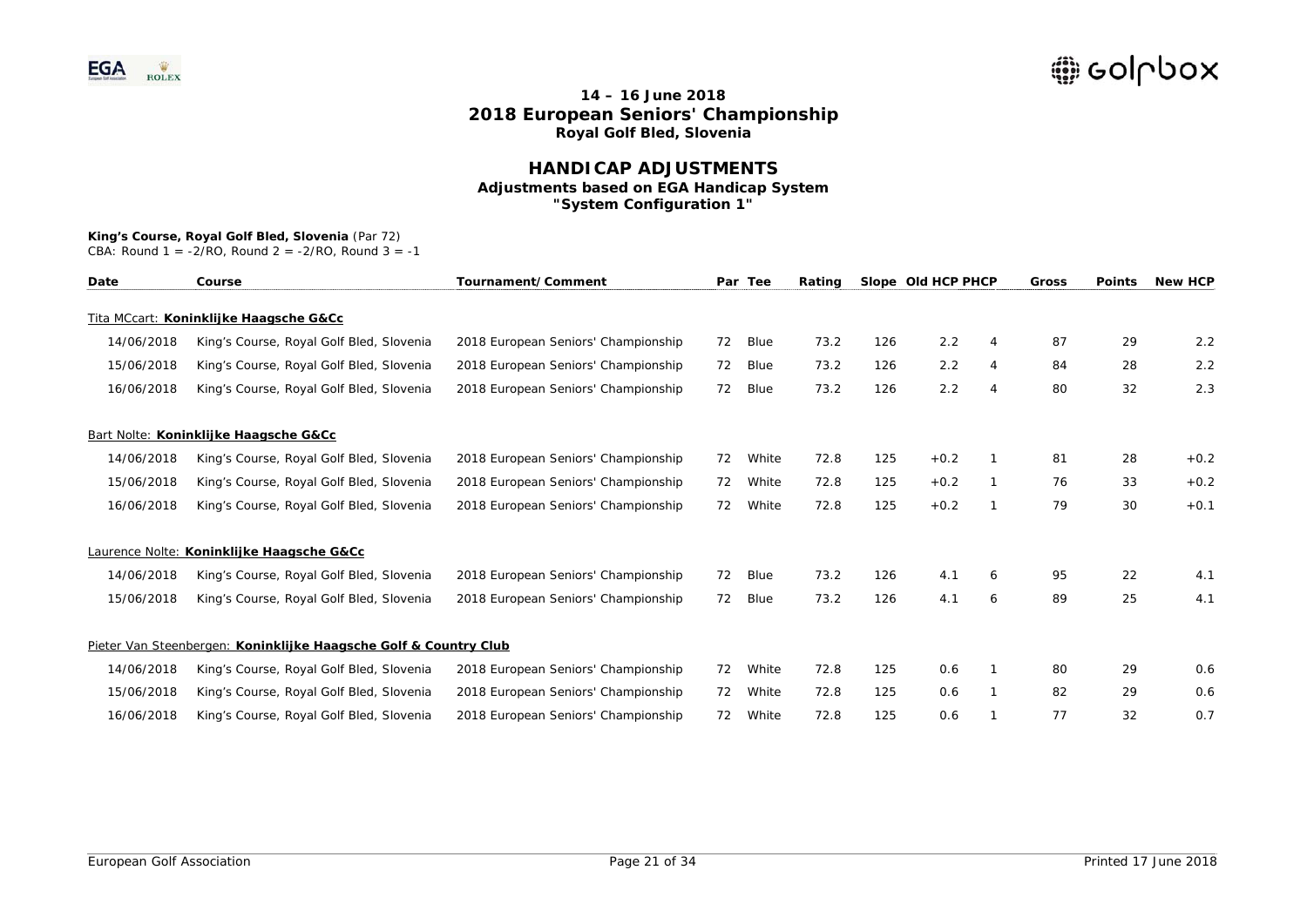### **HANDICAP ADJUSTMENTS Adjustments based on EGA Handicap System "System Configuration 1"**

## **King's Course, Royal Golf Bled, Slovenia** (Par 72)

| Date                      | Course                                   | Tournament/Comment                  |    | Par Tee | Rating |     | Slope Old HCP PHCP |                | Gross | <b>Points</b> | <b>New HCP</b> |
|---------------------------|------------------------------------------|-------------------------------------|----|---------|--------|-----|--------------------|----------------|-------|---------------|----------------|
|                           | Martin Birkholz: Krefelder Golf Club     |                                     |    |         |        |     |                    |                |       |               |                |
| 14/06/2018                | King's Course, Royal Golf Bled, Slovenia | 2018 European Seniors' Championship | 72 | White   | 72.8   | 125 | $+0.5$             | 0              | 78    | 30            | $+0.5$         |
| 15/06/2018                | King's Course, Royal Golf Bled, Slovenia | 2018 European Seniors' Championship | 72 | White   | 72.8   | 125 | $+0.5$             | 0              | 73    | 35            | $+0.6$         |
| 16/06/2018                | King's Course, Royal Golf Bled, Slovenia | 2018 European Seniors' Championship | 72 | White   | 72.8   | 125 | $+0.6$             | 0              | 71    | 37            | $+0.8$         |
|                           | Susanne Lichtenberg: Krefelder Golfclub  |                                     |    |         |        |     |                    |                |       |               |                |
| 14/06/2018                | King's Course, Royal Golf Bled, Slovenia | 2018 European Seniors' Championship | 72 | Blue    | 73.2   | 126 | 1.6                | 3              | 78    | 33            | 1.6            |
| 15/06/2018                | King's Course, Royal Golf Bled, Slovenia | 2018 European Seniors' Championship | 72 | Blue    | 73.2   | 126 | 1.6                | 3              | 79    | 32            | 1.6            |
| 16/06/2018                | King's Course, Royal Golf Bled, Slovenia | 2018 European Seniors' Championship | 72 | Blue    | 73.2   | 126 | 1.6                | 3              | 81    | 30            | 1.7            |
| Sonia Wunsch: La Moraleja |                                          |                                     |    |         |        |     |                    |                |       |               |                |
| 14/06/2018                | King's Course, Royal Golf Bled, Slovenia | 2018 European Seniors' Championship | 72 | Blue    | 73.2   | 126 | 2.8                | 4              | 87    | 25            | 2.8            |
| 15/06/2018                | King's Course, Royal Golf Bled, Slovenia | 2018 European Seniors' Championship | 72 | Blue    | 73.2   | 126 | 2.8                | $\overline{4}$ | 87    | 26            | 2.8            |
|                           | Claes Andersson: Lidköpings Gksw         |                                     |    |         |        |     |                    |                |       |               |                |
| 14/06/2018                | King's Course, Royal Golf Bled, Slovenia | 2018 European Seniors' Championship | 72 | White   | 72.8   | 125 | $+0.3$             | 0              | 81    | 27            | $+0.3$         |
| 15/06/2018                | King's Course, Royal Golf Bled, Slovenia | 2018 European Seniors' Championship | 72 | White   | 72.8   | 125 | $+0.3$             | 0              | 81    | 27            | $+0.3$         |
| 16/06/2018                | King's Course, Royal Golf Bled, Slovenia | 2018 European Seniors' Championship | 72 | White   | 72.8   | 125 | $+0.3$             | 0              | 80    | 28            | $+0.2$         |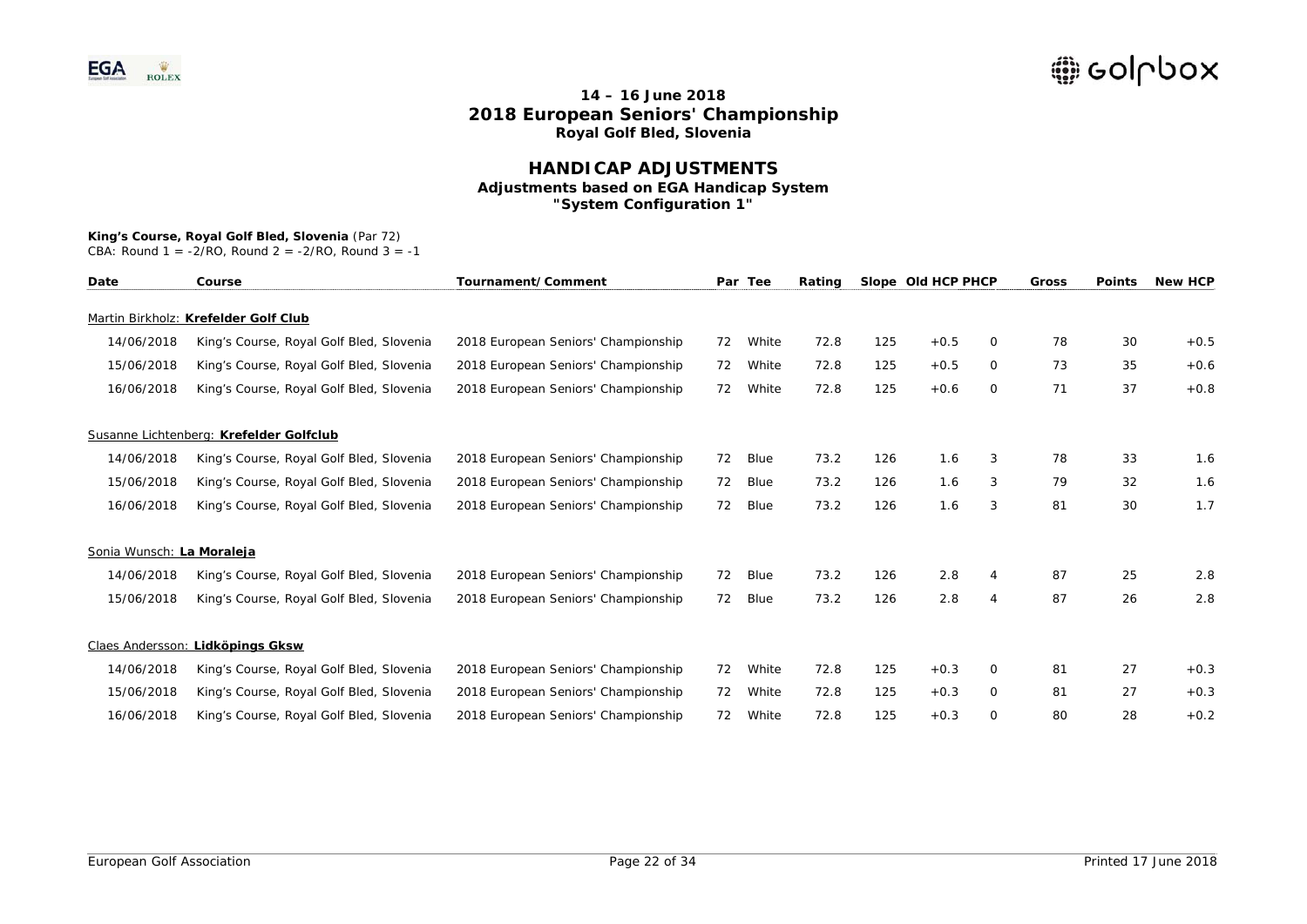### **HANDICAP ADJUSTMENTS Adjustments based on EGA Handicap System "System Configuration 1"**

#### **King's Course, Royal Golf Bled, Slovenia** (Par 72)

| Date                      | Course                                   | Tournament/Comment                  |    | Par Tee | Rating |     | Slope Old HCP PHCP |                | Gross | <b>Points</b> | <b>New HCP</b> |
|---------------------------|------------------------------------------|-------------------------------------|----|---------|--------|-----|--------------------|----------------|-------|---------------|----------------|
|                           | Diderik Ankersmit: Lochemse Golfclub     |                                     |    |         |        |     |                    |                |       |               |                |
| 14/06/2018                | King's Course, Royal Golf Bled, Slovenia | 2018 European Seniors' Championship | 72 | White   | 72.8   | 125 | 0.9                | 2              | 85    | 25            | 0.9            |
| 15/06/2018                | King's Course, Royal Golf Bled, Slovenia | 2018 European Seniors' Championship | 72 | White   | 72.8   | 125 | 0.9                | $\overline{2}$ | 85    | 27            | 0.9            |
| Mimmi Guglielmone: Lugano |                                          |                                     |    |         |        |     |                    |                |       |               |                |
| 14/06/2018                | King's Course, Royal Golf Bled, Slovenia | 2018 European Seniors' Championship | 72 | Blue    | 73.2   | 126 | 4.5                | 6              | 87    | 27            | 4.5            |
| 15/06/2018                | King's Course, Royal Golf Bled, Slovenia | 2018 European Seniors' Championship | 72 | Blue    | 73.2   | 126 | 4.5                | 6              | 91    | 23            | 4.5            |
|                           | Eduard Eckrodt: Marienburger G.C.        |                                     |    |         |        |     |                    |                |       |               |                |
| 14/06/2018                | King's Course, Royal Golf Bled, Slovenia | 2018 European Seniors' Championship | 72 | White   | 72.8   | 125 | 3.1                | 4              | 88    | 25            | 3.1            |
| 15/06/2018                | King's Course, Royal Golf Bled, Slovenia | 2018 European Seniors' Championship | 72 | White   | 72.8   | 125 | 3.1                | 4              | 86    | 26            | 3.1            |
|                           | Ola Hjorth: Miklagard Golfklubb          |                                     |    |         |        |     |                    |                |       |               |                |
| 14/06/2018                | King's Course, Royal Golf Bled, Slovenia | 2018 European Seniors' Championship | 72 | White   | 72.8   | 125 | 3.1                | 4              | 87    | 29            | 3.1            |
| 15/06/2018                | King's Course, Royal Golf Bled, Slovenia | 2018 European Seniors' Championship | 72 | White   | 72.8   | 125 | 3.1                | 4              | 93    | 20            | 3.1            |
| Jane Rees: Minchinhampton |                                          |                                     |    |         |        |     |                    |                |       |               |                |
| 14/06/2018                | King's Course, Royal Golf Bled, Slovenia | 2018 European Seniors' Championship | 72 | Blue    | 73.2   | 126 | 2.8                | 4              | 86    | 27            | 2.8            |
| 15/06/2018                | King's Course, Royal Golf Bled, Slovenia | 2018 European Seniors' Championship | 72 | Blue    | 73.2   | 126 | 2.8                | 4              | 82    | 30            | 2.8            |
| 16/06/2018                | King's Course, Royal Golf Bled, Slovenia | 2018 European Seniors' Championship | 72 | Blue    | 73.2   | 126 | 2.8                |                | 81    | 32            | 2.9            |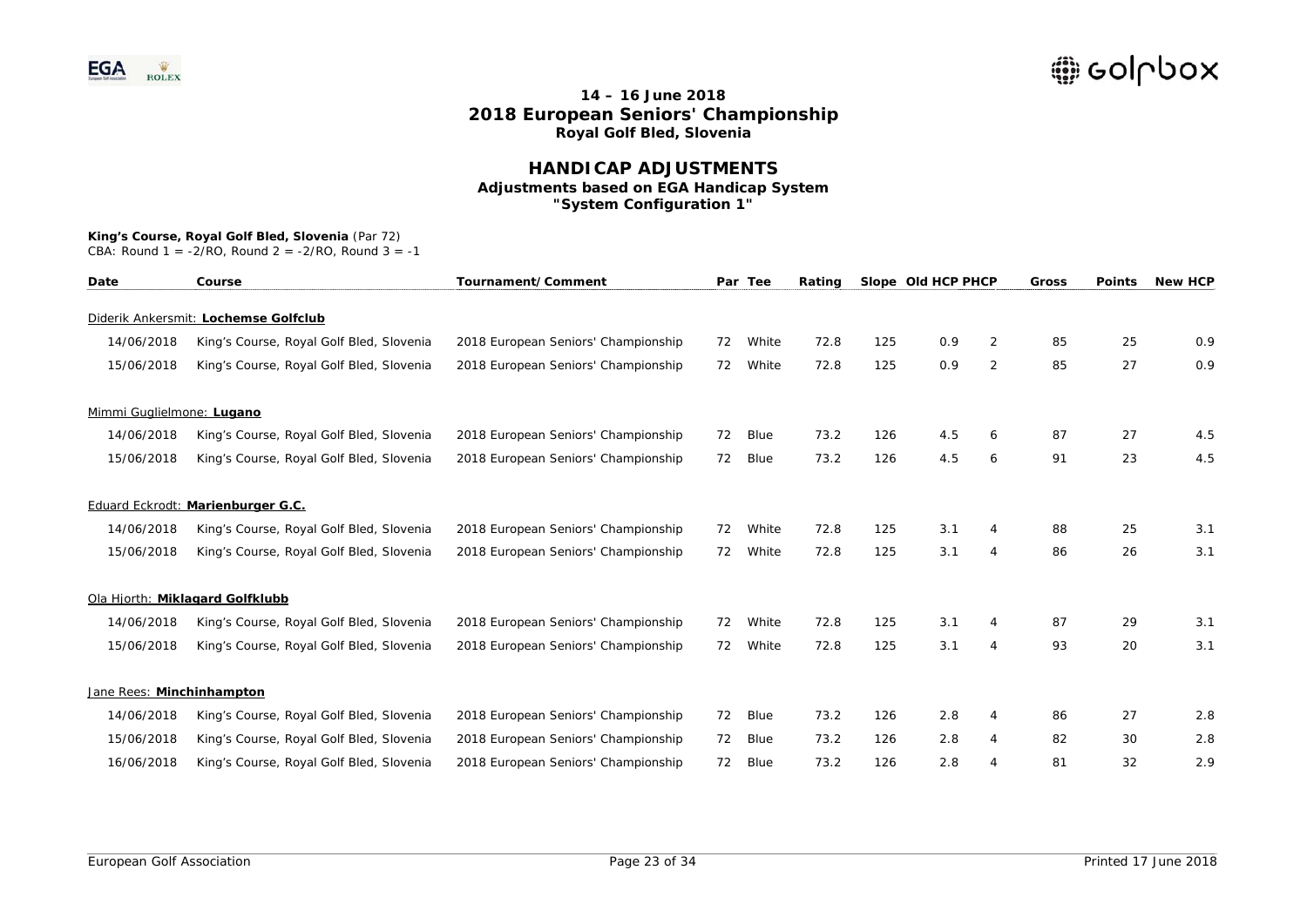### **HANDICAP ADJUSTMENTS Adjustments based on EGA Handicap System "System Configuration 1"**

# **King's Course, Royal Golf Bled, Slovenia** (Par 72)

| Date                         | Course                                    | Tournament/Comment                  | Par | Tee   | Rating |     | Slope Old HCP PHCP |   | Gross | <b>Points</b> | <b>New HCP</b> |
|------------------------------|-------------------------------------------|-------------------------------------|-----|-------|--------|-----|--------------------|---|-------|---------------|----------------|
|                              | Hugh O Leary: Muskerry Golf Club          |                                     |     |       |        |     |                    |   |       |               |                |
| 14/06/2018                   | King's Course, Royal Golf Bled, Slovenia  | 2018 European Seniors' Championship | 72  | White | 72.8   | 125 | 1.0                | 2 | 78    | 33            | 1.0            |
| 15/06/2018                   | King's Course, Royal Golf Bled, Slovenia  | 2018 European Seniors' Championship | 72  | White | 72.8   | 125 | 1.0                | 2 | 83    | 28            | 1.0            |
| 16/06/2018                   | King's Course, Royal Golf Bled, Slovenia  | 2018 European Seniors' Championship | 72  | White | 72.8   | 125 | 1.0                | 2 | 84    | 26            | 1.1            |
| Gauti Gretarsson: Nesklubbur |                                           |                                     |     |       |        |     |                    |   |       |               |                |
| 14/06/2018                   | King's Course, Royal Golf Bled, Slovenia  | 2018 European Seniors' Championship | 72  | White | 72.8   | 125 | 3.4                | 5 | 87    | 27            | 3.4            |
| 15/06/2018                   | King's Course, Royal Golf Bled, Slovenia  | 2018 European Seniors' Championship | 72  | White | 72.8   | 125 | 3.4                | 5 | 88    | 25            | 3.4            |
|                              | Ingrid Marie Martens: Nordhaug Golf Klubb |                                     |     |       |        |     |                    |   |       |               |                |
| 14/06/2018                   | King's Course, Royal Golf Bled, Slovenia  | 2018 European Seniors' Championship | 72  | Blue  | 73.2   | 126 | 4.5                | 6 | 81    | 33            | 4.5            |
| 15/06/2018                   | King's Course, Royal Golf Bled, Slovenia  | 2018 European Seniors' Championship | 72  | Blue  | 73.2   | 126 | 4.5                | 6 | 91    | 24            | 4.5            |
| 16/06/2018                   | King's Course, Royal Golf Bled, Slovenia  | 2018 European Seniors' Championship | 72  | Blue  | 73.2   | 126 | 4.5                | 6 | 91    | 24            | 4.6            |
|                              | Tom Arne Tollefsen: Notteroy Golfclub     |                                     |     |       |        |     |                    |   |       |               |                |
| 14/06/2018                   | King's Course, Royal Golf Bled, Slovenia  | 2018 European Seniors' Championship | 72  | White | 72.8   | 125 | 0.6                |   | 82    | 28            | 0.6            |
| 15/06/2018                   | King's Course, Royal Golf Bled, Slovenia  | 2018 European Seniors' Championship | 72  | White | 72.8   | 125 | 0.6                |   | 79    | 30            | 0.6            |
| 16/06/2018                   | King's Course, Royal Golf Bled, Slovenia  | 2018 European Seniors' Championship | 72  | White | 72.8   | 125 | 0.6                |   | 78    | 31            | 0.7            |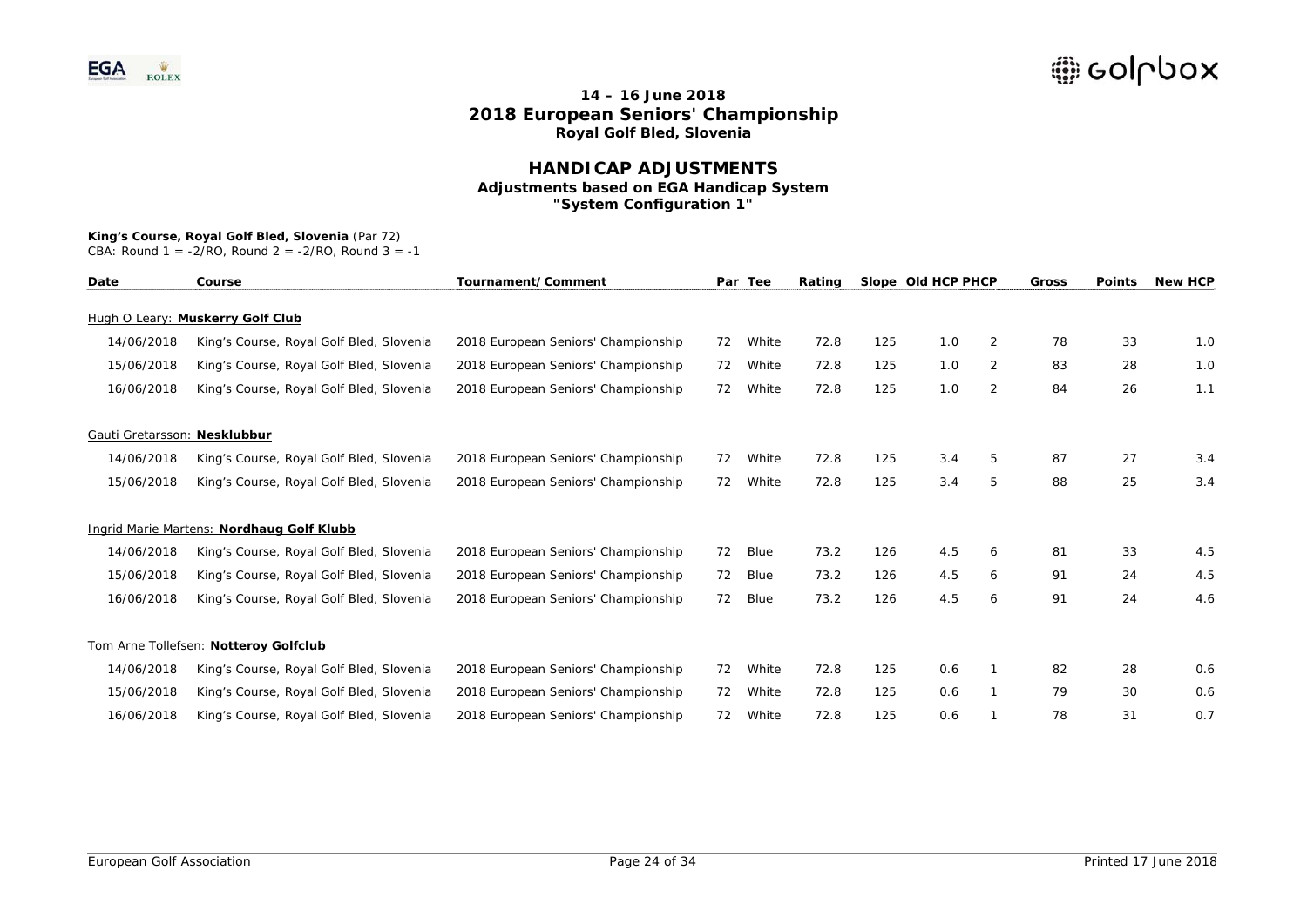### **HANDICAP ADJUSTMENTS Adjustments based on EGA Handicap System "System Configuration 1"**

# **King's Course, Royal Golf Bled, Slovenia** (Par 72)

| Date                        | Course                                           | Tournament/Comment                  |    | Par Tee | Rating |     | Slope Old HCP PHCP |              | Gross | <b>Points</b> | <b>New HCP</b> |
|-----------------------------|--------------------------------------------------|-------------------------------------|----|---------|--------|-----|--------------------|--------------|-------|---------------|----------------|
| Hans Peter Jacobsen: Odense |                                                  |                                     |    |         |        |     |                    |              |       |               |                |
| 14/06/2018                  | King's Course, Royal Golf Bled, Slovenia         | 2018 European Seniors' Championship | 72 | White   | 72.8   | 125 | $+0.9$             | $\Omega$     | 76    | 32            | $+0.9$         |
| 15/06/2018                  | King's Course, Royal Golf Bled, Slovenia         | 2018 European Seniors' Championship | 72 | White   | 72.8   | 125 | $+0.9$             | 0            | 76    | 32            | $+0.9$         |
| 16/06/2018                  | King's Course, Royal Golf Bled, Slovenia         | 2018 European Seniors' Championship | 72 | White   | 72.8   | 125 | $+0.9$             | $\mathbf{O}$ | 77    | 31            | $+0.8$         |
| Tony Jensen: Odense Gc      |                                                  |                                     |    |         |        |     |                    |              |       |               |                |
| 14/06/2018                  | King's Course, Royal Golf Bled, Slovenia         | 2018 European Seniors' Championship | 72 | White   | 72.8   | 125 | 0.0                |              | 79    | 31            | 0.0            |
| 15/06/2018                  | King's Course, Royal Golf Bled, Slovenia         | 2018 European Seniors' Championship | 72 | White   | 72.8   | 125 | 0.0                |              | 76    | 33            | 0.0            |
| 16/06/2018                  | King's Course, Royal Golf Bled, Slovenia         | 2018 European Seniors' Championship | 72 | White   | 72.8   | 125 | 0.0                | 1            | 70    | 39            | $+0.4$         |
| Inger Sund: Öljareds GK     |                                                  |                                     |    |         |        |     |                    |              |       |               |                |
| 14/06/2018                  | King's Course, Royal Golf Bled, Slovenia         | 2018 European Seniors' Championship | 72 | Blue    | 73.2   | 126 | 4.8                |              | 93    | 22            | 4.8            |
| 15/06/2018                  | King's Course, Royal Golf Bled, Slovenia         | 2018 European Seniors' Championship | 72 | Blue    | 73.2   | 126 | 4.8                | 7            | 83    | 32            | 4.8            |
|                             | Patrik Eriksson: Örebro City Golf & Country Club |                                     |    |         |        |     |                    |              |       |               |                |
| 14/06/2018                  | King's Course, Royal Golf Bled, Slovenia         | 2018 European Seniors' Championship | 72 | White   | 72.8   | 125 | 1.1                | 2            | 80    | 30            | 1.1            |
| 15/06/2018                  | King's Course, Royal Golf Bled, Slovenia         | 2018 European Seniors' Championship | 72 | White   | 72.8   | 125 | 1.1                | 2            | 78    | 32            | 1.1            |
| 16/06/2018                  | King's Course, Royal Golf Bled, Slovenia         | 2018 European Seniors' Championship | 72 | White   | 72.8   | 125 | 1.1                | 2            | 78    | 32            | 1.2            |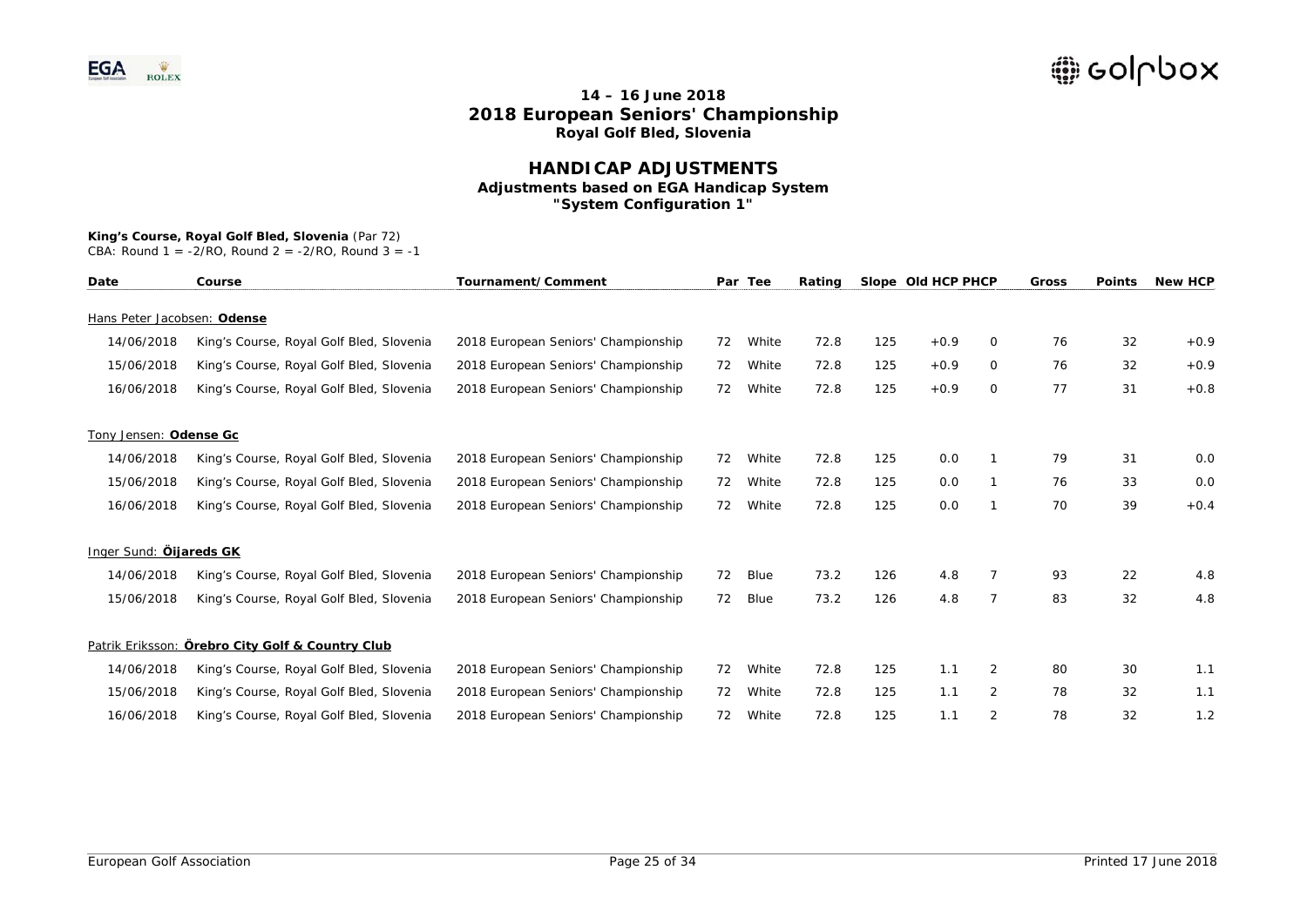### **HANDICAP ADJUSTMENTS Adjustments based on EGA Handicap System "System Configuration 1"**

### **King's Course, Royal Golf Bled, Slovenia** (Par 72)

| Date                          | Course                                   | Tournament/Comment                  |    | Par Tee | Rating |     | Slope Old HCP PHCP |                | Gross | <b>Points</b> | <b>New HCP</b> |
|-------------------------------|------------------------------------------|-------------------------------------|----|---------|--------|-----|--------------------|----------------|-------|---------------|----------------|
|                               | Markus Frank: Osgc Niederbueren          |                                     |    |         |        |     |                    |                |       |               |                |
| 14/06/2018                    | King's Course, Royal Golf Bled, Slovenia | 2018 European Seniors' Championship | 72 | White   | 72.8   | 125 | 1.0                | 2              | 81    | 29            | 1.0            |
| 15/06/2018                    | King's Course, Royal Golf Bled, Slovenia | 2018 European Seniors' Championship | 72 | White   | 72.8   | 125 | 1.0                | $\overline{2}$ | 83    | 27            | 1.0            |
| 16/06/2018                    | King's Course, Royal Golf Bled, Slovenia | 2018 European Seniors' Championship | 72 | White   | 72.8   | 125 | 1.0                | 2              | 79    | 31            | 1.1            |
|                               | Jannicke Nielsen Bakken: Oslo Golfklubb  |                                     |    |         |        |     |                    |                |       |               |                |
| 14/06/2018                    | King's Course, Royal Golf Bled, Slovenia | 2018 European Seniors' Championship | 72 | Blue    | 73.2   | 126 | 3.2                | 5              | 76    | 37            | 2.9            |
| 15/06/2018                    | King's Course, Royal Golf Bled, Slovenia | 2018 European Seniors' Championship | 72 | Blue    | 73.2   | 126 | 2.9                | 4              | 89    | 24            | 2.9            |
| 16/06/2018                    | King's Course, Royal Golf Bled, Slovenia | 2018 European Seniors' Championship | 72 | Blue    | 73.2   | 126 | 2.9                | $\overline{4}$ | 77    | 35            | 2.9            |
| Vilis Kristopans: Ozogolfclub |                                          |                                     |    |         |        |     |                    |                |       |               |                |
| 14/06/2018                    | King's Course, Royal Golf Bled, Slovenia | 2018 European Seniors' Championship | 72 | White   | 72.8   | 125 | 4.2                | 5              | 93    | 23            | 4.2            |
| 15/06/2018                    | King's Course, Royal Golf Bled, Slovenia | 2018 European Seniors' Championship | 72 | White   | 72.8   | 125 | 4.2                | 5              | 82    | 31            | 4.2            |
|                               | Anna-Maria Lehtonen: Pickala Golf Club   |                                     |    |         |        |     |                    |                |       |               |                |
| 14/06/2018                    | King's Course, Royal Golf Bled, Slovenia | 2018 European Seniors' Championship | 72 | Blue    | 73.2   | 126 | 4.3                | 6              | 83    | 31            | 4.3            |
| 15/06/2018                    | King's Course, Royal Golf Bled, Slovenia | 2018 European Seniors' Championship | 72 | Blue    | 73.2   | 126 | 4.3                | 6              | 85    | 29            | 4.3            |
| 16/06/2018                    | King's Course, Royal Golf Bled, Slovenia | 2018 European Seniors' Championship | 72 | Blue    | 73.2   | 126 | 4.3                | 6              | 84    | 30            | 4.4            |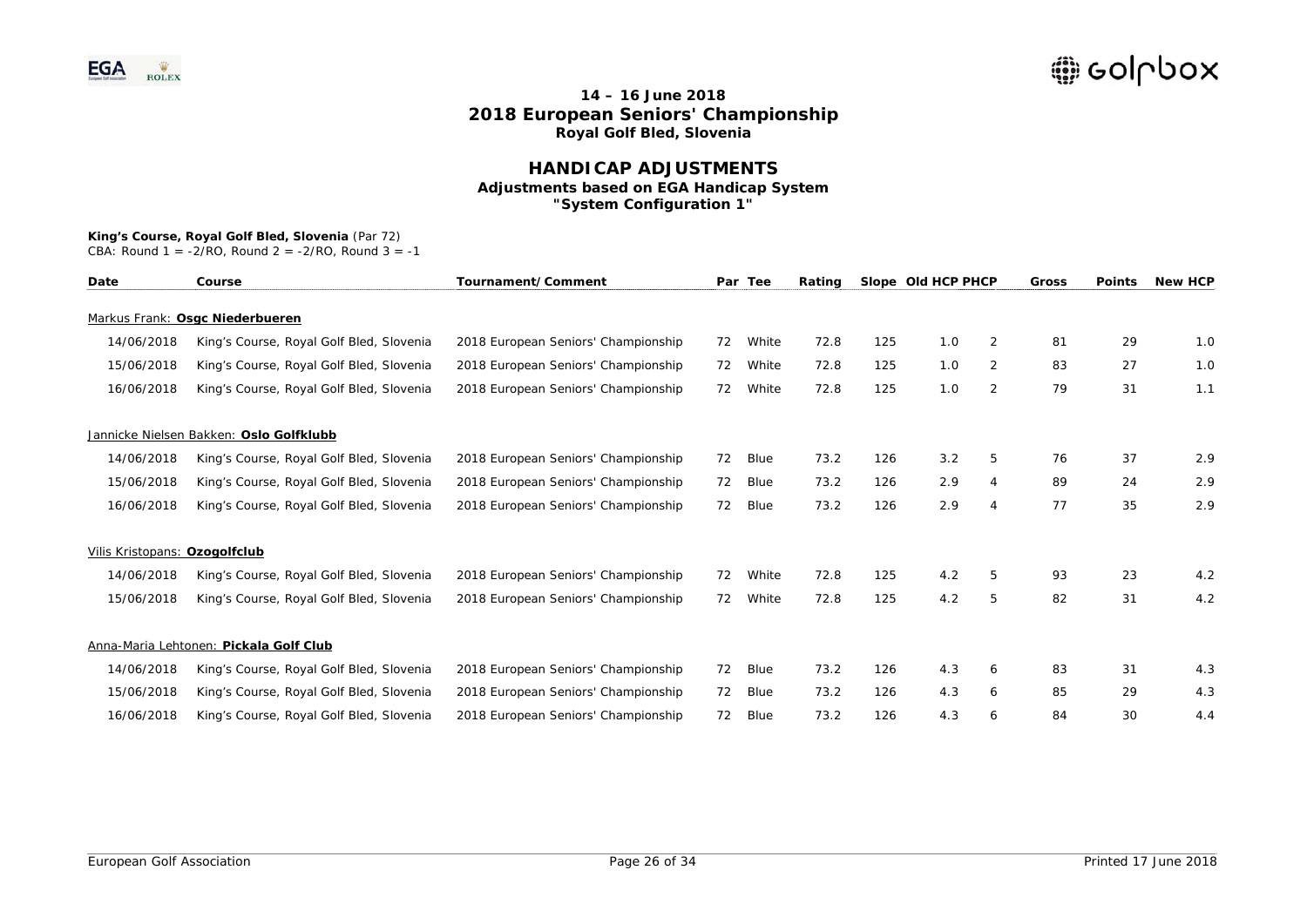### **HANDICAP ADJUSTMENTS Adjustments based on EGA Handicap System "System Configuration 1"**

#### **King's Course, Royal Golf Bled, Slovenia** (Par 72)

| Date                           | Course                                   | Tournament/Comment                  |    | Par Tee | Rating |     | Slope Old HCP PHCP |                | Gross | <b>Points</b> | <b>New HCP</b> |
|--------------------------------|------------------------------------------|-------------------------------------|----|---------|--------|-----|--------------------|----------------|-------|---------------|----------------|
|                                | Jukka Utriainen: Pickala Golf Club       |                                     |    |         |        |     |                    |                |       |               |                |
| 14/06/2018                     | King's Course, Royal Golf Bled, Slovenia | 2018 European Seniors' Championship | 72 | White   | 72.8   | 125 | 3.7                | 5              | 81    | 33            | 3.7            |
| 15/06/2018                     | King's Course, Royal Golf Bled, Slovenia | 2018 European Seniors' Championship | 72 | White   | 72.8   | 125 | 3.7                | 5              | 93    | 23            | 3.7            |
|                                | Alvaro Llanza: Puerta De Hierro          |                                     |    |         |        |     |                    |                |       |               |                |
| 14/06/2018                     | King's Course, Royal Golf Bled, Slovenia | 2018 European Seniors' Championship | 72 | White   | 72.8   | 125 | 0.9                | 2              | 79    | 31            | 0.9            |
| 15/06/2018                     | King's Course, Royal Golf Bled, Slovenia | 2018 European Seniors' Championship | 72 | White   | 72.8   | 125 | 0.9                | 2              | 83    | 27            | 0.9            |
| 16/06/2018                     | King's Course, Royal Golf Bled, Slovenia | 2018 European Seniors' Championship | 72 | White   | 72.8   | 125 | 0.9                | $\overline{2}$ | 76    | 34            | 0.9            |
|                                | María De Orueta: Puerta De Hierrro       |                                     |    |         |        |     |                    |                |       |               |                |
| 14/06/2018                     | King's Course, Royal Golf Bled, Slovenia | 2018 European Seniors' Championship | 72 | Blue    | 73.2   | 126 | 0.6                | 2              | 79    | 31            | 0.6            |
| 15/06/2018                     | King's Course, Royal Golf Bled, Slovenia | 2018 European Seniors' Championship | 72 | Blue    | 73.2   | 126 | 0.6                | 2              | 81    | 29            | 0.6            |
| 16/06/2018                     | King's Course, Royal Golf Bled, Slovenia | 2018 European Seniors' Championship | 72 | Blue    | 73.2   | 126 | 0.6                | 2              | 79    | 31            | 0.7            |
| Francois Illouz: Rcf La Boulie |                                          |                                     |    |         |        |     |                    |                |       |               |                |
| 14/06/2018                     | King's Course, Royal Golf Bled, Slovenia | 2018 European Seniors' Championship | 72 | White   | 72.8   | 125 | $+1.0$             | $\Omega$       | 79    | 30            | $+1.0$         |
| 15/06/2018                     | King's Course, Royal Golf Bled, Slovenia | 2018 European Seniors' Championship | 72 | White   | 72.8   | 125 | $+1.0$             | 0              | 77    | 31            | $+1.0$         |
| 16/06/2018                     | King's Course, Royal Golf Bled, Slovenia | 2018 European Seniors' Championship | 72 | White   | 72.8   | 125 | $+1.0$             | 0              | 76    | 32            | $+0.9$         |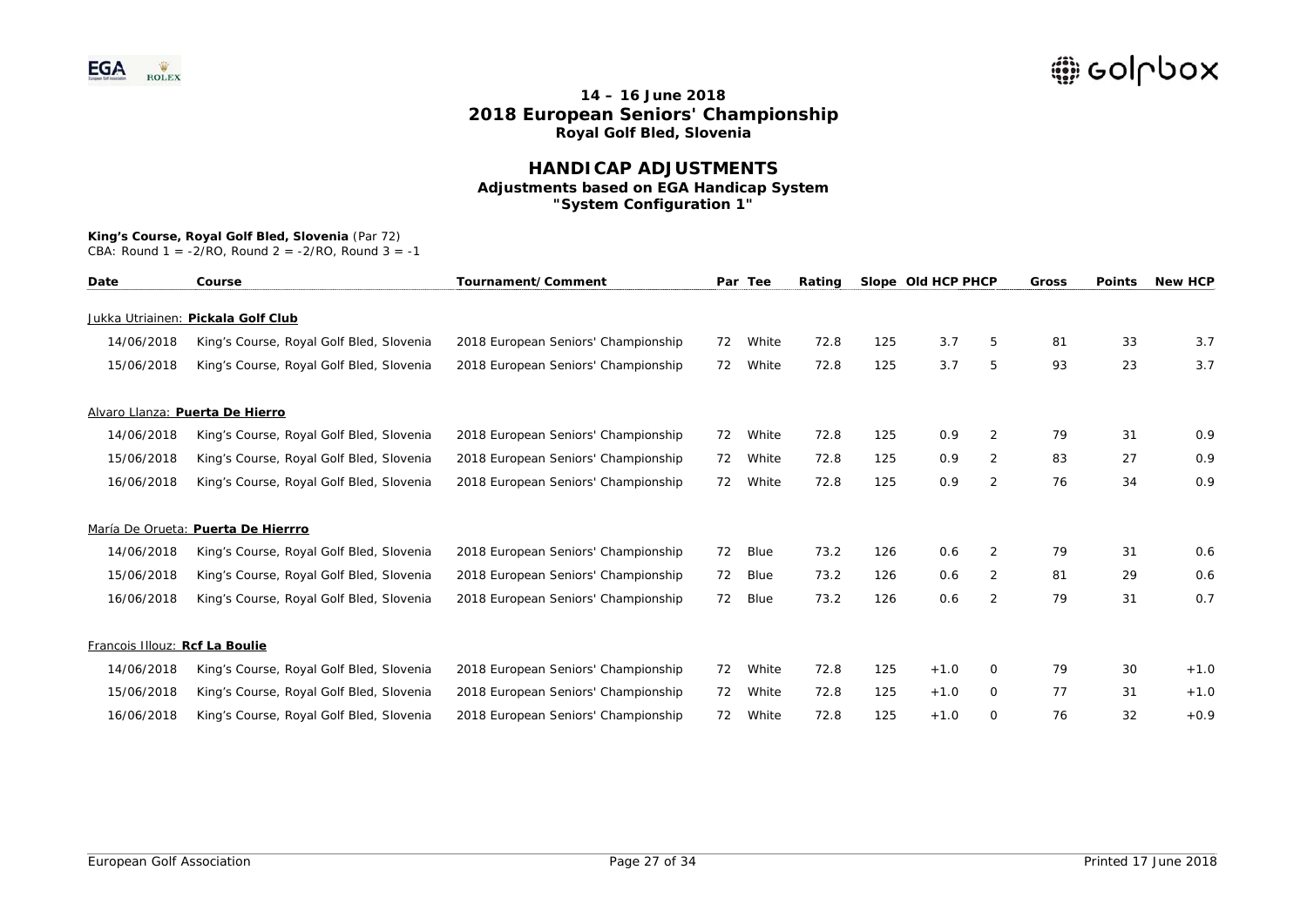### **HANDICAP ADJUSTMENTS Adjustments based on EGA Handicap System "System Configuration 1"**

#### **King's Course, Royal Golf Bled, Slovenia** (Par 72)

| Date                       | Course                                                | Tournament/Comment                  |    | Par Tee | Rating |     | Slope Old HCP PHCP |                | Gross | <b>Points</b> | <b>New HCP</b> |
|----------------------------|-------------------------------------------------------|-------------------------------------|----|---------|--------|-----|--------------------|----------------|-------|---------------|----------------|
|                            | Macarena Campomanes: Real Club De La Puerta De Hierro |                                     |    |         |        |     |                    |                |       |               |                |
| 14/06/2018                 | King's Course, Royal Golf Bled, Slovenia              | 2018 European Seniors' Championship | 72 | Blue    | 73.2   | 126 | 0.0                |                | 84    | 26            | 0.0            |
| 15/06/2018                 | King's Course, Royal Golf Bled, Slovenia              | 2018 European Seniors' Championship | 72 | Blue    | 73.2   | 126 | 0.0                |                | 76    | 33            | 0.0            |
| 16/06/2018                 | King's Course, Royal Golf Bled, Slovenia              | 2018 European Seniors' Championship | 72 | Blue    | 73.2   | 126 | 0.0                |                | 72    | 37            | $+0.2$         |
|                            | Estanislao Urquijo: Real Club De La Puerta De Hierro  |                                     |    |         |        |     |                    |                |       |               |                |
| 14/06/2018                 | King's Course, Royal Golf Bled, Slovenia              | 2018 European Seniors' Championship | 72 | White   | 72.8   | 125 | 1.7                | 3              | 81    | 30            | 1.7            |
| 15/06/2018                 | King's Course, Royal Golf Bled, Slovenia              | 2018 European Seniors' Championship | 72 | White   | 72.8   | 125 | 1.7                | 3              | 80    | 31            | 1.7            |
| 16/06/2018                 | King's Course, Royal Golf Bled, Slovenia              | 2018 European Seniors' Championship | 72 | White   | 72.8   | 125 | 1.7                | 3              | 82    | 31            | 1.8            |
| Jean-Paul Bourdon: Rigenée |                                                       |                                     |    |         |        |     |                    |                |       |               |                |
| 14/06/2018                 | King's Course, Royal Golf Bled, Slovenia              | 2018 European Seniors' Championship | 72 | White   | 72.8   | 125 | 2.7                | 4              | 80    | 33            | 2.7            |
| 15/06/2018                 | King's Course, Royal Golf Bled, Slovenia              | 2018 European Seniors' Championship | 72 | White   | 72.8   | 125 | 2.7                | $\overline{4}$ | 87    | 25            | 2.7            |
|                            | Frank Stockmans: Royal Antwerp Golf Club              |                                     |    |         |        |     |                    |                |       |               |                |
| 14/06/2018                 | King's Course, Royal Golf Bled, Slovenia              | 2018 European Seniors' Championship | 72 | White   | 72.8   | 125 | 0.8                | $\overline{2}$ | 83    | 29            | 0.8            |
| 15/06/2018                 | King's Course, Royal Golf Bled, Slovenia              | 2018 European Seniors' Championship | 72 | White   | 72.8   | 125 | 0.8                | $\overline{2}$ | 81    | 29            | 0.8            |
| 16/06/2018                 | King's Course, Royal Golf Bled, Slovenia              | 2018 European Seniors' Championship | 72 | White   | 72.8   | 125 | 0.8                | 2              | 80    | 30            | 0.9            |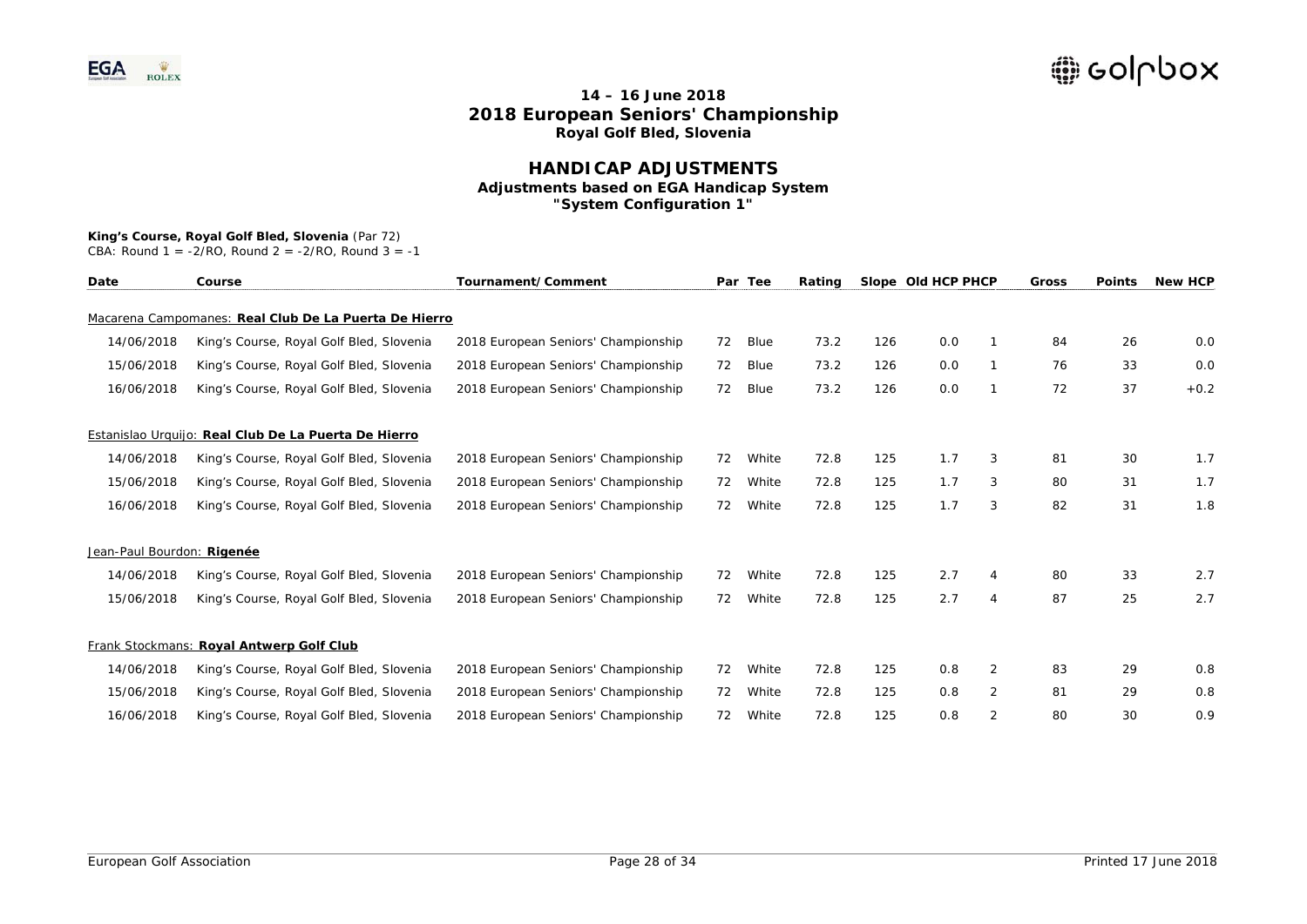### **HANDICAP ADJUSTMENTS Adjustments based on EGA Handicap System "System Configuration 1"**

# **King's Course, Royal Golf Bled, Slovenia** (Par 72)

| Date              | Course                                   | Tournament/Comment                  |    | Par Tee | Rating |     | Slope Old HCP PHCP |              | Gross | <b>Points</b> | <b>New HCP</b> |
|-------------------|------------------------------------------|-------------------------------------|----|---------|--------|-----|--------------------|--------------|-------|---------------|----------------|
|                   | Patrick Renard: Royal Sart Tilman        |                                     |    |         |        |     |                    |              |       |               |                |
| 14/06/2018        | King's Course, Royal Golf Bled, Slovenia | 2018 European Seniors' Championship | 72 | White   | 72.8   | 125 | 1.8                | 3            | 77    | 34            | 1.8            |
| 15/06/2018        | King's Course, Royal Golf Bled, Slovenia | 2018 European Seniors' Championship | 72 | White   | 72.8   | 125 | 1.8                | 3            | 84    | 28            | 1.8            |
| 16/06/2018        | King's Course, Royal Golf Bled, Slovenia | 2018 European Seniors' Championship | 72 | White   | 72.8   | 125 | 1.8                | 3            | 80    | 31            | 1.9            |
|                   | Charles Rotheroe: Royal St. George'S     |                                     |    |         |        |     |                    |              |       |               |                |
| 14/06/2018        | King's Course, Royal Golf Bled, Slovenia | 2018 European Seniors' Championship | 72 | White   | 72.8   | 125 | $+1.0$             | 0            | 85    | 25            | $+1.0$         |
| 15/06/2018        | King's Course, Royal Golf Bled, Slovenia | 2018 European Seniors' Championship | 72 | White   | 72.8   | 125 | $+1.0$             | 0            | 87    | 24            | $+1.0$         |
|                   | Michael Jones: Royal Waterloo Gc         |                                     |    |         |        |     |                    |              |       |               |                |
| 14/06/2018        | King's Course, Royal Golf Bled, Slovenia | 2018 European Seniors' Championship | 72 | White   | 72.8   | 125 | $+0.3$             | 0            | 75    | 33            | $+0.3$         |
| 15/06/2018        | King's Course, Royal Golf Bled, Slovenia | 2018 European Seniors' Championship | 72 | White   | 72.8   | 125 | $+0.3$             | 0            | 78    | 30            | $+0.3$         |
| 16/06/2018        | King's Course, Royal Golf Bled, Slovenia | 2018 European Seniors' Championship | 72 | White   | 72.8   | 125 | $+0.3$             | $\circ$      | 81    | 27            | $+0.2$         |
| Per Levin: Rya Gk |                                          |                                     |    |         |        |     |                    |              |       |               |                |
| 14/06/2018        | King's Course, Royal Golf Bled, Slovenia | 2018 European Seniors' Championship | 72 | White   | 72.8   | 125 | $+0.8$             | $\Omega$     | 75    | 33            | $+0.8$         |
| 15/06/2018        | King's Course, Royal Golf Bled, Slovenia | 2018 European Seniors' Championship | 72 | White   | 72.8   | 125 | $+0.8$             | $\mathbf{O}$ | 82    | 27            | $+0.8$         |
| 16/06/2018        | King's Course, Royal Golf Bled, Slovenia | 2018 European Seniors' Championship | 72 | White   | 72.8   | 125 | $+0.8$             | $\Omega$     | 80    | 28            | $+0.7$         |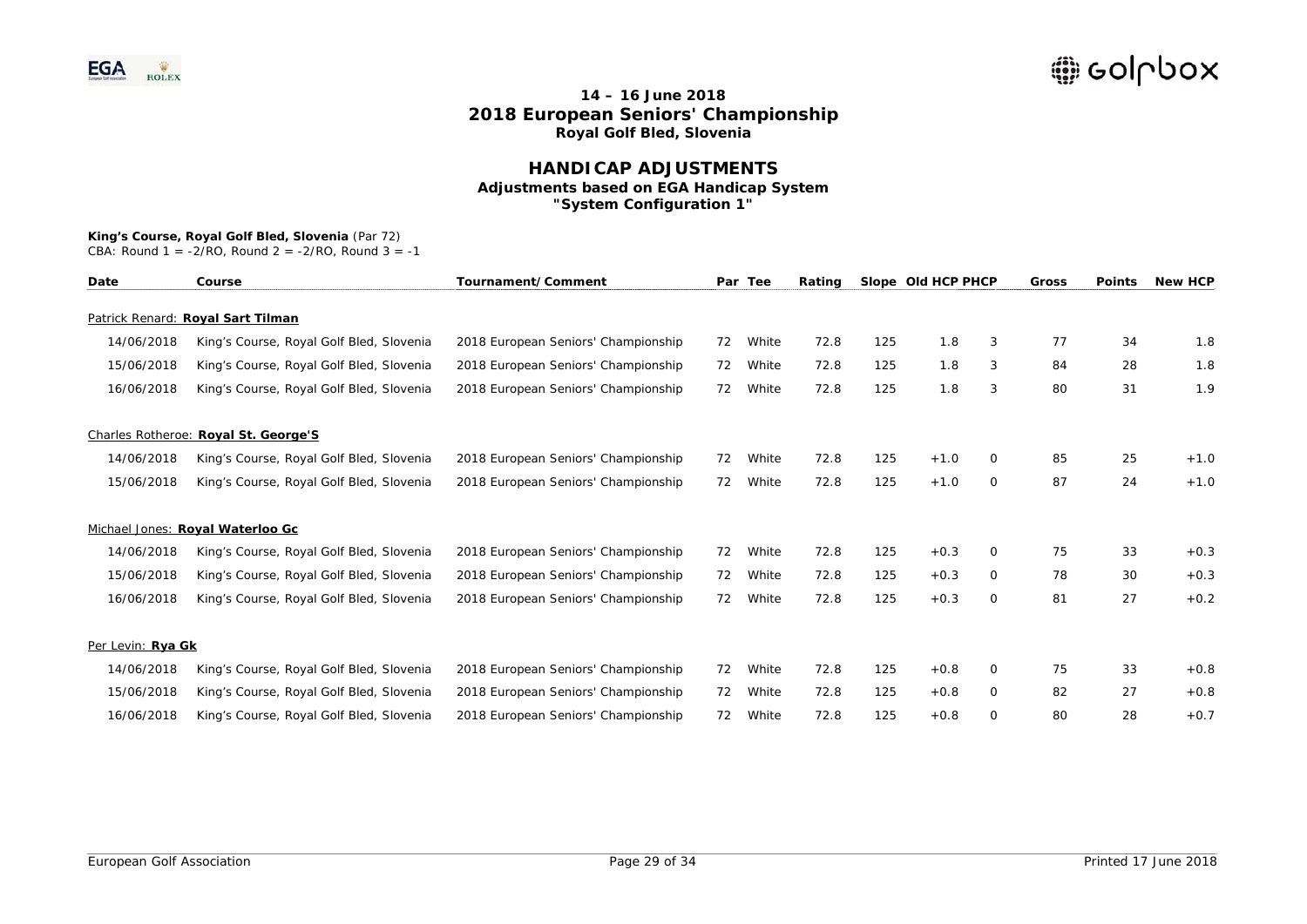### **HANDICAP ADJUSTMENTS Adjustments based on EGA Handicap System "System Configuration 1"**

## **King's Course, Royal Golf Bled, Slovenia** (Par 72)

| Date                           | Course                                   | Tournament/Comment                  |    | Par Tee | Rating |     | Slope Old HCP PHCP |                | Gross | <b>Points</b> | <b>New HCP</b> |
|--------------------------------|------------------------------------------|-------------------------------------|----|---------|--------|-----|--------------------|----------------|-------|---------------|----------------|
|                                | Sylvie Van Molle: Saint Germain En Laye  |                                     |    |         |        |     |                    |                |       |               |                |
| 14/06/2018                     | King's Course, Royal Golf Bled, Slovenia | 2018 European Seniors' Championship | 72 | Blue    | 73.2   | 126 | 0.5                | $\overline{2}$ | 81    | 29            | 0.5            |
| 15/06/2018                     | King's Course, Royal Golf Bled, Slovenia | 2018 European Seniors' Championship | 72 | Blue    | 73.2   | 126 | 0.5                | 2              | 85    | 25            | 0.5            |
| 16/06/2018                     | King's Course, Royal Golf Bled, Slovenia | 2018 European Seniors' Championship | 72 | Blue    | 73.2   | 126 | 0.5                | 2              | 81    | 29            | 0.6            |
|                                | Leo-Pekka Savonen: Sarfvik Golf Club     |                                     |    |         |        |     |                    |                |       |               |                |
| 14/06/2018                     | King's Course, Royal Golf Bled, Slovenia | 2018 European Seniors' Championship | 72 | White   | 72.8   | 125 | 1.9                | 3              | 82    | 31            | 1.9            |
| 15/06/2018                     | King's Course, Royal Golf Bled, Slovenia | 2018 European Seniors' Championship | 72 | White   | 72.8   | 125 | 1.9                | 3              | 81    | 30            | 1.9            |
| 16/06/2018                     | King's Course, Royal Golf Bled, Slovenia | 2018 European Seniors' Championship | 72 | White   | 72.8   | 125 | 1.9                | 3              | 75    | 36            | 1.8            |
| Minna Kaarnalahti: Sarvik Golf |                                          |                                     |    |         |        |     |                    |                |       |               |                |
| 14/06/2018                     | King's Course, Royal Golf Bled, Slovenia | 2018 European Seniors' Championship | 72 | Blue    | 73.2   | 126 | 3.4                | 5              | 82    | 31            | 3.4            |
| 15/06/2018                     | King's Course, Royal Golf Bled, Slovenia | 2018 European Seniors' Championship | 72 | Blue    | 73.2   | 126 | 3.4                | 5              | 83    | 30            | 3.4            |
| 16/06/2018                     | King's Course, Royal Golf Bled, Slovenia | 2018 European Seniors' Championship | 72 | Blue    | 73.2   | 126 | 3.4                | 5              | 82    | 31            | 3.5            |
| Michael Flindt: Simons Gk      |                                          |                                     |    |         |        |     |                    |                |       |               |                |
| 14/06/2018                     | King's Course, Royal Golf Bled, Slovenia | 2018 European Seniors' Championship | 72 | White   | 72.8   | 125 | $+0.3$             | 0              | 84    | 25            | $+0.3$         |
| 15/06/2018                     | King's Course, Royal Golf Bled, Slovenia | 2018 European Seniors' Championship | 72 | White   | 72.8   | 125 | $+0.3$             | $\mathbf{O}$   | 77    | 32            | $+0.3$         |
| 16/06/2018                     | King's Course, Royal Golf Bled, Slovenia | 2018 European Seniors' Championship | 72 | White   | 72.8   | 125 | $+0.3$             | 0              | 75    | 33            | $+0.2$         |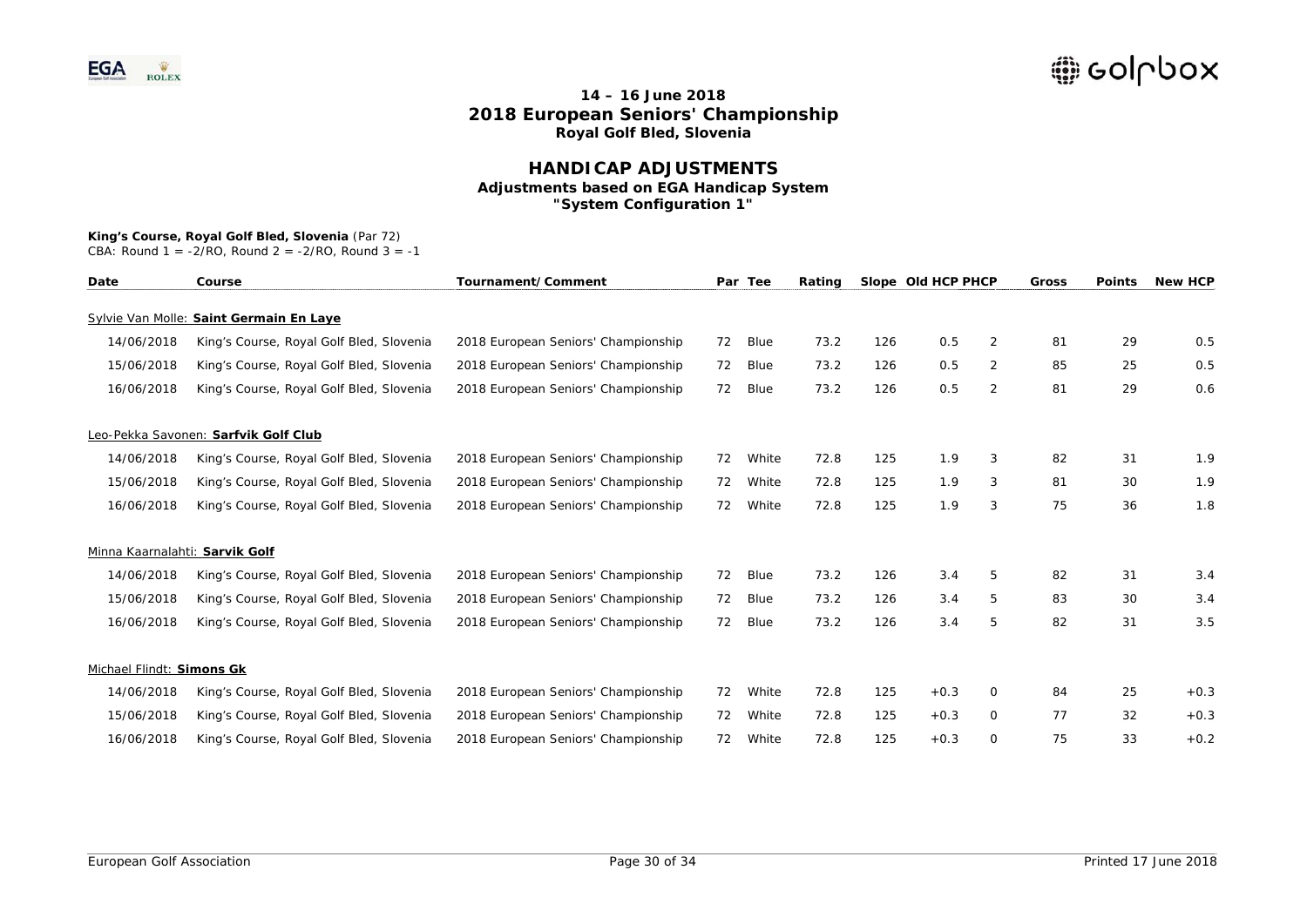### **HANDICAP ADJUSTMENTS Adjustments based on EGA Handicap System "System Configuration 1"**

#### **King's Course, Royal Golf Bled, Slovenia** (Par 72)

| Date                           | Course                                                   | Tournament/Comment                  |    | Par Tee | Rating |     | Slope Old HCP PHCP |                | <b>Gross</b> | <b>Points</b> | <b>New HCP</b> |
|--------------------------------|----------------------------------------------------------|-------------------------------------|----|---------|--------|-----|--------------------|----------------|--------------|---------------|----------------|
| Anita Jansson: Sisjö Golfklubb |                                                          |                                     |    |         |        |     |                    |                |              |               |                |
| 14/06/2018                     | King's Course, Royal Golf Bled, Slovenia                 | 2018 European Seniors' Championship | 72 | Blue    | 73.2   | 126 | 4.0                | 6              | 88           | 28            | 4.0            |
| 15/06/2018                     | King's Course, Royal Golf Bled, Slovenia                 | 2018 European Seniors' Championship | 72 | Blue    | 73.2   | 126 | 4.0                | 6              | 88           | 27            | 4.0            |
|                                | Jacek Kubicki: Sobienie Królewskie Golf And Country Club |                                     |    |         |        |     |                    |                |              |               |                |
| 14/06/2018                     | King's Course, Royal Golf Bled, Slovenia                 | 2018 European Seniors' Championship | 72 | White   | 72.8   | 125 | 5.7                | 7              | 84           | 32            | 5.7            |
| 15/06/2018                     | King's Course, Royal Golf Bled, Slovenia                 | 2018 European Seniors' Championship | 72 | White   | 72.8   | 125 | 5.7                | $\overline{7}$ | 86           | 30            | 5.7            |
| Jürgen Schulz: Sonnenalp       |                                                          |                                     |    |         |        |     |                    |                |              |               |                |
| 14/06/2018                     | King's Course, Royal Golf Bled, Slovenia                 | 2018 European Seniors' Championship | 72 | White   | 72.8   | 125 | 2.8                | 4              | 81           | 32            | 2.8            |
| 15/06/2018                     | King's Course, Royal Golf Bled, Slovenia                 | 2018 European Seniors' Championship | 72 | White   | 72.8   | 125 | 2.8                | 4              | 80           | 34            | 2.8            |
| 16/06/2018                     | King's Course, Royal Golf Bled, Slovenia                 | 2018 European Seniors' Championship | 72 | White   | 72.8   | 125 | 2.8                | 4              | 80           | 32            | 2.9            |
|                                | David Santa: St Thomas Beziers                           |                                     |    |         |        |     |                    |                |              |               |                |
| 14/06/2018                     | King's Course, Royal Golf Bled, Slovenia                 | 2018 European Seniors' Championship | 72 | White   | 72.8   | 125 | 1.7                | 3              | 83           | 28            | 1.7            |
| 15/06/2018                     | King's Course, Royal Golf Bled, Slovenia                 | 2018 European Seniors' Championship | 72 | White   | 72.8   | 125 | 1.7                | 3              | 84           | 27            | 1.7            |
| Tore Sviland: Stavanger Gk     |                                                          |                                     |    |         |        |     |                    |                |              |               |                |
| 14/06/2018                     | King's Course, Royal Golf Bled, Slovenia                 | 2018 European Seniors' Championship | 72 | White   | 72.8   | 125 | $+0.8$             | 0              | 83           | 25            | $+0.8$         |
| 15/06/2018                     | King's Course, Royal Golf Bled, Slovenia                 | 2018 European Seniors' Championship | 72 | White   | 72.8   | 125 | $+0.8$             | 0              | 83           | 25            | $+0.8$         |
| 16/06/2018                     | King's Course, Royal Golf Bled, Slovenia                 | 2018 European Seniors' Championship | 72 | White   | 72.8   | 125 | $+0.8$             | 0              | 79           | 29            | $+0.7$         |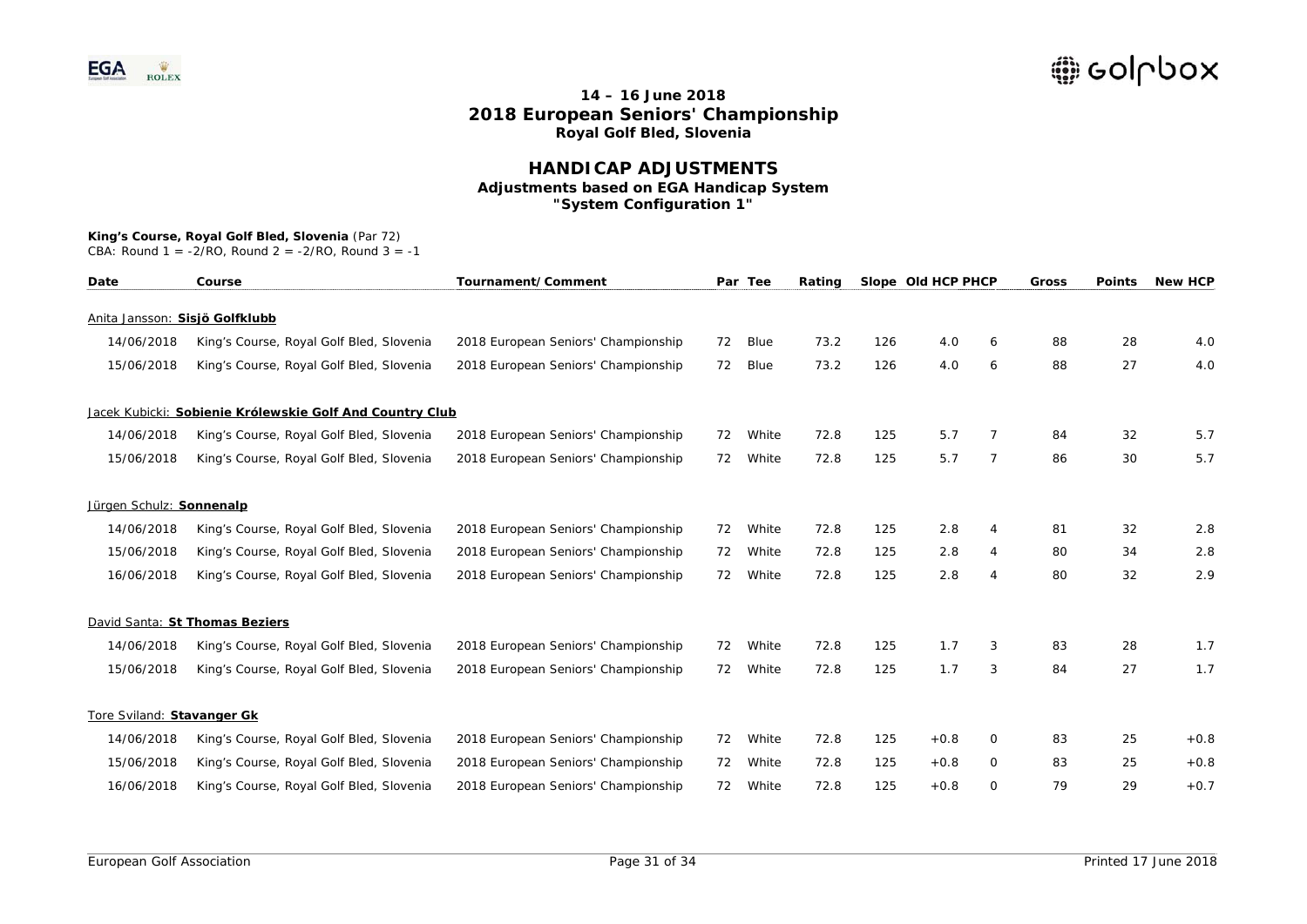### **HANDICAP ADJUSTMENTS Adjustments based on EGA Handicap System "System Configuration 1"**

#### **King's Course, Royal Golf Bled, Slovenia** (Par 72)

| Date       | Course                                                   | Tournament/Comment                  |    | Par Tee | Rating |     | Slope Old HCP PHCP |          | Gross | <b>Points</b> | <b>New HCP</b> |
|------------|----------------------------------------------------------|-------------------------------------|----|---------|--------|-----|--------------------|----------|-------|---------------|----------------|
|            | Åsa Johansson: Storsjöbygdens GK                         |                                     |    |         |        |     |                    |          |       |               |                |
| 14/06/2018 | King's Course, Royal Golf Bled, Slovenia                 | 2018 European Seniors' Championship | 72 | Blue    | 73.2   | 126 | 4.7                | 6        | 92    | 22            | 4.7            |
| 15/06/2018 | King's Course, Royal Golf Bled, Slovenia                 | 2018 European Seniors' Championship | 72 | Blue    | 73.2   | 126 | 4.7                | 6        | 89    | 26            | 4.7            |
|            | Cornelia Schmidt-Stützle: Stuttgarter Golf-Club Solitude |                                     |    |         |        |     |                    |          |       |               |                |
| 14/06/2018 | King's Course, Royal Golf Bled, Slovenia                 | 2018 European Seniors' Championship | 72 | Blue    | 73.2   | 126 | 3.1                | 5        | 88    | 26            | 3.1            |
| 15/06/2018 | King's Course, Royal Golf Bled, Slovenia                 | 2018 European Seniors' Championship | 72 | Blue    | 73.2   | 126 | 3.1                | 5        | 85    | 28            | 3.1            |
| 16/06/2018 | King's Course, Royal Golf Bled, Slovenia                 | 2018 European Seniors' Championship | 72 | Blue    | 73.2   | 126 | 3.1                | 5        | 85    | 28            | 3.2            |
|            | Pirjo Sipronen: Suur Helsingin Golf                      |                                     |    |         |        |     |                    |          |       |               |                |
| 14/06/2018 | King's Course, Royal Golf Bled, Slovenia                 | 2018 European Seniors' Championship | 72 | Blue    | 73.2   | 126 | 7.9                | 10       | 93    | 25            | 7.9            |
| 15/06/2018 | King's Course, Royal Golf Bled, Slovenia                 | 2018 European Seniors' Championship | 72 | Blue    | 73.2   | 126 | 7.9                | 10       | 89    | 30            | 7.9            |
|            | Olivier Denis: Tanah Merah Country Club                  |                                     |    |         |        |     |                    |          |       |               |                |
| 14/06/2018 | King's Course, Royal Golf Bled, Slovenia                 | 2018 European Seniors' Championship | 72 | White   | 72.8   | 125 | $+0.5$             | $\Omega$ | 86    | 27            | $+0.5$         |
| 15/06/2018 | King's Course, Royal Golf Bled, Slovenia                 | 2018 European Seniors' Championship | 72 | White   | 72.8   | 125 | $+0.5$             | 0        | 84    | 24            | $+0.5$         |
|            | Darius Momkus: The V Golf Club                           |                                     |    |         |        |     |                    |          |       |               |                |
| 14/06/2018 | King's Course, Royal Golf Bled, Slovenia                 | 2018 European Seniors' Championship | 72 | White   | 72.8   | 125 | 4.5                | 6        | 87    | 27            | 4.5            |
| 15/06/2018 | King's Course, Royal Golf Bled, Slovenia                 | 2018 European Seniors' Championship | 72 | White   | 72.8   | 125 | 4.5                | 6        | 88    | 29            | 4.5            |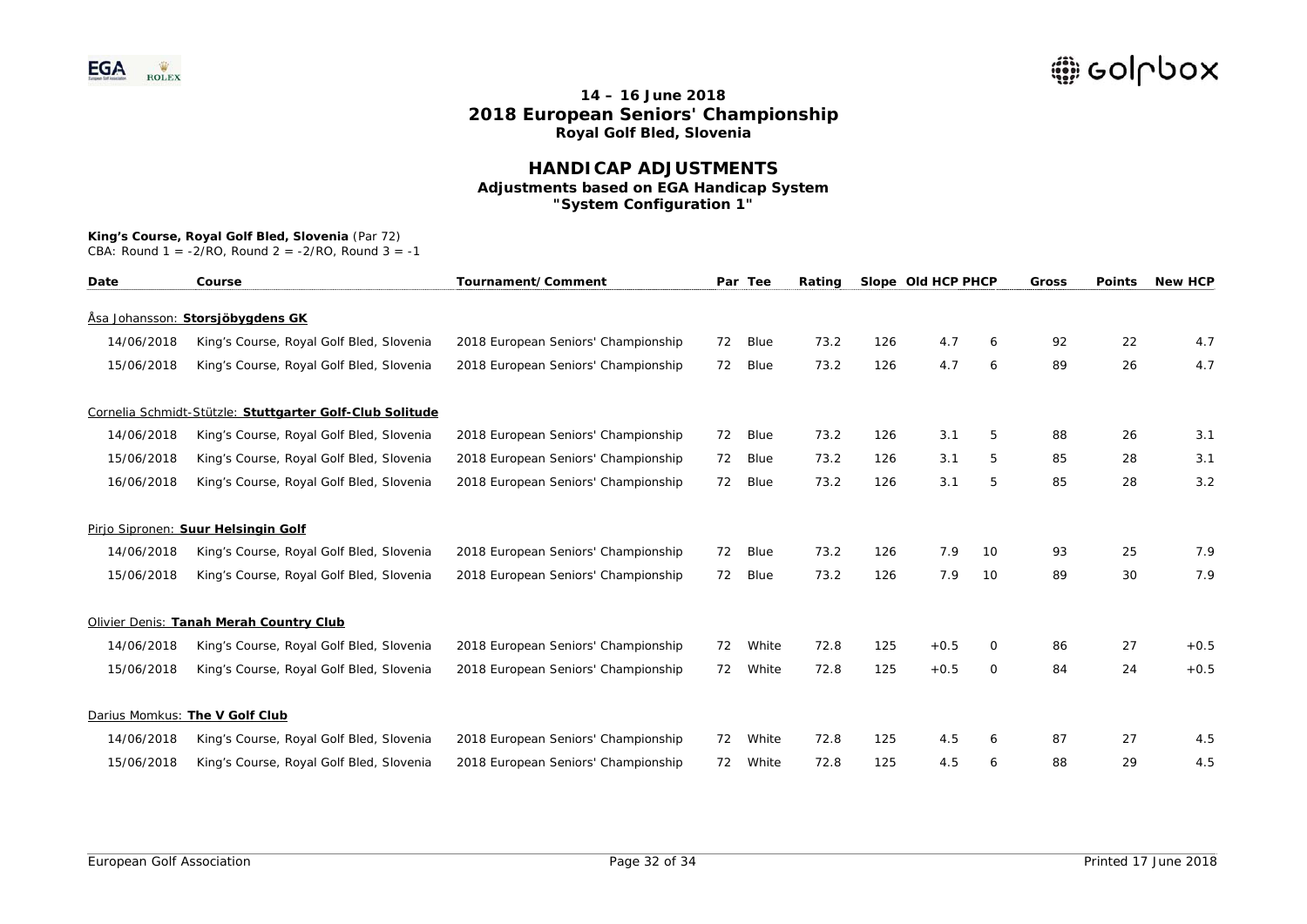### **HANDICAP ADJUSTMENTS Adjustments based on EGA Handicap System "System Configuration 1"**

#### **King's Course, Royal Golf Bled, Slovenia** (Par 72)

| Date                          | Course                                   | Tournament/Comment                  |    | Par Tee | Rating |     | Slope Old HCP PHCP |                | <b>Gross</b> | <b>Points</b> | <b>New HCP</b> |
|-------------------------------|------------------------------------------|-------------------------------------|----|---------|--------|-----|--------------------|----------------|--------------|---------------|----------------|
| Carlotta Borini: Torino       |                                          |                                     |    |         |        |     |                    |                |              |               |                |
| 14/06/2018                    | King's Course, Royal Golf Bled, Slovenia | 2018 European Seniors' Championship | 72 | Blue    | 73.2   | 126 | 4.9                |                | 90           | 26            | 4.9            |
| 15/06/2018                    | King's Course, Royal Golf Bled, Slovenia | 2018 European Seniors' Championship | 72 | Blue    | 73.2   | 126 | 4.9                | $\overline{7}$ | 86           | 29            | 4.9            |
| Francesca Christillin: Torino |                                          |                                     |    |         |        |     |                    |                |              |               |                |
| 14/06/2018                    | King's Course, Royal Golf Bled, Slovenia | 2018 European Seniors' Championship | 72 | Blue    | 73.2   | 126 | 3.8                | 5              | 84           | 29            | 3.8            |
| 15/06/2018                    | King's Course, Royal Golf Bled, Slovenia | 2018 European Seniors' Championship | 72 | Blue    | 73.2   | 126 | 3.8                | 5              | 89           | 24            | 3.8            |
| 16/06/2018                    | King's Course, Royal Golf Bled, Slovenia | 2018 European Seniors' Championship | 72 | Blue    | 73.2   | 126 | 3.8                | 5              | 81           | 32            | 3.9            |
|                               | Maria Liberg: Upsala Gc Sweden           |                                     |    |         |        |     |                    |                |              |               |                |
| 14/06/2018                    | King's Course, Royal Golf Bled, Slovenia | 2018 European Seniors' Championship | 72 | Blue    | 73.2   | 126 | 0.6                | 2              | 82           | 28            | 0.6            |
| 15/06/2018                    | King's Course, Royal Golf Bled, Slovenia | 2018 European Seniors' Championship | 72 | Blue    | 73.2   | 126 | 0.6                | 2              | 83           | 28            | 0.6            |
| 16/06/2018                    | King's Course, Royal Golf Bled, Slovenia | 2018 European Seniors' Championship | 72 | Blue    | 73.2   | 126 | 0.6                | 2              | 82           | 28            | 0.7            |
|                               | Britt Bergforss: Vasatorp Golf Club      |                                     |    |         |        |     |                    |                |              |               |                |
| 14/06/2018                    | King's Course, Royal Golf Bled, Slovenia | 2018 European Seniors' Championship | 72 | Blue    | 73.2   | 126 | 5.1                | $\overline{7}$ | 87           | 28            | 5.1            |
| 15/06/2018                    | King's Course, Royal Golf Bled, Slovenia | 2018 European Seniors' Championship | 72 | Blue    | 73.2   | 126 | 5.1                | $\overline{7}$ | 86           | 29            | 5.1            |
| 16/06/2018                    | King's Course, Royal Golf Bled, Slovenia | 2018 European Seniors' Championship | 72 | Blue    | 73.2   | 126 | 5.1                |                | 88           | 28            | 5.2            |